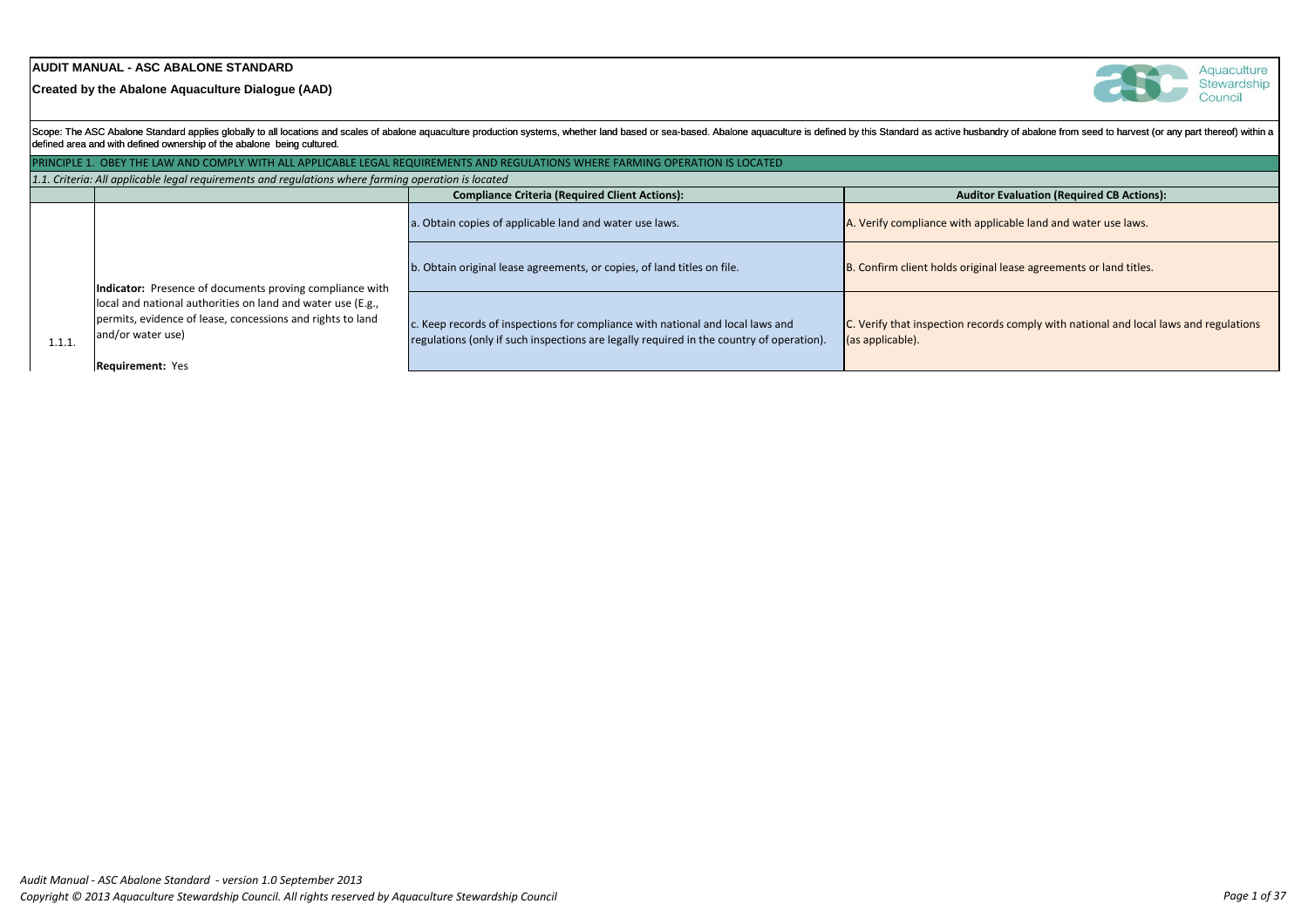|        | <b>Applicability: All</b>                                                                                              | d. Obtain all necessary permits relating to land and water use as required by local and<br>national authorities.                                                                                                                                                                                                                                                                                                                                                                                                                                                                                                                                                                                                                                                                                                      | D. Verify the farm has valid perm                                                                             |
|--------|------------------------------------------------------------------------------------------------------------------------|-----------------------------------------------------------------------------------------------------------------------------------------------------------------------------------------------------------------------------------------------------------------------------------------------------------------------------------------------------------------------------------------------------------------------------------------------------------------------------------------------------------------------------------------------------------------------------------------------------------------------------------------------------------------------------------------------------------------------------------------------------------------------------------------------------------------------|---------------------------------------------------------------------------------------------------------------|
|        |                                                                                                                        | e. Provide a detailed map of the farm with at least 4 GPS coordinates to show that farm <b>E. Verify that the farm is represe</b><br>location does not conflict with national preservation areas.                                                                                                                                                                                                                                                                                                                                                                                                                                                                                                                                                                                                                     | spatial information using Google                                                                              |
|        | PRINCIPLE 2. AVOID, REMEDY OR MITIGATE SIGNIFICANT ADVERSE EFFECTS ON HABITATS, BIODIVERSITY, AND ECOLOGICAL PROCESSES |                                                                                                                                                                                                                                                                                                                                                                                                                                                                                                                                                                                                                                                                                                                                                                                                                       |                                                                                                               |
|        | 2.1. Criteria: Critical habitat and species interactions                                                               |                                                                                                                                                                                                                                                                                                                                                                                                                                                                                                                                                                                                                                                                                                                                                                                                                       |                                                                                                               |
|        |                                                                                                                        | <b>Compliance Criteria (Required Client Actions):</b>                                                                                                                                                                                                                                                                                                                                                                                                                                                                                                                                                                                                                                                                                                                                                                 | <b>Auditor Ev</b>                                                                                             |
|        |                                                                                                                        | Instruction to Clients for Indicator 2.1.1 - Presence of Species Listed as Threatened or Endangered on the IUCN Red List<br>Determine whether IUCN red list species are present in the region as follows:<br>go to http://www.iucnredlist.org/<br>follow to "other search options"<br>· select "Taxonomy" and select "Animalia" and "Plantae"<br>· indicate appropriate "Location", "Systems", "Habitat",<br>click on "run search" and record species listed and whether they are threatened by the farming activity.<br>Note: The IUCN Red List uses nine categories for ranking species according to threat, and search results may include speci<br>of determining whether a farm complies with indicator 2.1.1, species in the following IUCN categories may be excluded free<br>Deficient", and "Least Concern". |                                                                                                               |
|        | Indicator: Where not otherwise mandated by local law or<br>covered by recognized environmental impact assessment       | a. Perform above analysis. Record all IUCN red list species and farm-related threats.                                                                                                                                                                                                                                                                                                                                                                                                                                                                                                                                                                                                                                                                                                                                 | A. Repeat analysis to verify that o<br>additional databases and governi<br>species exist in the immediate vid |
| 2.1.1. | permitting the farming activity, evidence proving no significant<br>habitat on which they depend.                      | adverse effects on threatened or endangered species [1] or the b. Provide a map showing location of the farm (see Indicator 1.1.1e) relative to the<br>known distribution of endangered species or critical habitats in the area.                                                                                                                                                                                                                                                                                                                                                                                                                                                                                                                                                                                     | B. Verify that client is aware of th<br>near farm.                                                            |
|        |                                                                                                                        |                                                                                                                                                                                                                                                                                                                                                                                                                                                                                                                                                                                                                                                                                                                                                                                                                       |                                                                                                               |

ermits relating to land and water use.

esented accuracy using GPS coordinates. If possible, verify gle Map, satellite images or similar means.

**Compliance CR Actions CR Actions C** 

ecies that are not currently threatened. For the purposes d from further analyses: "Not evaluated", "Data

at client obtained an accurate result. Verify through ernment reports to cross-check whether endangered vicinity of the farm.

If these endangered species or critical habitats located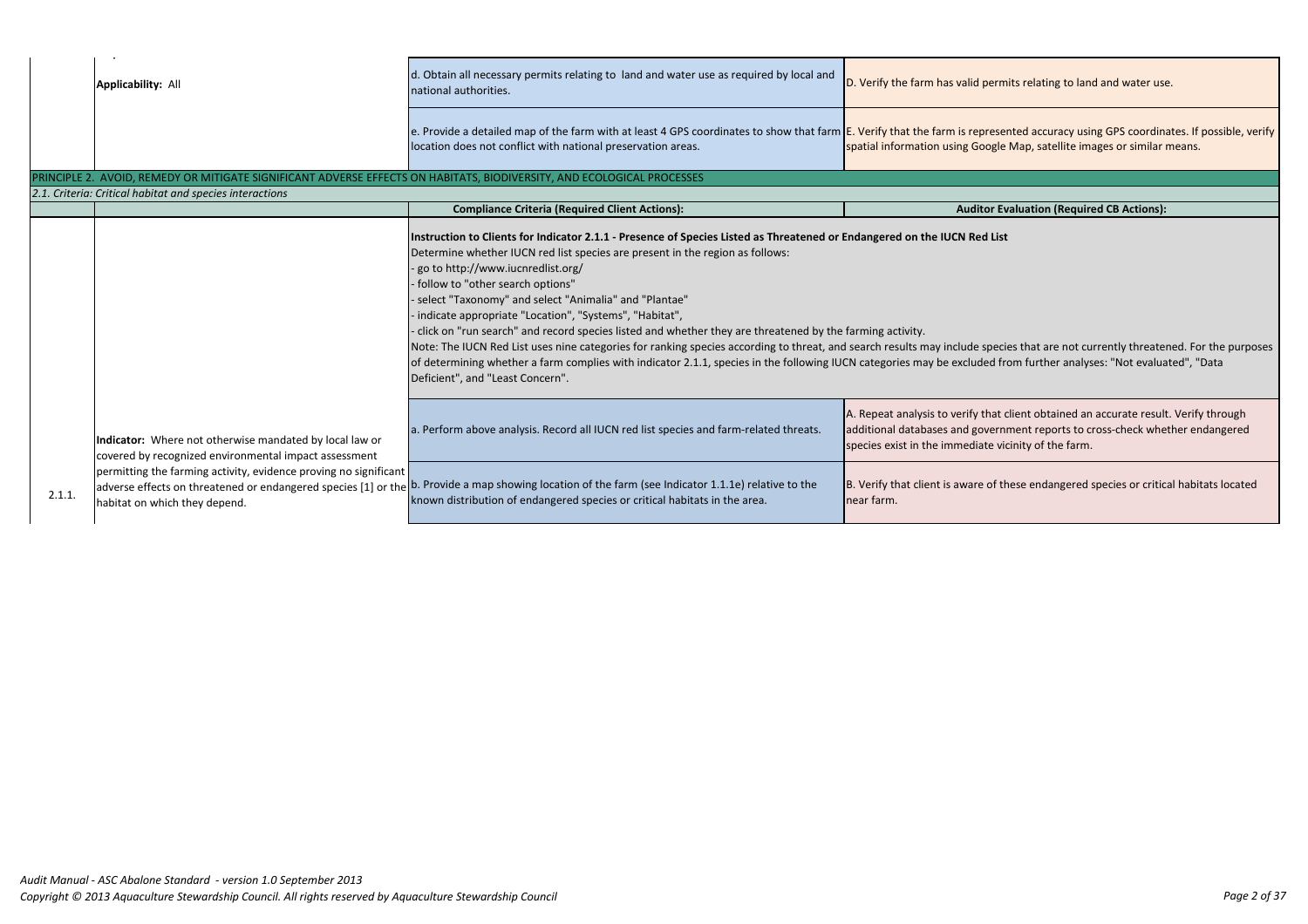| 2.2. Criteria: Benthic impacts of sea-based farming on depositional substrate |                                                                                                                                                                                  |                                                 |  |  |
|-------------------------------------------------------------------------------|----------------------------------------------------------------------------------------------------------------------------------------------------------------------------------|-------------------------------------------------|--|--|
|                                                                               | <b>Compliance Criteria (Required Client Actions):</b>                                                                                                                            | <b>Auditor</b>                                  |  |  |
|                                                                               | a. If the farm site is a non-depositional area of hard substrates:<br>Monitoring via video or seabed imaging transects shall be conducted every five years<br>(Proceed to 2.3.1) | A. Verify from video or seabed<br>depositional. |  |  |

### **Classification of Seabed Type (applicable to Criteria 2.2. and 2.3.):**

Sea-based farms are required to perform a "tiered assessment" (see Appendix 1, Section 2) to assess benthic impacts of the culture activity. The first step is to classify each farm according to the type of seafloor that oc farms, must be classified into one of two main types: Depositional, or Non-Depositional. In order to make this classification, all sea-based farms shall conduct an initial visual survey, using video or seabed imaging.

Criterion 2.2 applies only to sea-based farms on depositional substrate (i.e. sediment bottoms of sand or silt). Indicators 2.2.1., 2.2.2., 2.2.3., and 2.2.4. are evaluated while Indicator 2.3.1. is not evaluated. Farms mu concentrations in the sediment to determine compliance and subsequent monitoring frequency (see 2.2.1., 2.2.2.). Direct measurement of S concentration may be replaced by an analysis of benthic community structure (see 2.2. determine areas containing biogenic structures of importance to the functioning of the ecosystem (2.2.4.)

Criterion 2.3 applies only to sea-based farms on non-depositional substrate (i.e. hard or rocky bottoms). Indicator 2.3.1 is evaluated while Indicators 2.2.1, 2.2.2, 2.2.3, and 2.2.4 are not. The initial visual survey must vs. impacted sites in terms of detrital accumulation and surface organisms.

Note: The initial assessment shall be conducted within a 6 month period prior to the first audit. Sediment samples for the assessment of total "free" sulphides must be collected and analysed by a State or Nationally approv measurement of "free" sulphides in marine sediments is outlined in Appendix 2.

### Depositional / Soft Substrate

| <b>Requirement: Yes</b><br><b>Applicability: All</b>                                                            | c. If an IUCN Red List species is identified in region of the farm (including receiving and<br>source waters), document how the farm takes appropriate precautions. If no IUCN Red C. Verify that client takes app<br>List species is present this is $N/A$ . |  |
|-----------------------------------------------------------------------------------------------------------------|---------------------------------------------------------------------------------------------------------------------------------------------------------------------------------------------------------------------------------------------------------------|--|
| the contract of the contract of the contract of the contract of the contract of the contract of the contract of |                                                                                                                                                                                                                                                               |  |

Footnote | [1] As defined by national law or as found in the IUCN Red List of Threatened Species.

### Non-Depositional / Hard Substrate

ropriate precautions as required.

**Evaluation (Required CB Actions):** 

imaging evidence that the aquaculture site is non-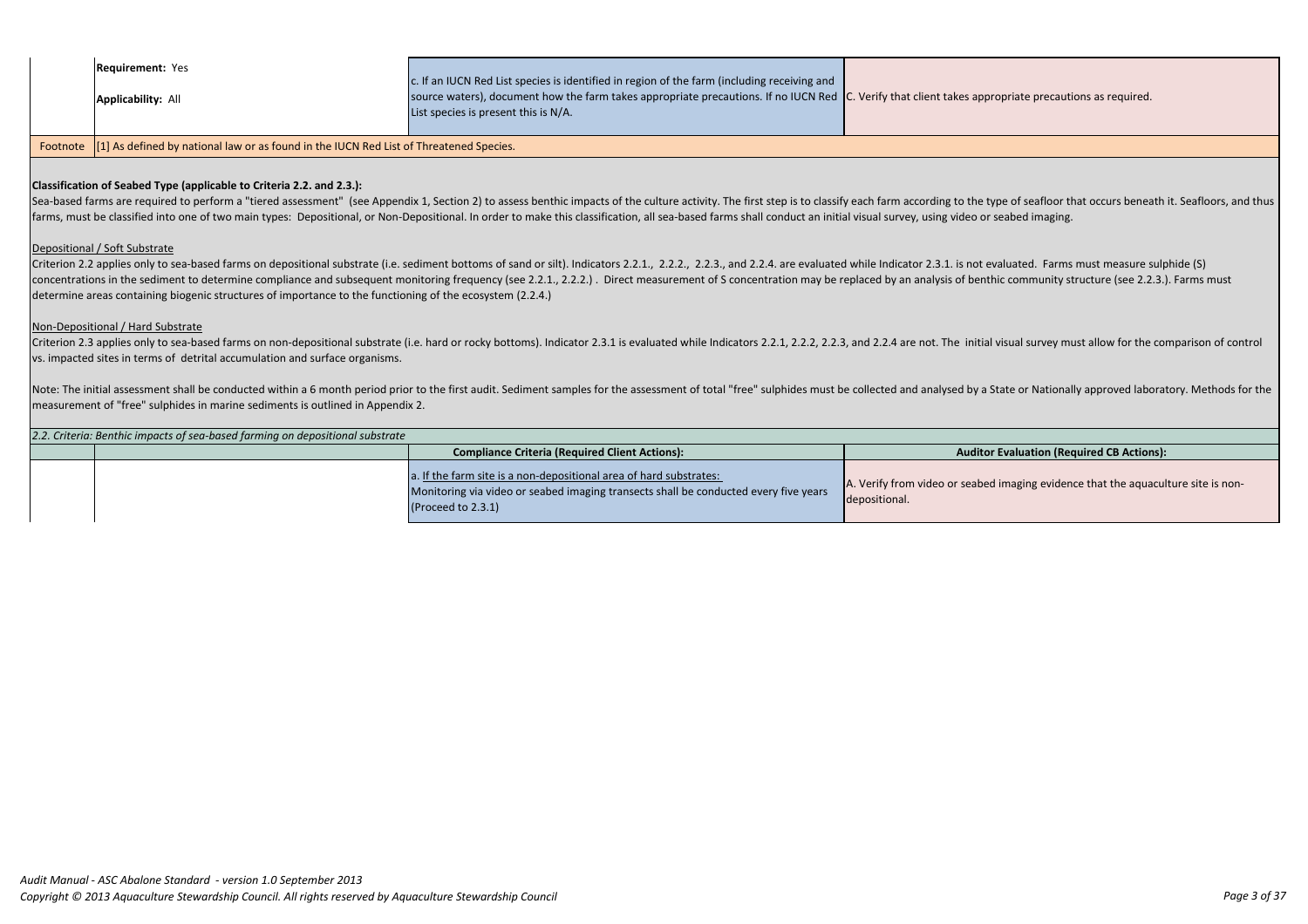| sediment (0-2 centimetres from the surface) measured<br>beneath sea-based farm<br><b>Requirement:</b> $\leq$ 1500 $\mu$ M, monitoring every five years is<br>required [2].<br>$\geq$ 1500 µM and $\leq$ 3000 µM, monitoring every year is required<br>$[2]$ .<br><b>Applicability:</b> Sea-based Farms on Depositional Substrate | Appendix 1 & 2. Direct measurement of S concentration may be replaced by an analysis<br>of benthic community structure in areas where this biotic approach is preferred by the<br>client or is already mandated by a regulatory body [3] (see 2.2.3.).<br>If S concentration is $\leq 1500 \mu M$ , monitoring shall be conducted every five years<br>(Proceed to 2.3.1).<br>If S concentration is $\geq 1500 \mu M$ and < 3000 $\mu M$ , monitoring shall be conducted every<br>year (Proceed to 2.3.1).<br>If S concentration is $\geq 3000 \mu M$ (Proceed to 2.2.2.). | B. Verify documentation of the<br>either direct measurement or a<br>samples were collected and ana<br>Nationally approved laboratory                                                                                                                                                                                                                                                                                                                                                                                                                                                                                                                                                                                                                                                                                                                                                                                                                                                                                                                                                                                                                                                                                                                                                                                                                                                                                                                                                                                                                                                                                                                                                       |
|----------------------------------------------------------------------------------------------------------------------------------------------------------------------------------------------------------------------------------------------------------------------------------------------------------------------------------|---------------------------------------------------------------------------------------------------------------------------------------------------------------------------------------------------------------------------------------------------------------------------------------------------------------------------------------------------------------------------------------------------------------------------------------------------------------------------------------------------------------------------------------------------------------------------|--------------------------------------------------------------------------------------------------------------------------------------------------------------------------------------------------------------------------------------------------------------------------------------------------------------------------------------------------------------------------------------------------------------------------------------------------------------------------------------------------------------------------------------------------------------------------------------------------------------------------------------------------------------------------------------------------------------------------------------------------------------------------------------------------------------------------------------------------------------------------------------------------------------------------------------------------------------------------------------------------------------------------------------------------------------------------------------------------------------------------------------------------------------------------------------------------------------------------------------------------------------------------------------------------------------------------------------------------------------------------------------------------------------------------------------------------------------------------------------------------------------------------------------------------------------------------------------------------------------------------------------------------------------------------------------------|
|                                                                                                                                                                                                                                                                                                                                  |                                                                                                                                                                                                                                                                                                                                                                                                                                                                                                                                                                           |                                                                                                                                                                                                                                                                                                                                                                                                                                                                                                                                                                                                                                                                                                                                                                                                                                                                                                                                                                                                                                                                                                                                                                                                                                                                                                                                                                                                                                                                                                                                                                                                                                                                                            |
|                                                                                                                                                                                                                                                                                                                                  | For sea-based farms on depositional substrate and not compliant with 2.2.1.                                                                                                                                                                                                                                                                                                                                                                                                                                                                                               |                                                                                                                                                                                                                                                                                                                                                                                                                                                                                                                                                                                                                                                                                                                                                                                                                                                                                                                                                                                                                                                                                                                                                                                                                                                                                                                                                                                                                                                                                                                                                                                                                                                                                            |
| Indicator: Unacceptable levels of total 'free' sulphides in<br>surficial sediment measured beneath sea-based farms<br>Requirement: $\geq 3000 \mu M$<br><b>Applicability:</b> Sea-based Farms on Depositional Substrate                                                                                                          | unless natural background S levels exceed 3000 µM. Management response is required<br>to reduce S levels.<br>shall be conducted every year. (Proceed to 2.3.1).                                                                                                                                                                                                                                                                                                                                                                                                           | A. Verify documentation of initi-<br>measurement or analysis of ber<br>background levels if presented.                                                                                                                                                                                                                                                                                                                                                                                                                                                                                                                                                                                                                                                                                                                                                                                                                                                                                                                                                                                                                                                                                                                                                                                                                                                                                                                                                                                                                                                                                                                                                                                     |
|                                                                                                                                                                                                                                                                                                                                  | For sea-based farms on depositional substrate that choose to replace direct measurement of S concentration with an ana                                                                                                                                                                                                                                                                                                                                                                                                                                                    |                                                                                                                                                                                                                                                                                                                                                                                                                                                                                                                                                                                                                                                                                                                                                                                                                                                                                                                                                                                                                                                                                                                                                                                                                                                                                                                                                                                                                                                                                                                                                                                                                                                                                            |
| where this biotic approach is preferred by the applicant or is<br>already mandated by a regulatory body [3].<br><b>Requirement: Yes</b><br><b>Applicability:</b> Sea-based Farms on Depositional Substrate                                                                                                                       | community structure in areas where this biotic approach is preferred by the client or is                                                                                                                                                                                                                                                                                                                                                                                                                                                                                  | A. Record whether the farm rep<br>benthic community structure. If<br>analysis complies with requirem                                                                                                                                                                                                                                                                                                                                                                                                                                                                                                                                                                                                                                                                                                                                                                                                                                                                                                                                                                                                                                                                                                                                                                                                                                                                                                                                                                                                                                                                                                                                                                                       |
|                                                                                                                                                                                                                                                                                                                                  |                                                                                                                                                                                                                                                                                                                                                                                                                                                                                                                                                                           |                                                                                                                                                                                                                                                                                                                                                                                                                                                                                                                                                                                                                                                                                                                                                                                                                                                                                                                                                                                                                                                                                                                                                                                                                                                                                                                                                                                                                                                                                                                                                                                                                                                                                            |
|                                                                                                                                                                                                                                                                                                                                  |                                                                                                                                                                                                                                                                                                                                                                                                                                                                                                                                                                           |                                                                                                                                                                                                                                                                                                                                                                                                                                                                                                                                                                                                                                                                                                                                                                                                                                                                                                                                                                                                                                                                                                                                                                                                                                                                                                                                                                                                                                                                                                                                                                                                                                                                                            |
| Indicator: Allowance for sea-based abalone aquaculture over<br>areas that provide a particularly significant or essential<br>biological or ecological function within the broader ecosystem<br>[4]                                                                                                                               |                                                                                                                                                                                                                                                                                                                                                                                                                                                                                                                                                                           | A. Verify that video or imagery o<br>that provide significant biologic                                                                                                                                                                                                                                                                                                                                                                                                                                                                                                                                                                                                                                                                                                                                                                                                                                                                                                                                                                                                                                                                                                                                                                                                                                                                                                                                                                                                                                                                                                                                                                                                                     |
|                                                                                                                                                                                                                                                                                                                                  |                                                                                                                                                                                                                                                                                                                                                                                                                                                                                                                                                                           | b. If the farm site is a depositional area of soft substrate:<br>An initial assessment of S concentration in sediments shall be conducted according to<br>The client shall present information detailing the sampling design used and results of<br>the S assessment:<br>[2] If a farm increases standing biomass by more than 100 percent from the date of last assessment, the sulphide measurement must be taken and serve as the new baseline.<br>a. If initial assessment of S concentration is $\geq 3000 \mu M$ , the farm is not certifiable<br>Natural background levels are derived from reference sites outside the farm (see<br>Appendices I & 2 for the comparison to control sites). If S concentrations beneath the<br>farm structures are not significantly higher (p<0.05) than reference sites, monitoring<br>Indicator: Sulphide analysis may be replaced by direct analysis<br>of benthic community structure (i.e., infaunal surveys) in areas<br>a. Direct measurement of S concentration may be replaced by an analysis of benthic<br>already mandated by a regulatory body [3]. If S equivalency is < 3000 $\mu$ M, proceed to<br>2.2.1. If S equivalency is $\geq$ 3000 µM, proceed to 2.2.2<br>[3] Biotic indicator decision thresholds need to be assessed to ensure equivalency with the thresholds identified for total 'free' sulphides given in Requirement 2.2.1. There are several p<br>sulphide levels to indices for benthic biodiversity. Please refer to the reference section for examples (e.g., Hargrave et. al. 2008)<br>For all sea-based farms on depositional substrate<br>a. Prepare results from video or seabed imaging survey of the farm. |

*For sea-based farms on depositional substrate that choose to replace direct measurement of S concentration with an analysis of benthic community structure*

replaced the sulphide analysis with a direct analysis of . If yes, confirm that the farm's benthic community ements [3].

papers that have been published linking specific benthic

y demonstrates that the farm is not located over areas tical or ecological function within the broader ecosystem.

he initial assessment of S concentration as measured by analysis of benthic community structure. Verify that analysed according to protocols approved by a State or

hitial assessment of S concentration by either direct penthic community structure. Verify comparison to natural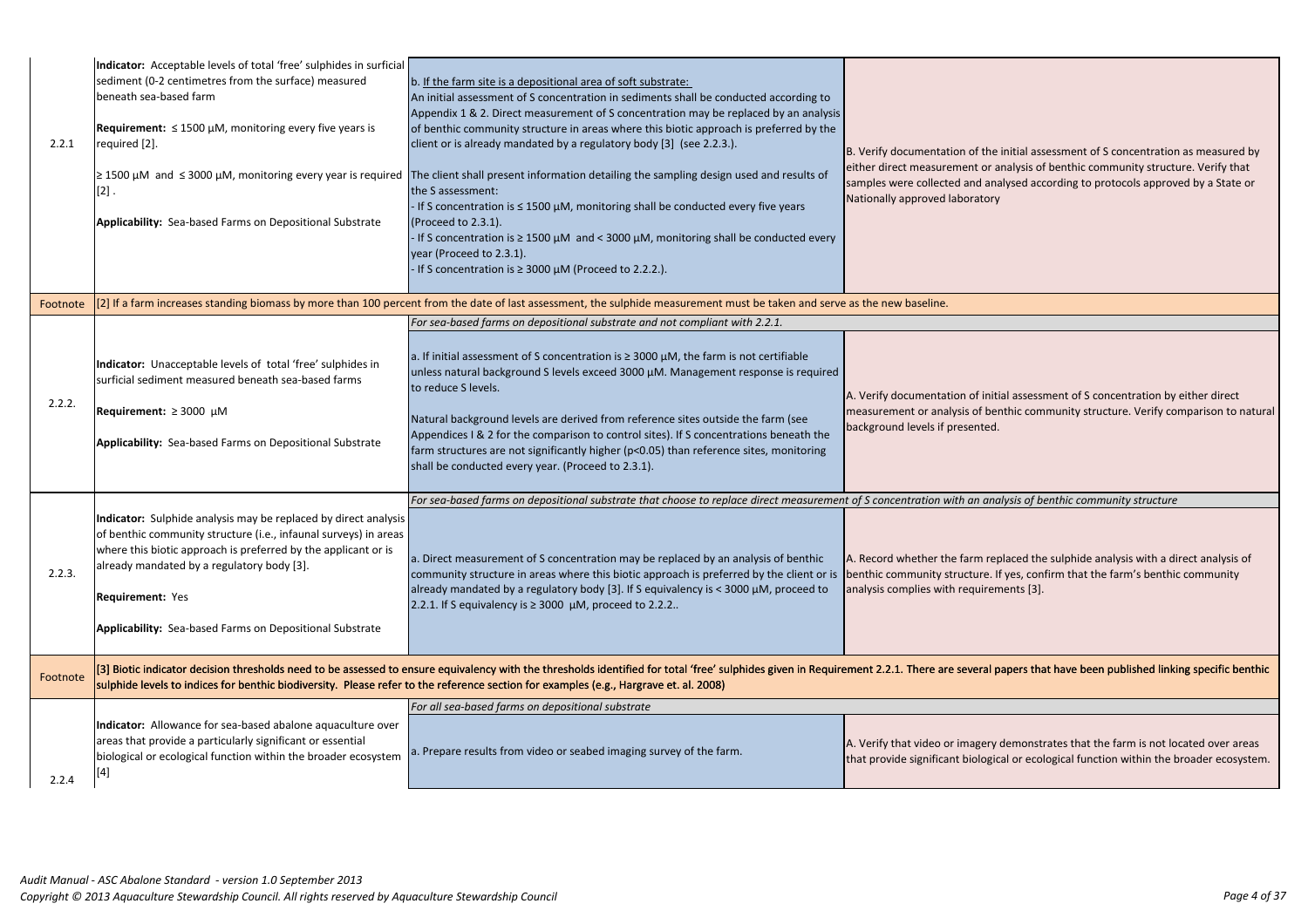|          | <b>Requirement: None</b><br><b>Applicability:</b> Sea-based Farms on Depositional Substrate                                                                                                                                     | b. Summarize information about sensitive habitats in proximity to farming operations<br>(e.g. using a map of habitat distribution) noting any areas where biogenic structures<br>are located [4].                                                                                                                                                                                                                                                                                                                                                                                                                                                                                                                                                                                                                                                                                                                                                                                                                                                                                                              | B. Verify farmer knowledge of sensitive h                                                                                                                                         |
|----------|---------------------------------------------------------------------------------------------------------------------------------------------------------------------------------------------------------------------------------|----------------------------------------------------------------------------------------------------------------------------------------------------------------------------------------------------------------------------------------------------------------------------------------------------------------------------------------------------------------------------------------------------------------------------------------------------------------------------------------------------------------------------------------------------------------------------------------------------------------------------------------------------------------------------------------------------------------------------------------------------------------------------------------------------------------------------------------------------------------------------------------------------------------------------------------------------------------------------------------------------------------------------------------------------------------------------------------------------------------|-----------------------------------------------------------------------------------------------------------------------------------------------------------------------------------|
| Footnote | epifauna).                                                                                                                                                                                                                      | [[4] Areas containing biogenic structures that are not particularly adapted to sedimentation or organic enrichment (e.g., tubeworm mounds, bryozoan mounds, bivalve beds and reefs or sponge g                                                                                                                                                                                                                                                                                                                                                                                                                                                                                                                                                                                                                                                                                                                                                                                                                                                                                                                 |                                                                                                                                                                                   |
|          | 2.3. Criteria: Benthic impacts of sea-based farming on hard or rocky substrate                                                                                                                                                  |                                                                                                                                                                                                                                                                                                                                                                                                                                                                                                                                                                                                                                                                                                                                                                                                                                                                                                                                                                                                                                                                                                                |                                                                                                                                                                                   |
|          |                                                                                                                                                                                                                                 | <b>Compliance Criteria (Required Client Actions):</b>                                                                                                                                                                                                                                                                                                                                                                                                                                                                                                                                                                                                                                                                                                                                                                                                                                                                                                                                                                                                                                                          | <b>Auditor Evaluation</b>                                                                                                                                                         |
| 2.3.1.   | Indicator: Observable detrimental accumulation of sediment<br>underneath the farm compared to a control site, based on<br>bottom video<br><b>Requirement: None</b><br>Applicability: Sea-based Farms on Hard or Rocky Substrate | Instruction to Clients for Indicator 2.3.1 - Accumulation of Sediment Beneath Farm<br>For sea-based farms on non-depositional substrate (i.e. hard or rocky bottoms)<br>All sea-based farms on non-depositional substrate (i.e. hard or rocky bottoms) will at least conduct an initial visual survey, using vi<br>'Classification of Seabed Type Criteria", Criteria 2.2.). If the initial visual survey indicates a hard or rocky substratum beneath the f<br>areas in the visual survey for the comparison of detrital accumulation (see Appendix I for the design of a "CI" (Control-Impacted) t<br>Note: The initial assessment shall be conducted by the client within a 6 month period prior to the first audit. If the client is unable<br>then an independent party should be contracted by the client.<br>a. The client shall provide video or seabed imaging to the auditor. A "CI" (Control-<br>Impacted) type of sampling design is required for the assessment of detrital<br>accumulation and impact on surface organisms inhabiting the rocky substrate between<br>control and impacted sites. | A. Verification of video or photographic e<br>sediment accumulation on rocky seafloor<br>include the reduction or elimination of th<br>substrate beneath the farm, relative to co |
|          | 2.4. Criteria: Effluents from land-based farming                                                                                                                                                                                |                                                                                                                                                                                                                                                                                                                                                                                                                                                                                                                                                                                                                                                                                                                                                                                                                                                                                                                                                                                                                                                                                                                |                                                                                                                                                                                   |
|          |                                                                                                                                                                                                                                 | <b>Compliance Criteria (Required Client Actions):</b>                                                                                                                                                                                                                                                                                                                                                                                                                                                                                                                                                                                                                                                                                                                                                                                                                                                                                                                                                                                                                                                          | <b>Auditor Evaluation</b>                                                                                                                                                         |
| 2.4.1.   | Indicator: Annual median concentration [5] of total ammonia<br>Initrogen in effluent or receiving water beyond mixing zone [6]                                                                                                  | Instruction to Clients for Indicator 2.4.1 and 2.4.2 - Monitoring Release of Total Ammonia Nitrogen and Total Suspended Solids<br>Clients are required to provide quarterly measurements of total ammonia nitrogen and total suspended solids in effluents for $\geq 1$<br>regarding procedures, calibration techniques, and instrument/reagent specifications used, refer to Appendices 3 and 4 for total a<br>respectively.                                                                                                                                                                                                                                                                                                                                                                                                                                                                                                                                                                                                                                                                                  |                                                                                                                                                                                   |
|          | Requirement: < 0.6 mg/L<br>Applicability: Land-based Farms                                                                                                                                                                      | a. Conduct at least 4 quarterly measurements of total ammonia nitrogen before first<br>audit and document results. Samples shall be collected and analysed by a State or<br>Nationally approved laboratory. Annual median concentration will be assessed against<br>the standard of <0.6 mg/L.                                                                                                                                                                                                                                                                                                                                                                                                                                                                                                                                                                                                                                                                                                                                                                                                                 | A. Verify that documented evidence of ar<br>nitrogen in the effluent or receiving wate<br>water samples were collected and analys<br>laboratory.                                  |
|          |                                                                                                                                                                                                                                 | b. Obtain documentation regarding the procedures, calibration techniques, and<br>instrument/reagent specifications used by the laboratory. These shall be in compliance B. Verify that all procedures, calibration t<br>with Table B of the California Ocean Plan and shall conform to the requirements of USA specifications used are in compliance.<br>federal regulations (40 CFR PART 136) or equivalent national regulations.                                                                                                                                                                                                                                                                                                                                                                                                                                                                                                                                                                                                                                                                             |                                                                                                                                                                                   |
|          |                                                                                                                                                                                                                                 |                                                                                                                                                                                                                                                                                                                                                                                                                                                                                                                                                                                                                                                                                                                                                                                                                                                                                                                                                                                                                                                                                                                |                                                                                                                                                                                   |

If sensitive habitat in proximity to farming operations.

or sponge gardens that form a structure for other

# **Compliance CB Actions** (Required CB Actions):

vey, using video or seabed imaging (outlined in the box eneath the farm, then the client shall also include control -Impacted) type of sampling)

ent is unable to conduct the initial assessment themselves,

otographic evidence shows absence of detrimental ocky seafloor beneath the farm. Detrimental effect would ination of the surface organisms inhabiting the rocky relative to control sites.

# **Complianation (Required CB Actions):**

ents for ≥ 1 year before the 1st audit. For guidelines 4 for total ammonia nitrogen and total suspended solids,

vidence of annual median concentration of total ammonia ceiving water does not exceed the threshold level and that d and analysed by a State or Nationally approved

calibration techniques, and instrument/reagent mpliance.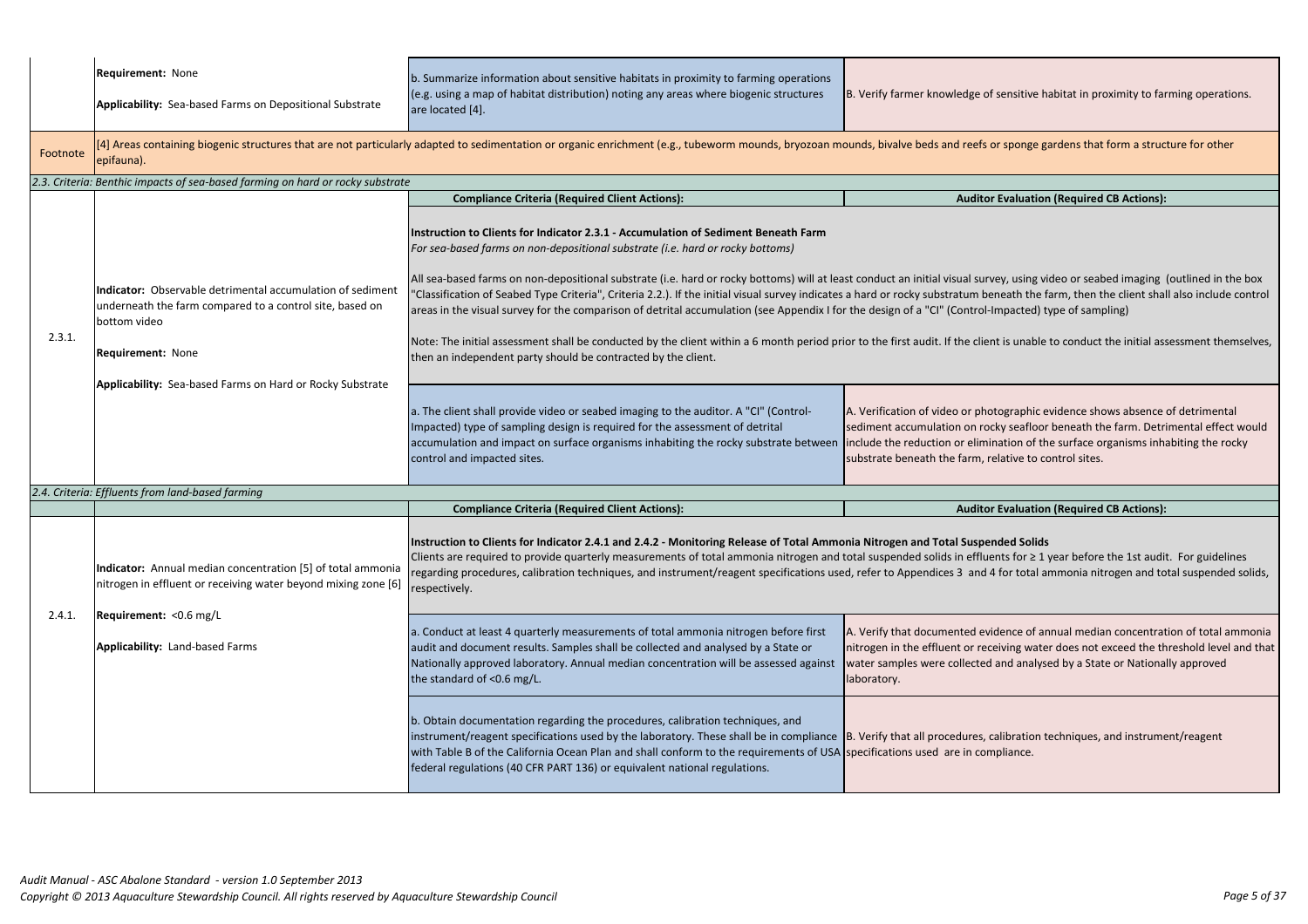| Footnote | [5] Based on quarterly samples.                                                                                                                                                                      |                                                                                                                                                                                                                                                                                                                                                                                                                                                                                                                                                                                                                                                                                                                                                                                |                                                                                                                                                                        |
|----------|------------------------------------------------------------------------------------------------------------------------------------------------------------------------------------------------------|--------------------------------------------------------------------------------------------------------------------------------------------------------------------------------------------------------------------------------------------------------------------------------------------------------------------------------------------------------------------------------------------------------------------------------------------------------------------------------------------------------------------------------------------------------------------------------------------------------------------------------------------------------------------------------------------------------------------------------------------------------------------------------|------------------------------------------------------------------------------------------------------------------------------------------------------------------------|
| Footnote | defined in the California Ocean Plan (SWRCB, 2009).                                                                                                                                                  | [6] The mixing zone as defined by the local regulatory authority, or if that does not exist, then the zone of initial dilution as defined in the California Ocean Plan (SWRCB, 2009). The Ca<br>that results in the rapid and irreversible turbulent mixing of wastewater with ocean water around the point of discharge. If the concentrations of ammonia and suspended solids in the<br>effluent sampling is all that is required. Otherwise, a dilution study is necessary to estimate concentrations at the edge of a mixing zone, under conditions of minimal dilution. A dilutic<br>concentration to estimate concentration at the edge of the mixing zone. Where a mixing zone has been defined by a local authority, the defined mixing zone will apply. Otherwise the |                                                                                                                                                                        |
|          |                                                                                                                                                                                                      | See instructions for Indicator 2.4.1.                                                                                                                                                                                                                                                                                                                                                                                                                                                                                                                                                                                                                                                                                                                                          |                                                                                                                                                                        |
| 2.4.2    | Indicator: Annual median concentration [5] of total<br>suspended solids in effluent compared to influent measured in<br>the outflow or in the receiving water beyond zone of initial<br>dilution [6] | a. Conduct at least 4 quarterly measurements of total suspended solids before first<br>audit. Samples shall be collected by a State or Nationally approved laboratory. Annual<br>median concentration will be assessed against the standard of <5 mg/L.                                                                                                                                                                                                                                                                                                                                                                                                                                                                                                                        | A. Verify documented eviden<br>solids in the effluent does not<br>collected and analysed accord<br>approved laboratory. (See als                                       |
|          | <b>Requirement:</b> <5 mg/L<br><b>Applicability: Land-based Farms</b>                                                                                                                                | b. Document the procedures, calibration techniques, and instrument/reagent<br>specifications used by the laboratory. These shall be in compliance with national<br>regulations, or if none available, the requirements of CCME (Canadian Council of<br>Ministers of the Environment, 2002). Canadian Water Quality Guidelines for the<br>Protection of Aquatic Life: Total Particulate Matter 1999. Updated 2002, or equivalent<br>national regulations.                                                                                                                                                                                                                                                                                                                       | B. Verify that all procedures,<br>specifications comply with na<br><b>CCME</b> (Canadian Council of M<br>Quality Guidelines for the Pro<br>Updated 2002, or equivalent |
| 2.4.3    | Indicator: Evidence that all chemicals used on the farm that<br>are discharged to effluent are recorded and quantified<br><b>Requirement: Yes</b><br><b>Applicability: Land-based Farms</b>          | a. Maintain records of all chemicals used on the farm that are discharged to effluent.<br>Records include invoices, history of application (dates applied, quantities used, reason<br>for use).                                                                                                                                                                                                                                                                                                                                                                                                                                                                                                                                                                                | A. Verify that client maintains<br>all chemicals used on the farn                                                                                                      |
|          | 2.5 Criteria: Chemical and hydrocarbon waste                                                                                                                                                         |                                                                                                                                                                                                                                                                                                                                                                                                                                                                                                                                                                                                                                                                                                                                                                                |                                                                                                                                                                        |
|          |                                                                                                                                                                                                      | <b>Compliance Criteria (Required Client Actions):</b>                                                                                                                                                                                                                                                                                                                                                                                                                                                                                                                                                                                                                                                                                                                          | <b>Audito</b>                                                                                                                                                          |
|          | Indicator: Evidence of proper disposal of chemical and<br>hydrocarbon waste                                                                                                                          | a. Prepare a prevention and response plan describing how the farm deals with<br>potential spills of chemical and hydrocarbon waste.                                                                                                                                                                                                                                                                                                                                                                                                                                                                                                                                                                                                                                            | A. Verify that the farm has sur<br>dealing with potential spills of                                                                                                    |
| 2.5.1.   | <b>Requirement: Yes</b><br><b>Applicability: All</b>                                                                                                                                                 | b. Maintain documentation regarding the training history of appropriate employees in<br>the proper disposal of waste and in the prevention and management of chemical and<br>hydrocarbon spills as described in the above plan (2.5.1.a).                                                                                                                                                                                                                                                                                                                                                                                                                                                                                                                                      | B. Verify that the farm has sut<br>current prevention and respo                                                                                                        |
|          |                                                                                                                                                                                                      | c. Maintain documentation of equipment or structures that have come into contact<br>with spilled chemicals and have been subsequently cleaned.                                                                                                                                                                                                                                                                                                                                                                                                                                                                                                                                                                                                                                 | C. Verify that the farm has sut<br>come into contact with spilled<br>areas.                                                                                            |
|          | 2.6. Criteria: Biological waste (E.g., shells, dead animals and sludge)                                                                                                                              | <b>Compliance Criteria (Required Client Actions):</b>                                                                                                                                                                                                                                                                                                                                                                                                                                                                                                                                                                                                                                                                                                                          | <b>Audito</b>                                                                                                                                                          |
|          |                                                                                                                                                                                                      | a. Prepare a plan that details how the farm ensures proper disposal of all biological<br>waste.                                                                                                                                                                                                                                                                                                                                                                                                                                                                                                                                                                                                                                                                                | A. Verify that the farm has a p                                                                                                                                        |
|          | Indicator: Evidence of proper disposed of biological waste                                                                                                                                           |                                                                                                                                                                                                                                                                                                                                                                                                                                                                                                                                                                                                                                                                                                                                                                                |                                                                                                                                                                        |

alifornia Ocean Plan defines initial dilution as the process e effluent comply with the recommended standard, on factor should then be applied to the effluent mixing zone should be the zone of initial dilution as

ce that annual median concentration of total suspended exceed the threshold level and that water samples were ding to protocols approved by a State or Nationally appendix 4)

calibration techniques, and instrument/reagent stional guidelines, or if none available, the requirements of Ainisters of the Environment). (2002). Canadian Water otection of Aquatic Life: Total Particulate Matter 1999. national regulations.

documentation showing the recording and quantifying of n that are discharged to effluent.

# **Complianation (Required CB Actions):**

Ifficiently documented prevention and response plans for of chemical and hydrocarbon waste.

Ifficiently documented the training of all employees in onse plans to manage chemical and hydrocarbon spills.

Ifficiently documented equipment or structures that have d chemicals and the actions taken to clean the affected

# **Combination (Required CB Actions):**

plan for the proper disposal of biological waste.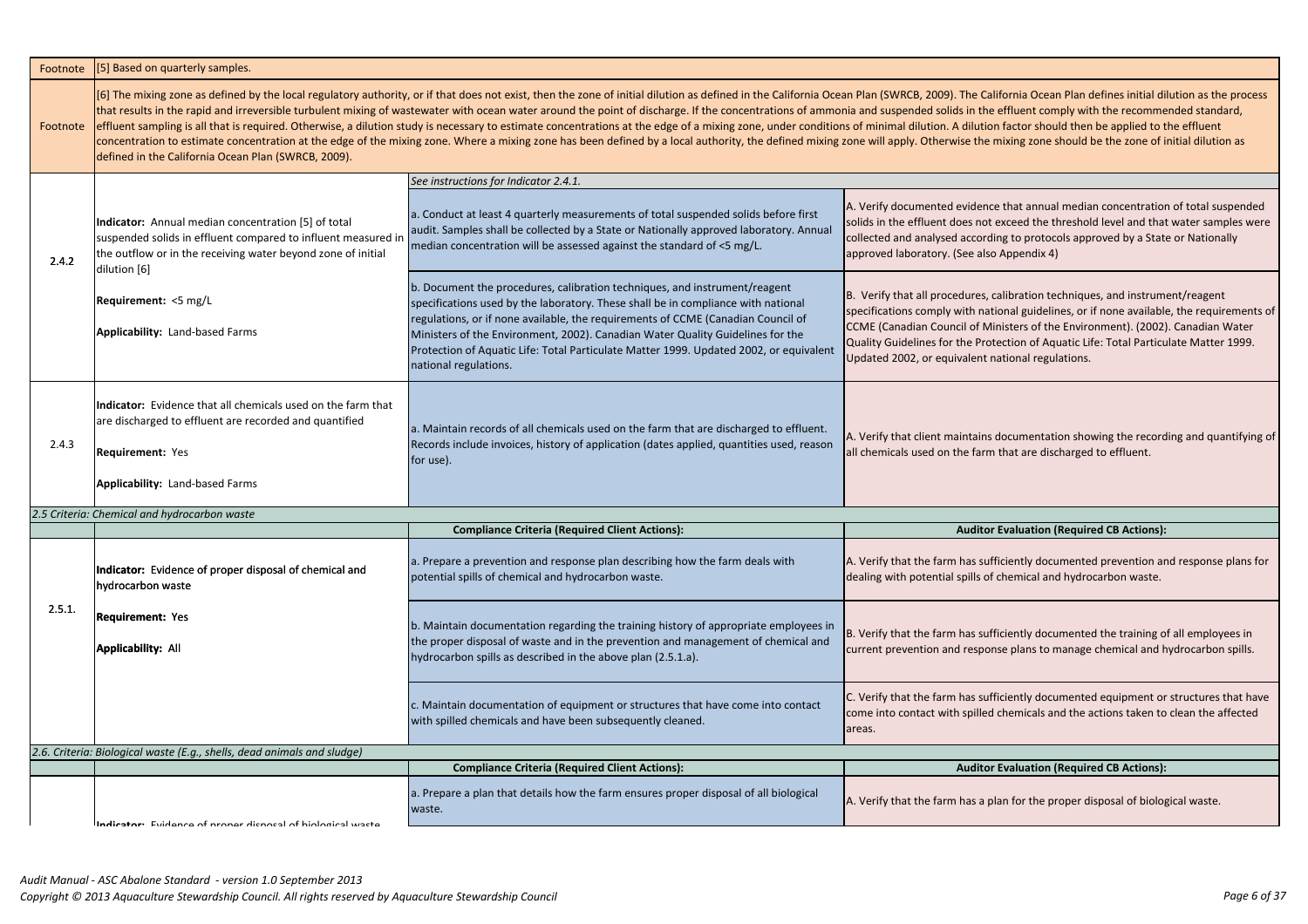| b. Maintain records to show how the farm disposes of dead abalone and other forms of<br>2.6.1.<br><b>Requirement: Yes</b><br>biological waste.<br>Applicability: All<br>the plan.<br>PRINCIPLE 3. AVOID AND MITIGATE DETRIMENTAL EFFECTS ON THE HEALTH AND GENETIC DIVERSITY OF WILD POPULATIONS<br>3.1. Criteria: Escapes<br><b>Compliance Criteria (Required Client Actions):</b><br>a. Prepare written protocols that describe how the farm will follow best management<br>practices to minimize escapes.<br>b. Maintain a record of all escapes outside of the main culture area. For each escape<br>incident, identify the date and location, probable cause, and actions taken by the farm<br>Indicator: Documented protocol and evidence of best<br>to prevent similar escapes in the future.<br>management practices to minimize escapes<br>3.1.1.<br>c. For escape incidents, record actions taken by the farm to recover or destroy the<br><b>Requirement: Yes</b><br>escaped individuals.<br><b>Applicability: All</b><br>d. Ensure that all containment structures (e.g. mesh at outlets) are properly<br>maintained.<br>or settlement ponds.<br>3.2. Criteria: Genetic management<br><b>Compliance Criteria (Required Client Actions):</b><br>Instruction to Clients for Indicator 3.2.1 - Genetic management<br>Clients must demonstrate that, in areas where the wild population is threatened or endangered (see Indicator 2.1.1), a<br>not from selectively-bred animals. Clients are required to document the sources of all culture stock.<br>Note: Where wild populations are not threatened and there is healthy local recruitment, genetic risk posed by selective<br>not be rigorously applied.<br>a. Maintain documentation showing the origin of culture stock with names, addresses, A. If culture stock is purchased<br>Indicator: Sea-based farm seed originates from native wild<br>contact person(s) and delivery dates of each purchase.<br>brood stock (not selectively bred animals) in situations where<br>the wild population is threatened or endangered<br>3.2.1.<br><b>Requirement: Yes</b><br>Applicability: Sea-based Farms |  | <b>INIMICALUI.</b> LVIUCHICE UI PIUPEI UISPUSAI UI DIUIUKICAI WASLE |                                                                                                       |
|---------------------------------------------------------------------------------------------------------------------------------------------------------------------------------------------------------------------------------------------------------------------------------------------------------------------------------------------------------------------------------------------------------------------------------------------------------------------------------------------------------------------------------------------------------------------------------------------------------------------------------------------------------------------------------------------------------------------------------------------------------------------------------------------------------------------------------------------------------------------------------------------------------------------------------------------------------------------------------------------------------------------------------------------------------------------------------------------------------------------------------------------------------------------------------------------------------------------------------------------------------------------------------------------------------------------------------------------------------------------------------------------------------------------------------------------------------------------------------------------------------------------------------------------------------------------------------------------------------------------------------------------------------------------------------------------------------------------------------------------------------------------------------------------------------------------------------------------------------------------------------------------------------------------------------------------------------------------------------------------------------------------------------------------------------------------------------------------------------------------------------------------------------------------|--|---------------------------------------------------------------------|-------------------------------------------------------------------------------------------------------|
|                                                                                                                                                                                                                                                                                                                                                                                                                                                                                                                                                                                                                                                                                                                                                                                                                                                                                                                                                                                                                                                                                                                                                                                                                                                                                                                                                                                                                                                                                                                                                                                                                                                                                                                                                                                                                                                                                                                                                                                                                                                                                                                                                                     |  |                                                                     | B. Verify from farm records th                                                                        |
|                                                                                                                                                                                                                                                                                                                                                                                                                                                                                                                                                                                                                                                                                                                                                                                                                                                                                                                                                                                                                                                                                                                                                                                                                                                                                                                                                                                                                                                                                                                                                                                                                                                                                                                                                                                                                                                                                                                                                                                                                                                                                                                                                                     |  |                                                                     | C. During the on-site inspectio<br>Evidence will include interviev                                    |
|                                                                                                                                                                                                                                                                                                                                                                                                                                                                                                                                                                                                                                                                                                                                                                                                                                                                                                                                                                                                                                                                                                                                                                                                                                                                                                                                                                                                                                                                                                                                                                                                                                                                                                                                                                                                                                                                                                                                                                                                                                                                                                                                                                     |  |                                                                     |                                                                                                       |
|                                                                                                                                                                                                                                                                                                                                                                                                                                                                                                                                                                                                                                                                                                                                                                                                                                                                                                                                                                                                                                                                                                                                                                                                                                                                                                                                                                                                                                                                                                                                                                                                                                                                                                                                                                                                                                                                                                                                                                                                                                                                                                                                                                     |  |                                                                     |                                                                                                       |
|                                                                                                                                                                                                                                                                                                                                                                                                                                                                                                                                                                                                                                                                                                                                                                                                                                                                                                                                                                                                                                                                                                                                                                                                                                                                                                                                                                                                                                                                                                                                                                                                                                                                                                                                                                                                                                                                                                                                                                                                                                                                                                                                                                     |  |                                                                     | <b>Auditor</b>                                                                                        |
|                                                                                                                                                                                                                                                                                                                                                                                                                                                                                                                                                                                                                                                                                                                                                                                                                                                                                                                                                                                                                                                                                                                                                                                                                                                                                                                                                                                                                                                                                                                                                                                                                                                                                                                                                                                                                                                                                                                                                                                                                                                                                                                                                                     |  |                                                                     | A. Verify that the farm's proto                                                                       |
|                                                                                                                                                                                                                                                                                                                                                                                                                                                                                                                                                                                                                                                                                                                                                                                                                                                                                                                                                                                                                                                                                                                                                                                                                                                                                                                                                                                                                                                                                                                                                                                                                                                                                                                                                                                                                                                                                                                                                                                                                                                                                                                                                                     |  |                                                                     | B. Verify that the farm mainta                                                                        |
|                                                                                                                                                                                                                                                                                                                                                                                                                                                                                                                                                                                                                                                                                                                                                                                                                                                                                                                                                                                                                                                                                                                                                                                                                                                                                                                                                                                                                                                                                                                                                                                                                                                                                                                                                                                                                                                                                                                                                                                                                                                                                                                                                                     |  |                                                                     | C. Verify that farm documents                                                                         |
|                                                                                                                                                                                                                                                                                                                                                                                                                                                                                                                                                                                                                                                                                                                                                                                                                                                                                                                                                                                                                                                                                                                                                                                                                                                                                                                                                                                                                                                                                                                                                                                                                                                                                                                                                                                                                                                                                                                                                                                                                                                                                                                                                                     |  |                                                                     | D. During on-site audit, insped<br>that structures are in place an                                    |
|                                                                                                                                                                                                                                                                                                                                                                                                                                                                                                                                                                                                                                                                                                                                                                                                                                                                                                                                                                                                                                                                                                                                                                                                                                                                                                                                                                                                                                                                                                                                                                                                                                                                                                                                                                                                                                                                                                                                                                                                                                                                                                                                                                     |  |                                                                     | E. During the audit verify ther                                                                       |
|                                                                                                                                                                                                                                                                                                                                                                                                                                                                                                                                                                                                                                                                                                                                                                                                                                                                                                                                                                                                                                                                                                                                                                                                                                                                                                                                                                                                                                                                                                                                                                                                                                                                                                                                                                                                                                                                                                                                                                                                                                                                                                                                                                     |  |                                                                     |                                                                                                       |
|                                                                                                                                                                                                                                                                                                                                                                                                                                                                                                                                                                                                                                                                                                                                                                                                                                                                                                                                                                                                                                                                                                                                                                                                                                                                                                                                                                                                                                                                                                                                                                                                                                                                                                                                                                                                                                                                                                                                                                                                                                                                                                                                                                     |  |                                                                     | <b>Auditor</b>                                                                                        |
|                                                                                                                                                                                                                                                                                                                                                                                                                                                                                                                                                                                                                                                                                                                                                                                                                                                                                                                                                                                                                                                                                                                                                                                                                                                                                                                                                                                                                                                                                                                                                                                                                                                                                                                                                                                                                                                                                                                                                                                                                                                                                                                                                                     |  |                                                                     |                                                                                                       |
|                                                                                                                                                                                                                                                                                                                                                                                                                                                                                                                                                                                                                                                                                                                                                                                                                                                                                                                                                                                                                                                                                                                                                                                                                                                                                                                                                                                                                                                                                                                                                                                                                                                                                                                                                                                                                                                                                                                                                                                                                                                                                                                                                                     |  |                                                                     | stock with names, addresses a                                                                         |
|                                                                                                                                                                                                                                                                                                                                                                                                                                                                                                                                                                                                                                                                                                                                                                                                                                                                                                                                                                                                                                                                                                                                                                                                                                                                                                                                                                                                                                                                                                                                                                                                                                                                                                                                                                                                                                                                                                                                                                                                                                                                                                                                                                     |  |                                                                     | B. If the wild population is thre<br>confirm that all seed entering<br>(not from selectively-bred ani |

at disposals follow the farm's plan.

on, confirm the farm's plan is effectively implemented. ws with farm workers who confirm that disposals followed

**Complianation (Required CB Actions):** 

pcols are sufficient to minimize escapes base don risk.

ins a record of escapes.

confirm that any escapees were recovered or destroyed.

ct containment measures (e.g. mesh at outlets) to verify d well maintained.

re is no evidence of significant escapes in channels, drains

**Combination (Required CB Actions):** 

Ill seed must originate from native wild brood stock and

ely-bred animals is minimal and Requirement 3.2.1. need

d, verify that farm documents show the origin of culture and contact person(s) of suppliers.

eatened or endangered, review farm documents to a sea-based farm originates from native wild brood stock mals).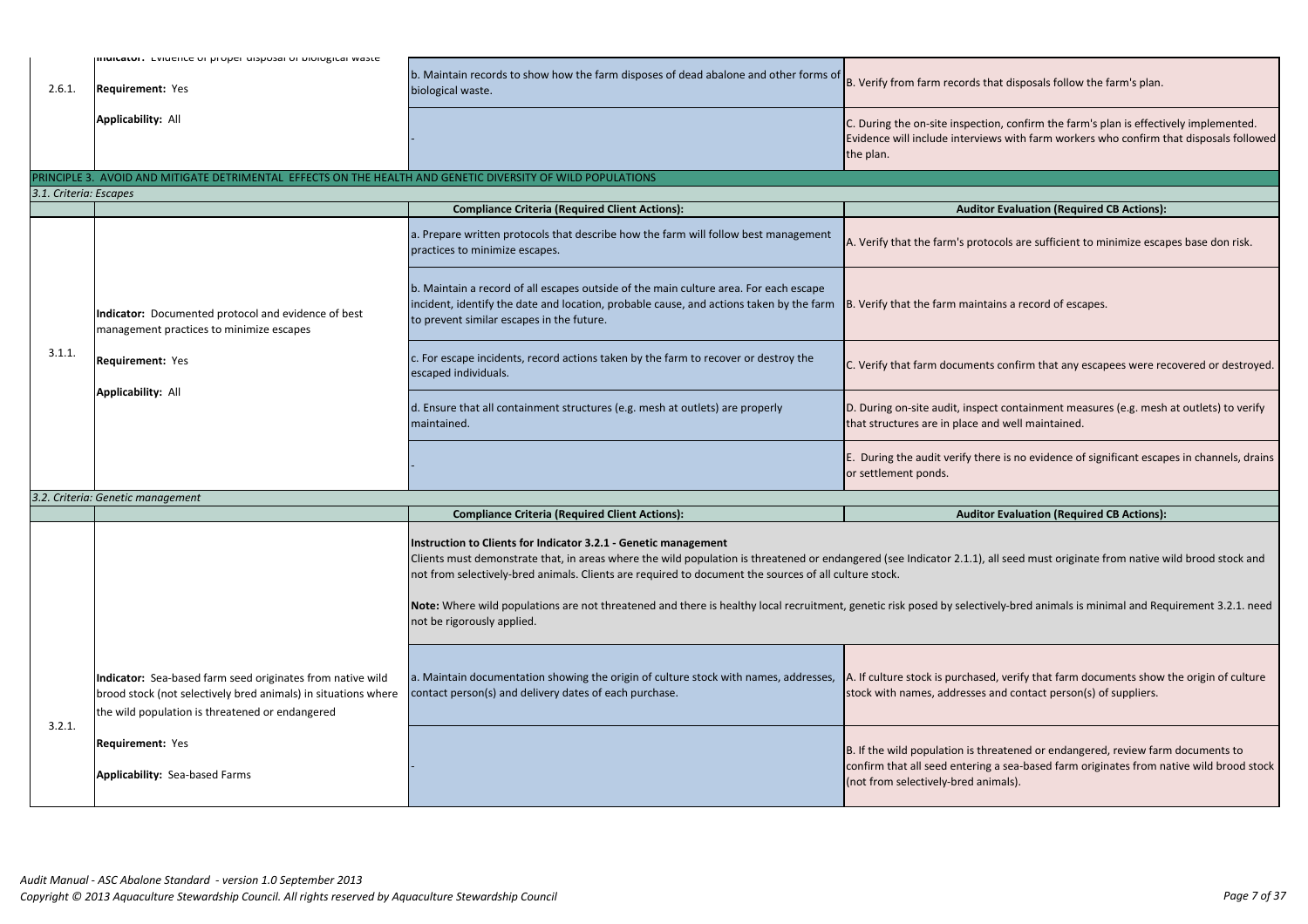Quarantine: A principle requirement for all acquired brood stock and seed (farm to farm, 3.3.1.; wild to farm, 3.3.2) is that they undergo a period of quarantine following translocation, for at least 8 weeks, in order to e and parasites prior to being mixed with other farm animals. For wild to farm translocations (3.3.2.) there is an additional requirement of cohabitation with farmed "sentinel" abalone during quarantine to prevent the introd stock.

### **Instruction to Clients for Criteria 3.3 - Translocated Brood stock and Seed**

In addition to maintaining records as to the origin of the brood stock (3.2.1.), clients must maintain detailed records of all translocations to the farm and within the farm to ensure that the requirements of quarantine ha health inspection details shall be recorded. Documentation shall include:

### **Monitoring and identification of disease:**

Appendix 5 outlines the required protocol for identification, surveillance and response to diseases and mortality events. All farms are required to monitor the health of cultured abalone through regular inspection (Appendi identify and react to disease or mortality events (Appendix 5. Section 5.). All farms must be able to identify the key infectious diseases of concern for the abalone in their area. This requires both the training of staff symptoms and the use of labs that are State or Nationally approved and have diagnostic procedures for detecting the presence or absence of these diseases (4.1.1., Appendix 5. Section 2.).

|        | 3.3. Criteria: Translocated brood stock and seed                                                                                                                                                                                                                                              |                                                                                                     |                                                                   |  |
|--------|-----------------------------------------------------------------------------------------------------------------------------------------------------------------------------------------------------------------------------------------------------------------------------------------------|-----------------------------------------------------------------------------------------------------|-------------------------------------------------------------------|--|
|        |                                                                                                                                                                                                                                                                                               | <b>Compliance Criteria (Required Client Actions):</b>                                               | Audito                                                            |  |
|        | Indicator: For farm-to-farm translocations: batch certification<br>using diagnostic tests capable of detecting all diseases and<br>parasites/pests of concern [7] followed by minimum eight<br>week isolation (not mixed with other animals on the farm). [8]<br><b>Requirement: Required</b> | a. Maintain records for origin of brood stock (see 3.2.1.a).                                        | A. Verify that farm keeps reco                                    |  |
| 3.3.1. |                                                                                                                                                                                                                                                                                               | b. Maintain documentation of all translocations.                                                    | B. Verify in documentation the<br>(quarantine) for at least 8 wee |  |
|        |                                                                                                                                                                                                                                                                                               | c. Maintain separate quarantine facilities in operable condition.                                   | C. Inspect quarantine facilities<br>condition.                    |  |
|        | Applicability: All                                                                                                                                                                                                                                                                            | d. Maintain documentation of stock inspections and any actions taken regarding<br>mortality events. | D. Verify correct treatment of<br>protocol in Appendix 5. [8]     |  |

### **Maintenance of records:**

1) Origin of culture stock with names, addresses, contact person(s) and delivery dates of each purchase.

2) All translocations within the culture facility including dates of introduction and time spent in quarantine (minimum 8 weeks).

3) Record of staff training in the recognition and response to disease events.

4) Record of all mortality events and actions taken.

**Combination (Required CB Actions):** 

a. Maintain records for a.2.1.1.2.1.3.1.1.3.1.1.3.1.1.<br>Indis/permits indicating the origin of cultured stock.

hat acquired stocks have been kept in isolation eks prior to mixing with other farm animals.

s during on-site audit to verify they are in operable

mortality events in quarantined stocks according to the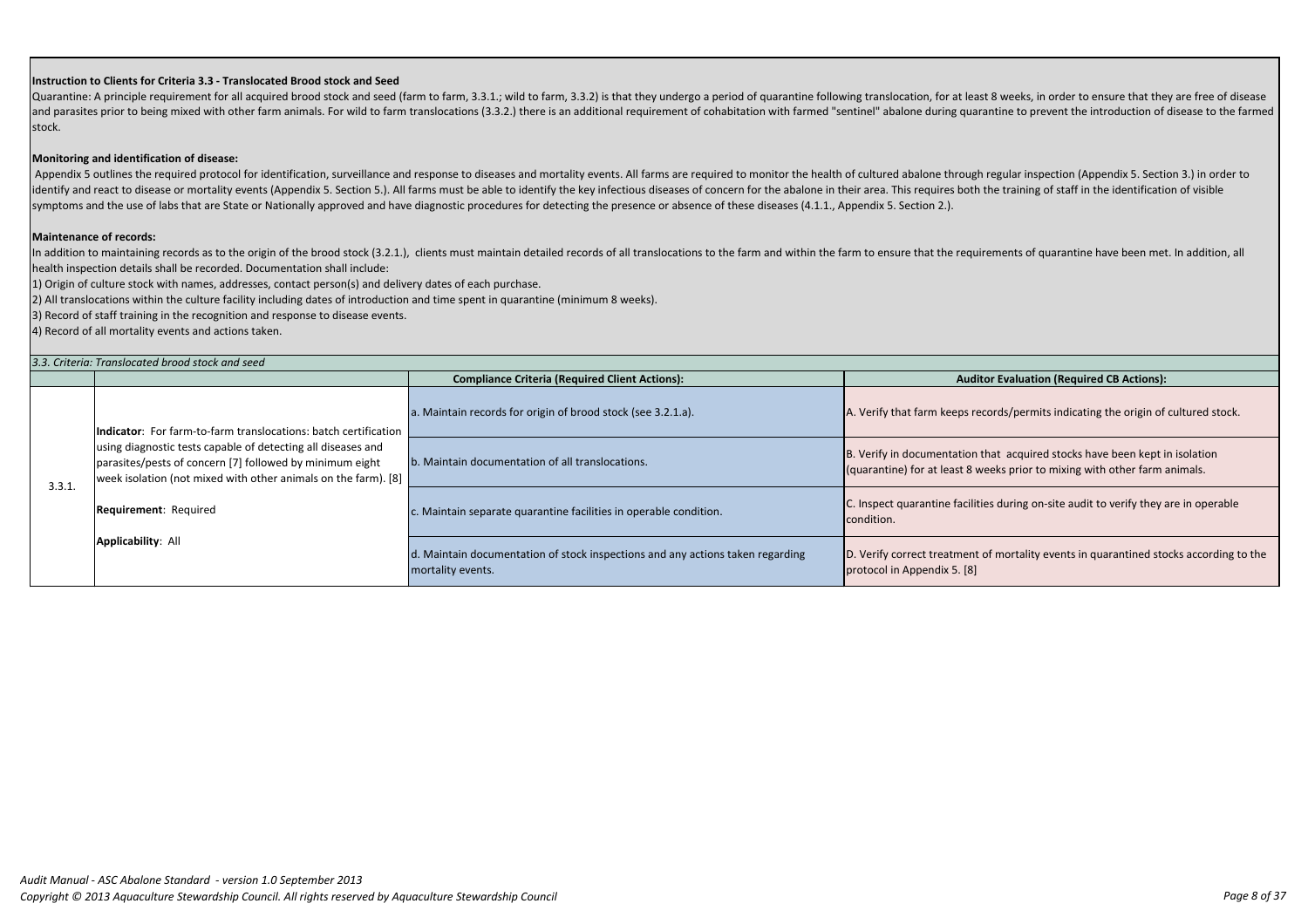| Footnote               | [7] Notifiable diseases present in the country of origin, plus diseases that have been the primary cause of abalone mortality in the country of origin, plus organisms that may be transferred with the                                                                                        |                                                                                                                                                                                                                                                                                                                                                                                                                   |                                                                                                                                                                                            |
|------------------------|------------------------------------------------------------------------------------------------------------------------------------------------------------------------------------------------------------------------------------------------------------------------------------------------|-------------------------------------------------------------------------------------------------------------------------------------------------------------------------------------------------------------------------------------------------------------------------------------------------------------------------------------------------------------------------------------------------------------------|--------------------------------------------------------------------------------------------------------------------------------------------------------------------------------------------|
| Footnote               | [8] If a mortality event occurs in the translocated stock during the eight-week period, then the procedures prescribed in Appendix 5 shall be followed. The stock will remain in isolation for a minimur<br>cessation of the mortality event, unless there is an obvious non-infectious cause. |                                                                                                                                                                                                                                                                                                                                                                                                                   |                                                                                                                                                                                            |
|                        |                                                                                                                                                                                                                                                                                                | Instruction to Clients for Indicators 3.3.2 - Wild to Farm Translocation of Brood stock and Seed<br>See general "Instruction for Criteria 3.3." above. In addition to the general requirement of quarantine for all translocations, transloca<br>cohabitation with farmed "sentinel" abalone during quarantine. Farms must ensure that sentinel abalone are clearly distinguishable t<br>during the cohabitation. |                                                                                                                                                                                            |
| 3.3.2.                 | Indicator: For wild to farm translocations: an eight week<br>minimum biosecure quarantine (treated effluent) with<br>cohabitation and disease surveillance [9]<br>Requirement: Required                                                                                                        | a. Maintain documentation of all translocations including the additions of sentinels                                                                                                                                                                                                                                                                                                                              | A. Verify in documentation that acquired ste<br>(quarantine) for at least 8 weeks prior to mi:<br>farm stock has been added to quarantined v<br>disease and that methods and responses det |
|                        | <b>Applicability: All</b>                                                                                                                                                                                                                                                                      | b. Maintain separate quarantine facilities in operable condition.                                                                                                                                                                                                                                                                                                                                                 | B. Inspect quarantine facilities during on-site<br>condition.                                                                                                                              |
|                        |                                                                                                                                                                                                                                                                                                | c. Maintain documentation of stock inspections and any actions taken regarding<br>mortality events.                                                                                                                                                                                                                                                                                                               | C. Verify correct treatment of mortality ever<br>protocol in Appendix 5.                                                                                                                   |
| Footnote               |                                                                                                                                                                                                                                                                                                | [9] Farmed stock added to the quarantined wild stock grow out units as sentinels for disease. Methods to be followed and responses required are detailed in Section 7 of Appendix 5.                                                                                                                                                                                                                              |                                                                                                                                                                                            |
| 3.4 .Criteria: Exotics |                                                                                                                                                                                                                                                                                                |                                                                                                                                                                                                                                                                                                                                                                                                                   |                                                                                                                                                                                            |
|                        |                                                                                                                                                                                                                                                                                                | <b>Compliance Criteria (Required Client Actions):</b>                                                                                                                                                                                                                                                                                                                                                             | <b>Auditor Evaluation (R</b>                                                                                                                                                               |
|                        |                                                                                                                                                                                                                                                                                                |                                                                                                                                                                                                                                                                                                                                                                                                                   |                                                                                                                                                                                            |
| 3.4.1.                 | Indicator: Evidence of responsible [10] introduction of non-<br>native abalone species<br><b>Requirement: Required</b><br><b>Applicability: All</b>                                                                                                                                            | a. If the farm works with the culture of non-native abalone species, permits must be<br>obtained verifying compliance with ICES codes [10].                                                                                                                                                                                                                                                                       | A. Verify accuracy and validity of documents                                                                                                                                               |
| Footnote               | certification to ICES requirements regarding parasites and pathogens.                                                                                                                                                                                                                          | [10] At a minimum, includes permits based on a credible risk or environmental assessment procedure and environmental management plan (e.g., ICES Code of Practice on the Introductions and Trai                                                                                                                                                                                                                   |                                                                                                                                                                                            |
|                        | 3.5 Criteria: Transgenic abalone                                                                                                                                                                                                                                                               |                                                                                                                                                                                                                                                                                                                                                                                                                   |                                                                                                                                                                                            |
|                        |                                                                                                                                                                                                                                                                                                | <b>Compliance Criteria (Required Client Actions):</b>                                                                                                                                                                                                                                                                                                                                                             | <b>Auditor Evaluation (R</b>                                                                                                                                                               |
| 3.5.1                  | Indicator: Allowance for farming of transgenic [11] abalone<br>Requirement: None<br><b>Applicability: All</b>                                                                                                                                                                                  | a. Obtain documentation from the supplier confirming that culture stock is not<br>transgenic (see 3.2.1a).                                                                                                                                                                                                                                                                                                        | A. If the farm purchases culture stock verify<br>3.2.1A) clearly indicate that the stock is not                                                                                            |

ferred with the abalone and are regarded as pests.

n for a minimum of a further eight weeks following the

tions, translocated wild abalone must go through distinguishable from wild abalone (e.g. through marking)

hat acquired stocks have been kept in isolation eeks prior to mixing with other farm animals. Verify that quarantined wild stock grow out units as sentinels for d responses detailed in Appendix 5 have been followed.

is during on-site audit to verify they are in operable

mortality events in quarantined stocks according to the

**Complianation (Required CB Actions):** 

actions and Transfers of Marine Organisms) and environmental managemental managemental managemental management

**Complianation (Required CB Actions):** 

are stock verify that farm records for cultured stock (see the stock is not transgenic.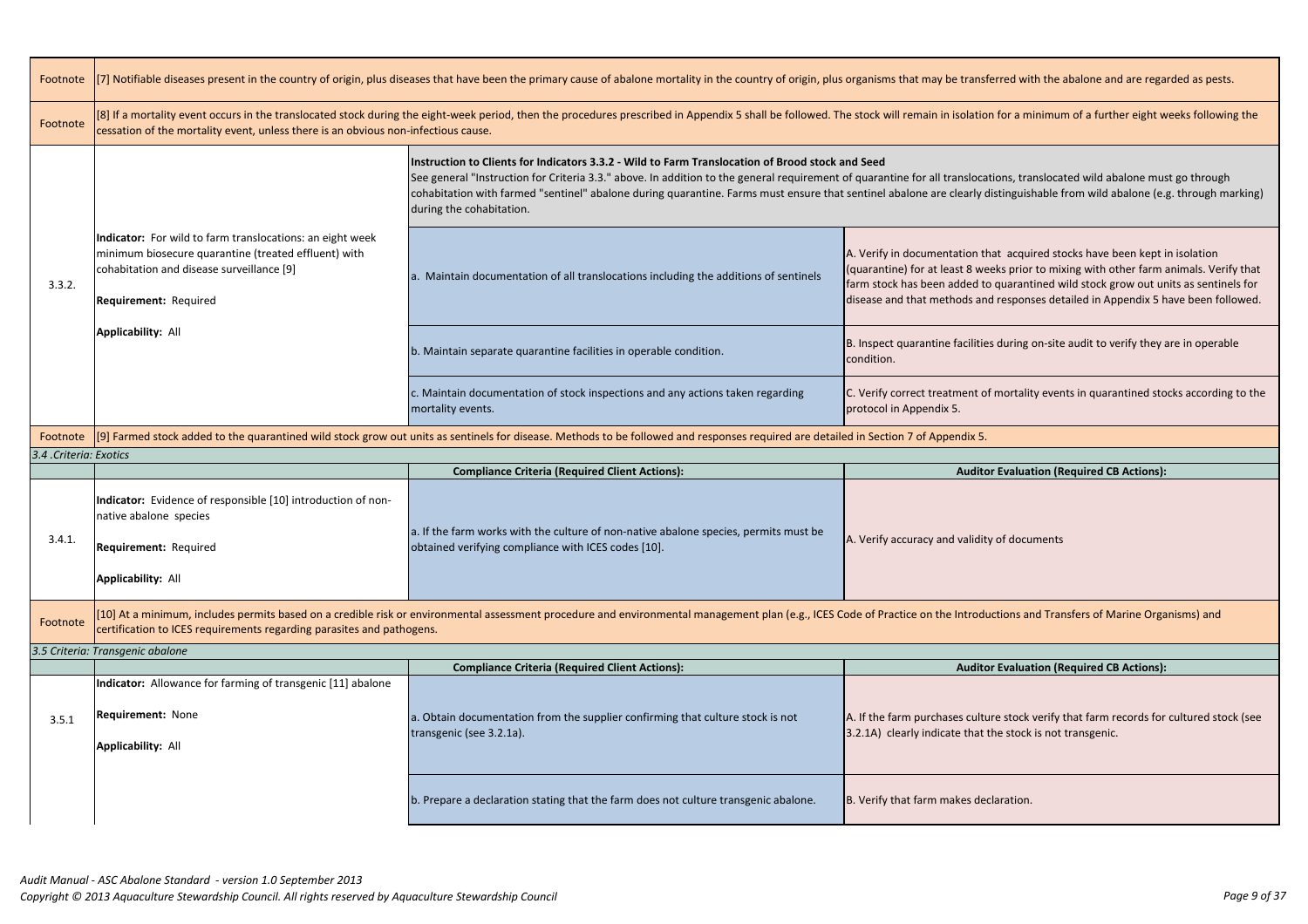-

C. If there is suspicion of transgenic abalone being cultured, genetic validation is required. Auditors shall take samples from ≥ 3 individuals from suspected stock and ship these for genetic mapping by an ISO 17025 certified laboratory to determine gene ences.

# **Complianation (Required CB Actions):**

**Ince and disease response** 

ons and actions taken following mortality events. Farms

ehaviour of the abalone is quickly investigated. The

details must be recorded (see log details below) and the

e used as a reference point in Appendix 5 Section 7 and

a. I. Verifiation, practices and facilities to determine tocol meeting the requirements laid out in Appendix 5.

ains a record of staff training in the identification of with relevant staff to confirm abilities to identify abalone ms.

used to disinfect equipment/clothing from other abalone e appropriate.

|          |                                                                                                                                                                                                                  |                                                                                                                                                                                                                                                                                                                                                                                                                                                                                                                                                                                                                                                                                                                                                                                                                                                                                                                                                                                                                                                                                                                                                                                                                                                                                                                                                                                                                                                                                                                                                                                                                                                                                                                                                                                                                      | $\frac{1}{2}$ or the serience mapping by an iSO 1<br>sequence and unknown sequences.                                                                                                     |
|----------|------------------------------------------------------------------------------------------------------------------------------------------------------------------------------------------------------------------|----------------------------------------------------------------------------------------------------------------------------------------------------------------------------------------------------------------------------------------------------------------------------------------------------------------------------------------------------------------------------------------------------------------------------------------------------------------------------------------------------------------------------------------------------------------------------------------------------------------------------------------------------------------------------------------------------------------------------------------------------------------------------------------------------------------------------------------------------------------------------------------------------------------------------------------------------------------------------------------------------------------------------------------------------------------------------------------------------------------------------------------------------------------------------------------------------------------------------------------------------------------------------------------------------------------------------------------------------------------------------------------------------------------------------------------------------------------------------------------------------------------------------------------------------------------------------------------------------------------------------------------------------------------------------------------------------------------------------------------------------------------------------------------------------------------------|------------------------------------------------------------------------------------------------------------------------------------------------------------------------------------------|
| Footnote | [11] Introduced genes from other species.                                                                                                                                                                        |                                                                                                                                                                                                                                                                                                                                                                                                                                                                                                                                                                                                                                                                                                                                                                                                                                                                                                                                                                                                                                                                                                                                                                                                                                                                                                                                                                                                                                                                                                                                                                                                                                                                                                                                                                                                                      |                                                                                                                                                                                          |
|          | PRINCIPLE 4. MANAGE DISEASE AND PESTS IN AN ENVIRONMENTALLY RESPONSIBLE MANNER                                                                                                                                   |                                                                                                                                                                                                                                                                                                                                                                                                                                                                                                                                                                                                                                                                                                                                                                                                                                                                                                                                                                                                                                                                                                                                                                                                                                                                                                                                                                                                                                                                                                                                                                                                                                                                                                                                                                                                                      |                                                                                                                                                                                          |
|          | 4.1. Criteria: Disease and pest management practices                                                                                                                                                             |                                                                                                                                                                                                                                                                                                                                                                                                                                                                                                                                                                                                                                                                                                                                                                                                                                                                                                                                                                                                                                                                                                                                                                                                                                                                                                                                                                                                                                                                                                                                                                                                                                                                                                                                                                                                                      |                                                                                                                                                                                          |
|          |                                                                                                                                                                                                                  | <b>Compliance Criteria (Required Client Actions):</b>                                                                                                                                                                                                                                                                                                                                                                                                                                                                                                                                                                                                                                                                                                                                                                                                                                                                                                                                                                                                                                                                                                                                                                                                                                                                                                                                                                                                                                                                                                                                                                                                                                                                                                                                                                | <b>Auditor Evaluation</b>                                                                                                                                                                |
| 4.1.1.   | Indicator: Evidence of compliance with a documented<br>protocol for health surveillance and disease response<br>(minimum requirements are found in Appendix 5).<br>Requirement: Yes<br><b>Applicability: All</b> | Instruction to Clients for Indicator 4.1.1 - Evidence of compliance with a documented protocol for health surveillance and diseas<br>Appendix 5 outlines the protocols required for identification, surveillance and response to diseases and mortality events.<br>As detailed in the "Instruction to Clients for Criteria 3.3.", Clients are required to maintain documentation of inspections and action<br>must also demonstrate that staff have been trained in the identification of visible symptoms and subsequent actions required.<br>Stock inspection (from Appendix 5, Sections 3 & 5):<br>1. Every grow out unit is inspected at least once every 10 days to help ensure that any mortality event or abnormal behaviour of th<br>frequency of stock inspection on an abalone farm varies with feed type, grow out unit design, weather and management strategies.<br>2. In the case of a mortality event (as defined in Appendix 5 Section 5), or if abnormal behaviour is observed, then the details must I<br>procedures outlined in Appendix 5 Section 5 must be followed.<br>3. A log shall be kept where details of each inspection are recoded. Information includes:<br>date of inspection<br>grow out unit number<br>abnormal behaviour<br>mortality (number of moribund abalone, cause of event, action taken, and conclusion)<br>4. Each farm will compile over time records of grow out abalone mortality rates by year class and season. These will be used as a ret<br>will help the farm identify trends that could relate to diseases.<br>a. Maintain documentation of stock inspections and any actions taken regarding<br>mortality events.<br>b. Maintain documentation of staff training in the identification of visible symptoms of<br>disease and appropriate actions to be taken. | A. Verify that the farm's documentation, po<br>compliance with a health protocol meeting<br>B. Verify that the farm maintains a record of<br>disease. Conduct interviews with relevant s |
| 112      | Indicator: Evidence that all equipment and clothing from<br>other abalone farms or seafood processors are disinfected<br>before being bought onto a farm                                                         | a. Prepare procedure on disinfection of all equipment and clothing brought to the farm A. Verify that the procedures used to disint<br>from other abalone farms or seafood processors.                                                                                                                                                                                                                                                                                                                                                                                                                                                                                                                                                                                                                                                                                                                                                                                                                                                                                                                                                                                                                                                                                                                                                                                                                                                                                                                                                                                                                                                                                                                                                                                                                               | diseases from visible symptoms.<br>farms/ seafood processors are appropriate                                                                                                             |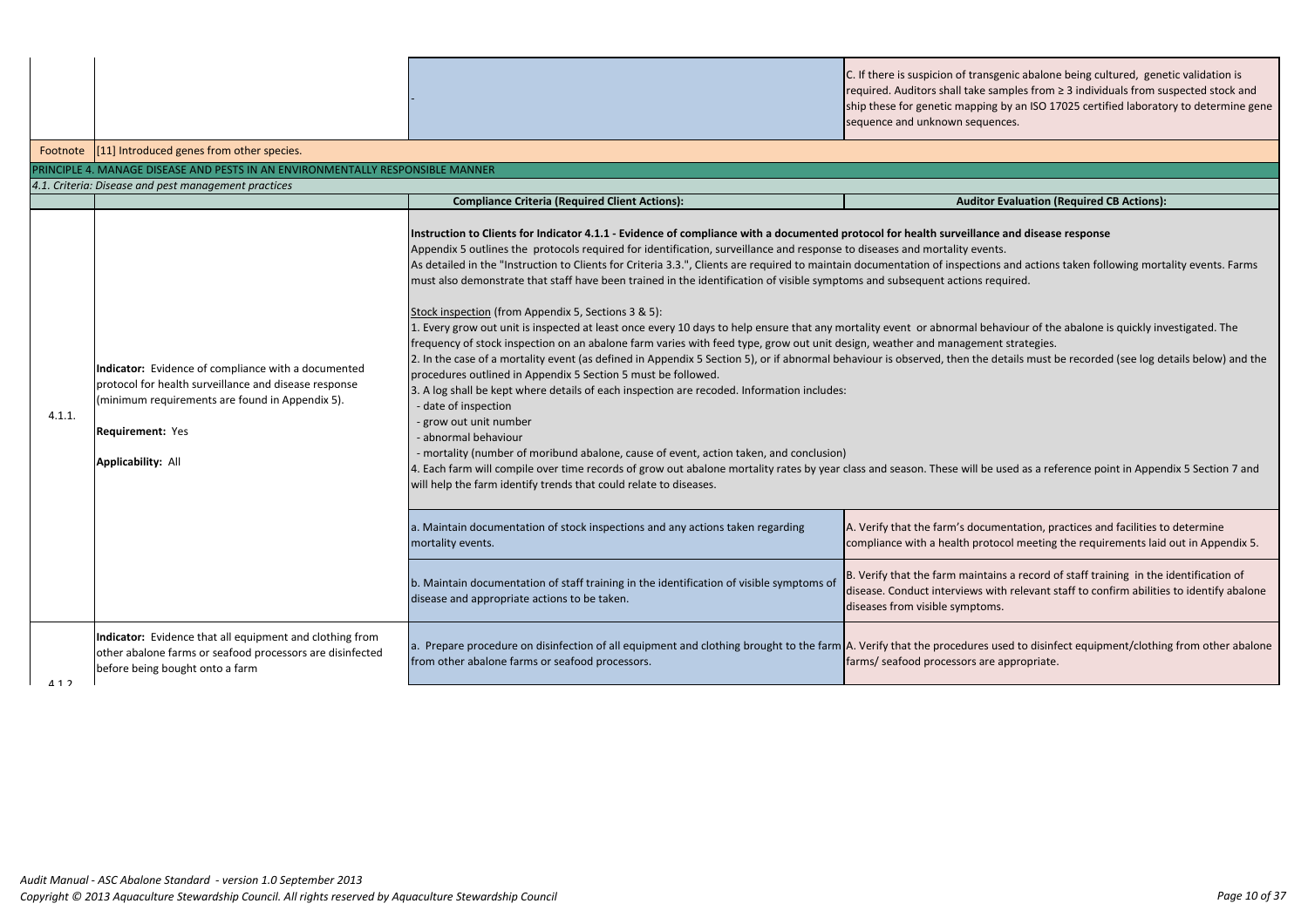| 4.1.4.                                      |                                                                                                                                                                                                                        |                                                                                                                                                                                                                                   |                                                                   |  |
|---------------------------------------------|------------------------------------------------------------------------------------------------------------------------------------------------------------------------------------------------------------------------|-----------------------------------------------------------------------------------------------------------------------------------------------------------------------------------------------------------------------------------|-------------------------------------------------------------------|--|
|                                             | <b>Requirement: Yes</b><br><b>Applicability: All</b>                                                                                                                                                                   | b. Maintain record of all disinfections of equipment and clothing brought to the farm<br>from other abalone farms or seafood processors.                                                                                          | B. Verify that the farm mainta<br>are effective.                  |  |
| 4.1.3.                                      | Indicator: Evidence that access to farmed abalone by birds<br>and other animal vectors is minimized (E.g., indoor grow out<br>units, fencing, netting and deterrents)<br>Requirement: Yes<br><b>Applicability: All</b> | a. Farms must show how they minimize access of birds and other animal vectors of<br>disease (E.g., indoor grow out units, fencing, netting and deterrents). Maintain a list of<br>all exclusion measures implemented on the farm. | A. During the on site audit, Ins<br>implementation.               |  |
|                                             | Indicator: Allowance for the prophylactic use of antibiotics                                                                                                                                                           | a. Maintain records for all purchases of antibiotics (invoices).                                                                                                                                                                  | A. Verify from purchase recore<br>client. Inspect storage area to |  |
| 4.1.4.                                      | Requirement: None                                                                                                                                                                                                      | b. Maintain a log of all health related events. For each event, record the type of<br>treatment and duration.                                                                                                                     | B. Verify from the log that the<br>related events.                |  |
|                                             | <b>Applicability: All</b>                                                                                                                                                                                              | c. Maintain a register all chemical and antibiotics treatments in the prior 12-month<br>period.                                                                                                                                   | C. Verify that the farm accurat<br>that the records do not sugge: |  |
|                                             | Indicator: Where farms use fresh seaweed, it must be locally<br>sourced.                                                                                                                                               | a. Maintain records of the origin of all seaweed used for abalone feed with names,<br>addresses, and contact person(s) of each purchase.                                                                                          | A. Verify that farm maintains<br>abalone feed.                    |  |
| 4.1.5.                                      | Requirement: Yes<br><b>Applicability: All</b>                                                                                                                                                                          |                                                                                                                                                                                                                                   | B. Verify from records that fre                                   |  |
| PRINCIPLE 5. USE RESOURCES EFFICIENTLY      |                                                                                                                                                                                                                        |                                                                                                                                                                                                                                   |                                                                   |  |
| 5.1. Criteria: Use of wild seaweed and kelp |                                                                                                                                                                                                                        |                                                                                                                                                                                                                                   |                                                                   |  |

iins records of disinfection and confirm that procedures

spect the farm's exclusion measures to verify effective

ds the calculated total amount of antibiotics procured by verify quantities on site.

e farm's application of antibiotic corresponds to health-

tely records the total amount of antibiotics used. Confirm st prophylactic use.

adequate records for all purchases of seaweed used for

esh seaweed brought onto the farm is locally sourced.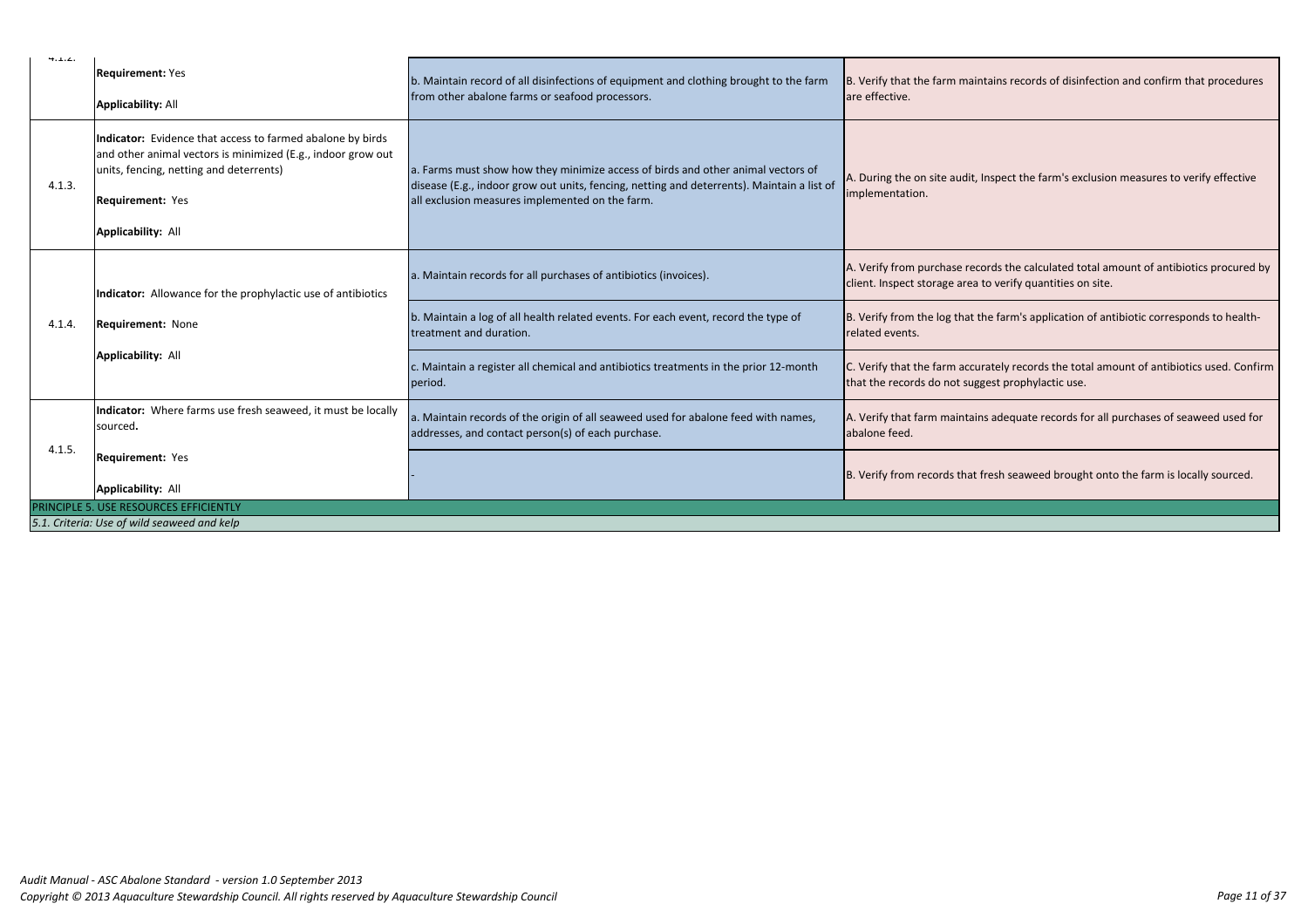# **Complianation (Required CB Actions):**

cable). Cross-check supplier declarations against purchase

**CB Actions):** 

the trimmings do not come from any species that are Mature and Natural Resources, reference can be found at

vidence that the calculated FFER is <1 according to the

I manufacturers should provide an authoritative signature ation provided by the feed manufacturer in order for the

lity in the farming region" - means being commercially oming available).

|          |                                                                                                                                                                                                                                                                     | <b>Compliance Criteria (Required Client Actions):</b>                                                                                                                                                                                                                                                                                                                                                                                                                                                                                                                                                                                                                                                                                                                                                                                                                                                                                                                                                                                                                                                                                                                                                                                                                             | <b>Auditor Evalu</b>                                             |
|----------|---------------------------------------------------------------------------------------------------------------------------------------------------------------------------------------------------------------------------------------------------------------------|-----------------------------------------------------------------------------------------------------------------------------------------------------------------------------------------------------------------------------------------------------------------------------------------------------------------------------------------------------------------------------------------------------------------------------------------------------------------------------------------------------------------------------------------------------------------------------------------------------------------------------------------------------------------------------------------------------------------------------------------------------------------------------------------------------------------------------------------------------------------------------------------------------------------------------------------------------------------------------------------------------------------------------------------------------------------------------------------------------------------------------------------------------------------------------------------------------------------------------------------------------------------------------------|------------------------------------------------------------------|
| 5.1.1.   | Indicator: Wild seaweed used for abalone feed is obtained<br>from a regulated or recognized, well-managed resource<br><b>Requirement: Yes</b><br><b>Applicability: All</b>                                                                                          | a. If wild seaweed is used for abalone feed, obtain a declaration from the supplier<br>stating that the seaweed is from a regulated or recognized well-managed resource.                                                                                                                                                                                                                                                                                                                                                                                                                                                                                                                                                                                                                                                                                                                                                                                                                                                                                                                                                                                                                                                                                                          | A. Verify compliance (if applicable).<br>records (see 4.1.5a)    |
|          | Criteria 5.2: Manufactured feed                                                                                                                                                                                                                                     |                                                                                                                                                                                                                                                                                                                                                                                                                                                                                                                                                                                                                                                                                                                                                                                                                                                                                                                                                                                                                                                                                                                                                                                                                                                                                   |                                                                  |
| 5.2.1.   | Indicator: Forage Fish Equivalency Ratio (FFER) for abalone<br>fed manufactured feed<br>Requirement: <1 [12]<br><b>Applicability: All</b>                                                                                                                           | <b>Auditor Evaluation (Required CB Ac</b><br><b>Compliance Criteria (Required Client Actions):</b><br>Instruction to Clients for Indicator 5.2.1. - Calculation of Forage Fish Equivalency Ratio (FFER)<br>In order to calculate the Forage Fish Equivalency ratio (FFER), follow the method in Appendix 6.<br>1. Calculate the Economic Feed Conversion Ratio (eFCR): the quantity of feed used to produce the quantity of fish harvested.<br>eFCR = Feed, kg or mt / Net aquaculture production exclusive of mortalities, kg or mt (wet weight)<br>2. Calculate the FFER for both fish meal (FFERm) and fish oil (FFERo)<br>FFERm = (% fish meal in feed from forage fisheries) x (eFCR) $/$ 22.2<br>FFERo = (%fish oil in feed from forage fisheries) x (eFCR) / 5.0<br>3. Take the higher value between FFERm and FFERo<br>FFER = maximum(FFERm, FFERo)<br><b>Notes:</b><br>Fish meal and fish oil that are produced from trimmings can be excluded from the calculation as long as the origin of the trii<br>classified as Critically Endangered or Endangered in the IUCN Red List (The International Union for the Conservation of Natur<br>http://www.iucnredlist.org/static/introduction).<br>- The standard for FFER will be reduced to 0.8 effective October 15, 2013. |                                                                  |
|          |                                                                                                                                                                                                                                                                     | a. Provide records of the total quantity of abalone produced (kg or mt wet weight)<br>during the last ≥12 months prior to the audit.                                                                                                                                                                                                                                                                                                                                                                                                                                                                                                                                                                                                                                                                                                                                                                                                                                                                                                                                                                                                                                                                                                                                              | A. Verify from documented evidence<br>methodology in Appendix 6. |
|          |                                                                                                                                                                                                                                                                     | b. Provide records of the quantity and type of feeds used during the last ≥12 months<br>prior to the audit.                                                                                                                                                                                                                                                                                                                                                                                                                                                                                                                                                                                                                                                                                                                                                                                                                                                                                                                                                                                                                                                                                                                                                                       |                                                                  |
|          |                                                                                                                                                                                                                                                                     | c. Provide records from feed suppliers stating the forage fish content (fish oil or meal,<br>as a percentage) in each type of feed used. If farm produces their own feed records<br>must be kept on forage fish content.                                                                                                                                                                                                                                                                                                                                                                                                                                                                                                                                                                                                                                                                                                                                                                                                                                                                                                                                                                                                                                                          |                                                                  |
| Footnote | [12] The standard for FFER will be reduced to 0.8 within three years of the publication date of the standards.                                                                                                                                                      |                                                                                                                                                                                                                                                                                                                                                                                                                                                                                                                                                                                                                                                                                                                                                                                                                                                                                                                                                                                                                                                                                                                                                                                                                                                                                   |                                                                  |
| 5.2.2.   | Indicator: >95% of fish meal and fish oil component in feed<br>originates from fisheries deemed sustainable by an ISEAL<br>compliant certification scheme for sustainable forage fisheries<br><b>Requirement:</b> Yes. within five vears of commercial availability | Instruction to Clients for Indicator 5.2.2 - Percentage of Certified Fish Meal and Fish Oil in Feed<br>In order to ensure that the fish meal and fish oil components in feed original from sustainable fisheries, certified feed manuf<br>of the ISEAL compliant certification scheme on their letterhead. Clients shall maintain these and any other documentation pr<br>auditor to assess compliance.<br>Note: Regarding the language of the Standard that farms must be compliant "within five years of commercial availability in th<br>available in the region (UN regions) by at least two independent suppliers and indicated in grey literature (date of becoming a                                                                                                                                                                                                                                                                                                                                                                                                                                                                                                                                                                                                       |                                                                  |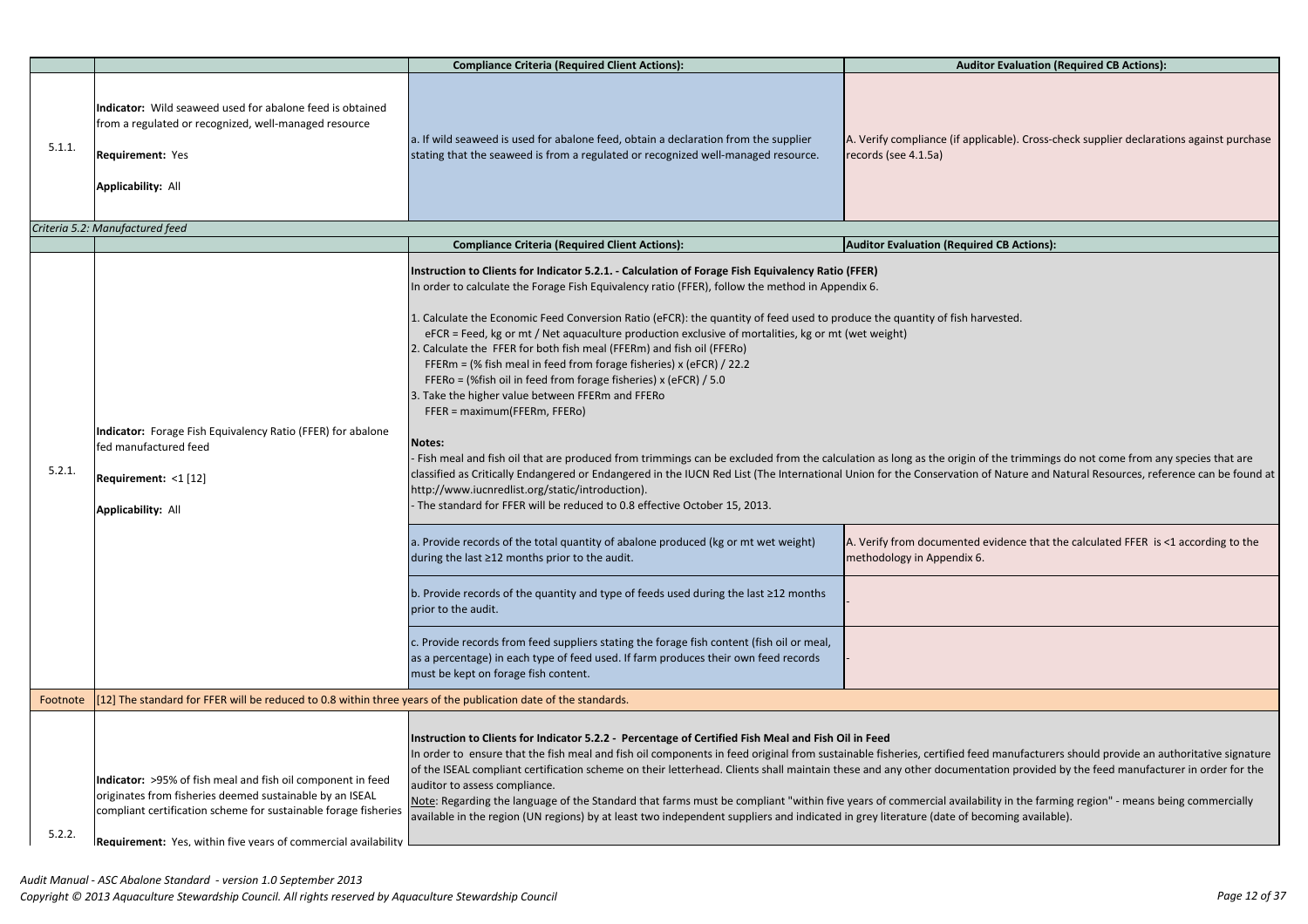**Requirement:** Yes, within five years of commercial availability

in the farming region

**Applicability:** All

a. Maintain receipts for all feed purchases from the last ≥12 months prior to audit.  $\overline{A}$ . Verify that all the farm's feed suppliers (in 5.2.2a) have made declarations (5.2.2b)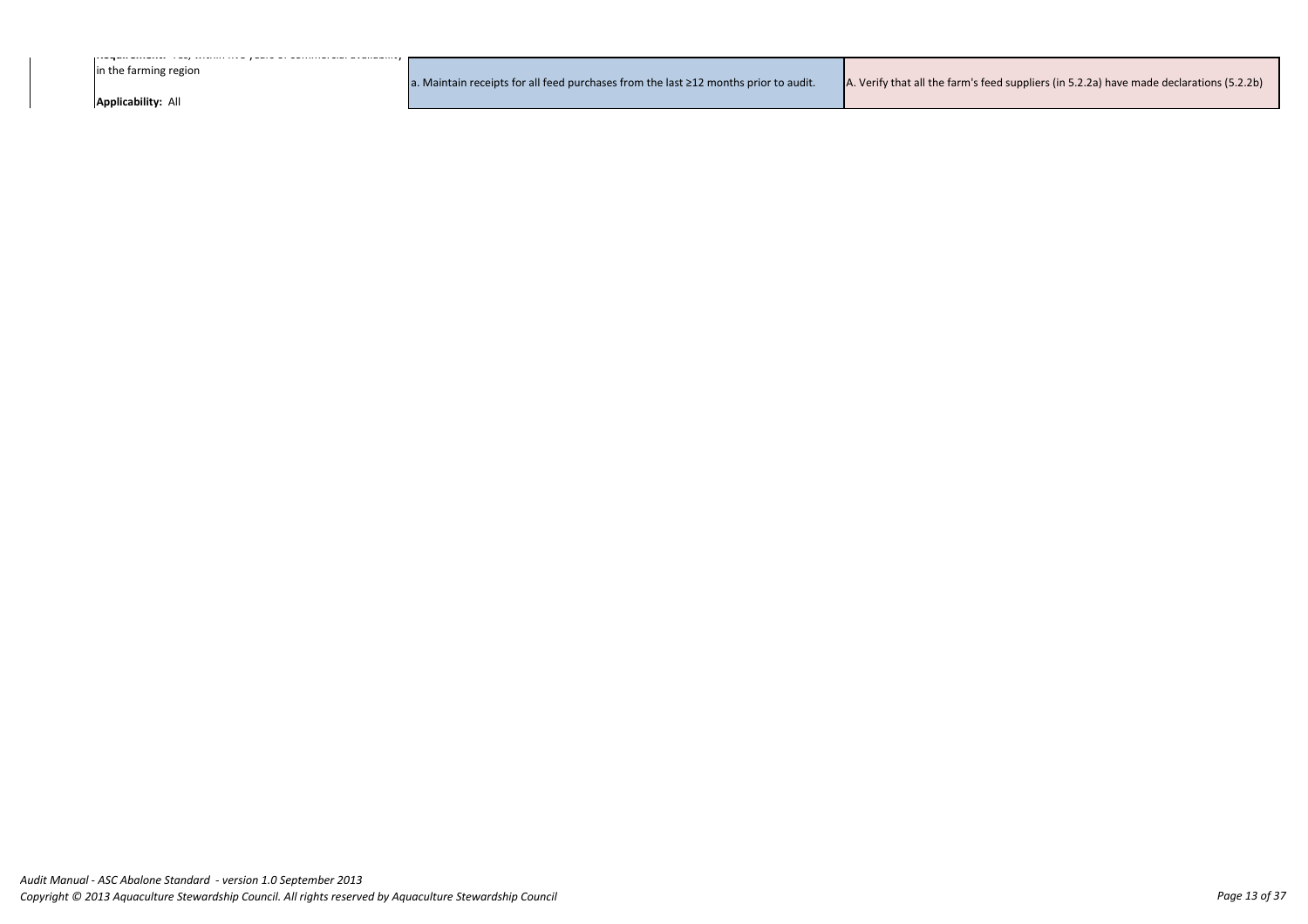|        |                                                                                                                                                                            | b. Obtain declaration from each feed supplier stating that fish meal and fish oil<br>components in feed originates from fisheries deemed sustainable by an ISEAL<br>compliant certification scheme for sustainable forage fisheries.                                                                   | B. Verify from documentation that >95 % of<br>feed is certified by an ISEAL compliant certifi<br>commercial availability. |
|--------|----------------------------------------------------------------------------------------------------------------------------------------------------------------------------|--------------------------------------------------------------------------------------------------------------------------------------------------------------------------------------------------------------------------------------------------------------------------------------------------------|---------------------------------------------------------------------------------------------------------------------------|
|        | 5.3. Criteria: Solid waste disposal                                                                                                                                        |                                                                                                                                                                                                                                                                                                        |                                                                                                                           |
|        |                                                                                                                                                                            | <b>Compliance Criteria (Required Client Actions):</b>                                                                                                                                                                                                                                                  | <b>Auditor Evaluation (R</b>                                                                                              |
|        | Indicator: Evidence proper disposal of waste and presence of<br>recycling programs                                                                                         | a. Prepare a policy stating the farm's commitment to proper and responsible treatment<br>of non-biological waste from production. It must explain how the farm's policy is<br>consistent with best practice in the area of operation.                                                                  | A. Verification that a waste treatment policy<br>the area are used in this policy.                                        |
| 5.3.1. | <b>Requirement: Yes</b><br><b>Applicability: All</b>                                                                                                                       | b. Provide a description of the most common production waste materials and how the<br>farm ensures these waste materials are properly disposed of. Indicate which waste<br>materials are recycled.                                                                                                     | B. During the on-site inspection look for evid<br>recycling of waste materials                                            |
|        | 5.4. Criteria: Energy efficiency                                                                                                                                           |                                                                                                                                                                                                                                                                                                        |                                                                                                                           |
|        |                                                                                                                                                                            | <b>Compliance Criteria (Required Client Actions):</b>                                                                                                                                                                                                                                                  | <b>Auditor Evaluation (R</b>                                                                                              |
|        | Indicator: Evidence of energy use monitoring relative to<br>production and on-going effort to improve efficiency<br>Requirement: Yes<br><b>Applicability: All</b>          | a. Maintain records (e.g. receipts) of fuel and electricity used by the farm. A minimum<br>of 12 months of continuous records are required before the first audit.                                                                                                                                     | A. Verify the farm maintains records.                                                                                     |
| 5.4.1. |                                                                                                                                                                            | b. Compute the annual energy consumption for the last 12 months. Energy usage is<br>itemized and summed in kilojoules. Conversions of energy components to kilojoules of<br>energy can be found at:<br>http://tonto.eia.doe.gov/energyexplained/index.cfm?page=about_energy_conversion_<br>calculator. | B. Verify the accuracy of the calculated annu                                                                             |
|        |                                                                                                                                                                            | c. Using results from 5.4.1.b and the total weight (metric tons) of abalone produced<br>over the last 12 months (calculated in 5.2.1.a.), determine the farm's energy<br>consumption relative to production.                                                                                           | C. Verify the accuracy of the calculated energ                                                                            |
|        |                                                                                                                                                                            | d. Document any efforts made by the farm to improve energy efficiency                                                                                                                                                                                                                                  | D. Confirm the effectiveness of the farm's eff<br>applicable).                                                            |
| 5.4.2. | Indicator: Evidence of energy audit or in-house assessment if<br>independent auditors are not nationally available<br><b>Requirement: Yes</b><br><b>Applicability: All</b> | a. Conduct an energy audit within the 12 months prior to first audit. An in-house audit<br>is acceptable if no independent auditors are available nationally.                                                                                                                                          | A. Verify documentation of the energy audit.                                                                              |
|        | Indicator: Records of total quantities of freshwater used on<br>farm                                                                                                       | a. Maintain continuous records (e.g. receipts) of freshwater use on the farm. A<br>minimum of 12 months of continuous records are required before the first audit.                                                                                                                                     | A. Verify the farm keeps continuous records                                                                               |
| 5.4.3. | Requirement: Yes                                                                                                                                                           | b. Calculate the total quantity of freshwater used on the farm on an annual basis.                                                                                                                                                                                                                     | B. Verify the accuracy of the calculation of to                                                                           |

that >95 % of fish meal and oil used in the manufactured  $\delta$  ompliant certification scheme within 5 years of

# **Complianation (Required CB Actions):**

eatment policy exists and that best practise examples in

on look for evidence of proper waste disposal and

**Compliance CR Actions:** Evaluation (Required CB Actions):

alculated annual energy consumption.

alculated energy consumption relative to production.

of the farm's efforts to improve energy efficiency (as

nuous records of water consumption.

alculation of total annual quantity of freshwater used.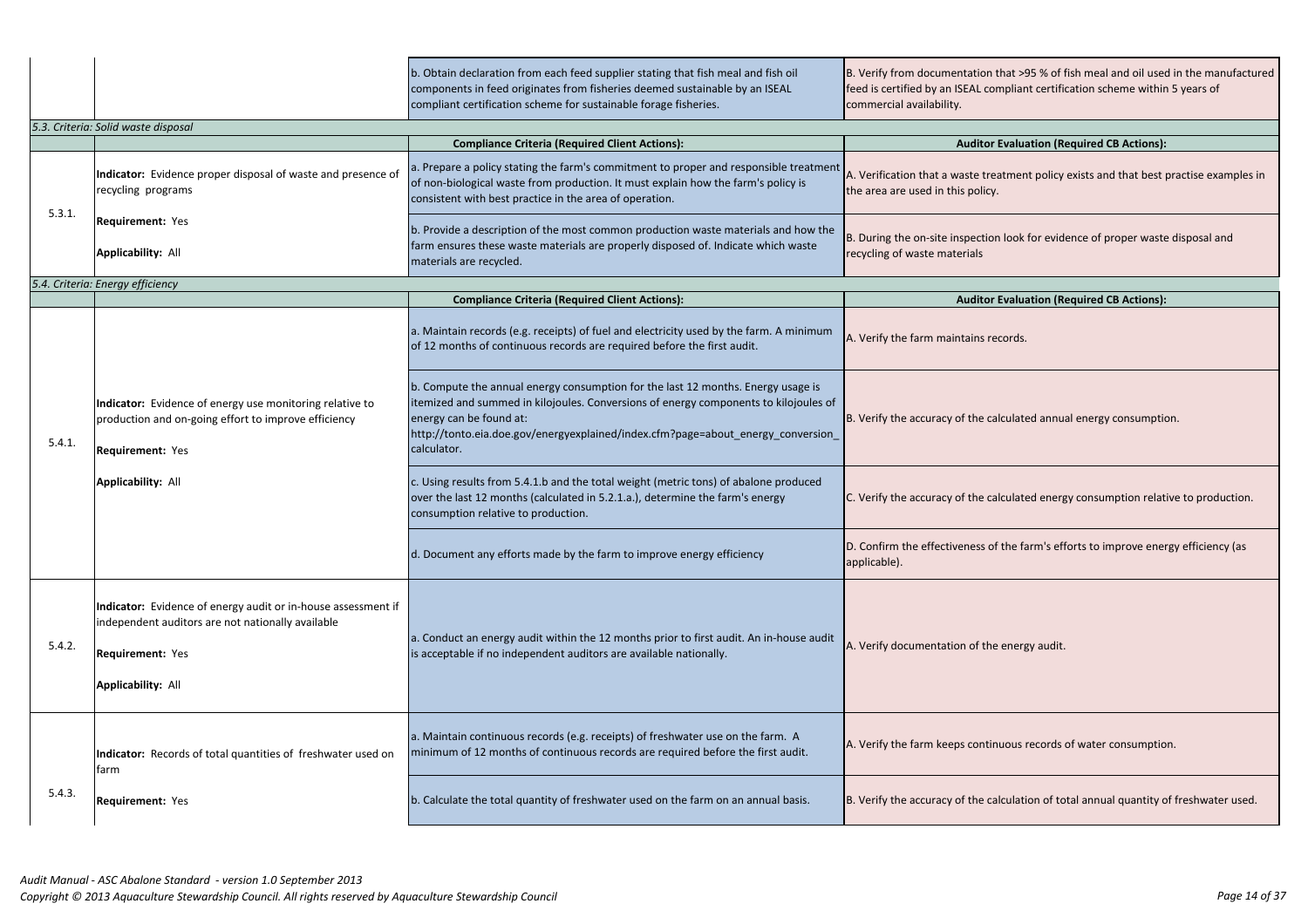| PRINCIPLE 6. BE A GOOD NEIGHBOR AND CONSCIENTIOUS COASTAL CITIZEN |                                                                                                                        |                                                                                                                                                                                                             |                                                                    |  |
|-------------------------------------------------------------------|------------------------------------------------------------------------------------------------------------------------|-------------------------------------------------------------------------------------------------------------------------------------------------------------------------------------------------------------|--------------------------------------------------------------------|--|
| 6.1. Criteria: Community relations and interaction                |                                                                                                                        |                                                                                                                                                                                                             |                                                                    |  |
|                                                                   |                                                                                                                        |                                                                                                                                                                                                             | <b>Compliance Criteria (Required Client Actions):</b>              |  |
|                                                                   | <b>Requirement: Yes</b>                                                                                                | Indicator: Rights of access to public resources are maintained   a. Maintain free access to public resources. Provide map showing farm operations and<br>property in relation to public areas and resources | A. Verify through site inspection                                  |  |
| 6.1.1.                                                            | <b>Applicability: All</b>                                                                                              | b. Minimize the use of lights and bright colored buoys in comparison to those required B. Verify that lights and bright of<br>for navigational safety                                                       | required for navigational safety                                   |  |
| 6.1.2.                                                            | Indicator: Evidence of compliance with all applicable<br>navigational rules and regulations<br><b>Requirement: Yes</b> | a. Provide a copy of local navigational rules and regulations. Document that staff have<br>been appropriately informed and trained in compliance with local navigational rules<br>and regulations.          | A. Verify through site inspectior<br>regulations. Workers must pro |  |
|                                                                   | <b>Applicability: Sea-based Farms</b>                                                                                  | b. Post a copy of local navigational rules and regulations on farm site.                                                                                                                                    | B. Verify that navigational rules                                  |  |
| 6.1.3.                                                            | Indicator: Documented complaints response protocol that<br>includes, at a minimum, a registry of complaints and        | a. Maintain a publicly available document that outlines the farm's external complaint<br>response protocol, including a record of all past complaints and appropriate responses<br>taken.                   | A. Verify the documented confl                                     |  |
|                                                                   | appropriate responses<br><b>Requirement: Yes</b>                                                                       |                                                                                                                                                                                                             | B. Verify that records of compla<br>publicly available             |  |

#### **\*\*\*\*\*\*\*\*\*\***

# **Social requirements of this Standard shall be audited by an individual who is a lead auditor in conformity with SAAS Procedure 200 section 3.1. (See ASC Farm Certification and Accreditation Requirements)**

**\*\*\*\*\*\*\*\*\*\***

c. Document any attempts made to reduce the farm's water consumption.  $\begin{matrix} \text{C. Confirm the effectiveness of the farm's efforts to reduce water consumption (as} \\ \text{c. Definition} \end{matrix}$ 

ion that access to public resources is maintained

t colored buoys are minimized in comparison to those

ion that farm complies with local navigation rules and rove competence in these rules and regulations.

les are posted on farm site.

nflict resolution policy

plaints, related actions and resolution maintained are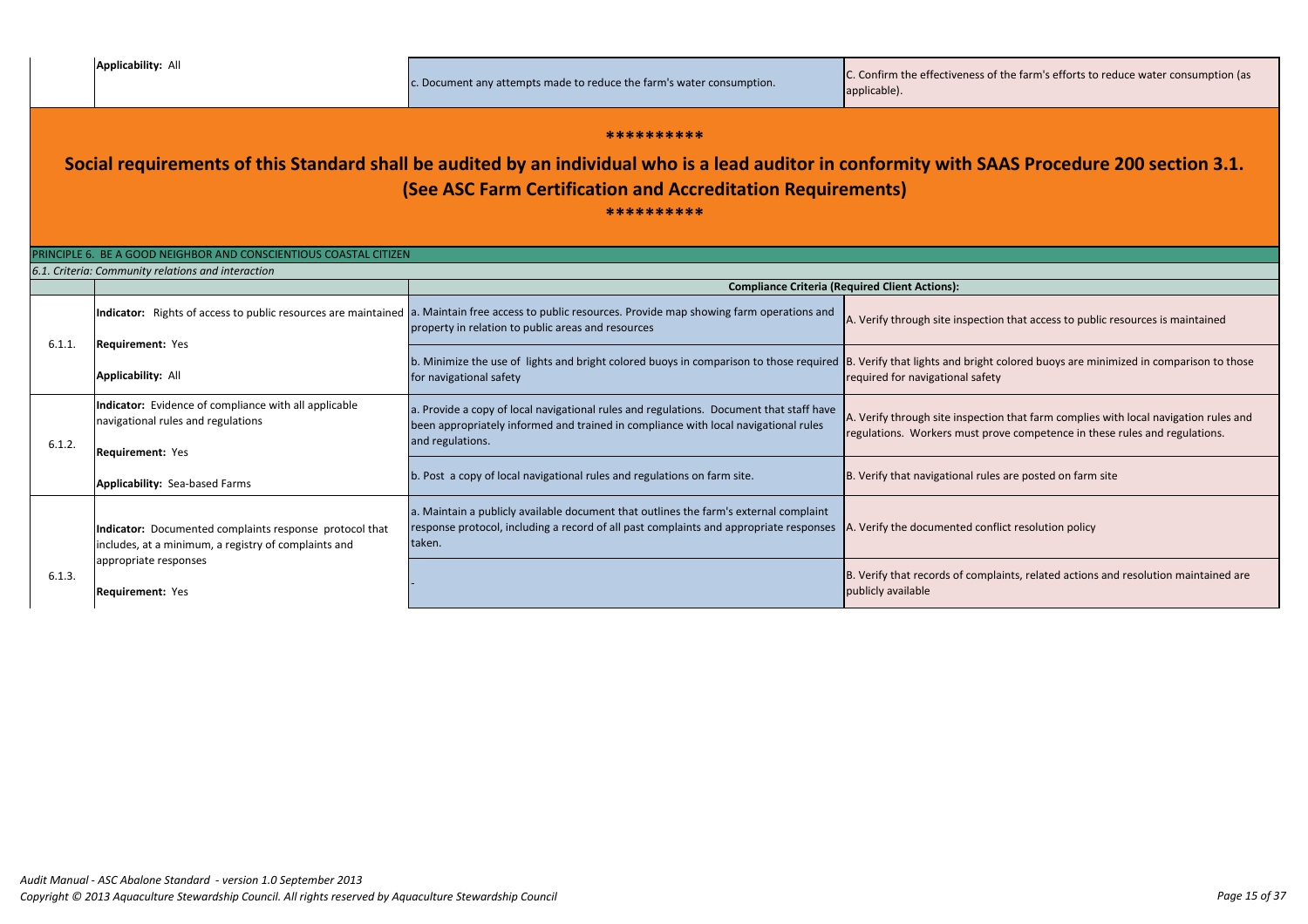|  | <b>Applicability: All</b> |  |
|--|---------------------------|--|
|  |                           |  |

|                                                                                                                                                                                                                                            | <b>Applicability: All</b>                                                                                                                                                                                                                                                                                                                                    |                                                                                                                                                                                                                                                                                                                                                                        | C. Verify from the record that past complaints, when brought to farm attention, were<br>dealt with swiftly. |  |
|--------------------------------------------------------------------------------------------------------------------------------------------------------------------------------------------------------------------------------------------|--------------------------------------------------------------------------------------------------------------------------------------------------------------------------------------------------------------------------------------------------------------------------------------------------------------------------------------------------------------|------------------------------------------------------------------------------------------------------------------------------------------------------------------------------------------------------------------------------------------------------------------------------------------------------------------------------------------------------------------------|-------------------------------------------------------------------------------------------------------------|--|
| **********<br>Social requirements of this Standard shall be audited by an individual who is a lead auditor in conformity with SAAS Procedure 200 section 3.1.<br>(See ASC Farm Certification and Accreditation Requirements)<br>********** |                                                                                                                                                                                                                                                                                                                                                              |                                                                                                                                                                                                                                                                                                                                                                        |                                                                                                             |  |
|                                                                                                                                                                                                                                            | PRINCIPLE 7. DEVELOP AND OPERATE FARMS IN A SOCIALLY AND CULTURALLY RESPONSIBLE MANNER                                                                                                                                                                                                                                                                       |                                                                                                                                                                                                                                                                                                                                                                        |                                                                                                             |  |
| 7.1. Criteria: Child labour                                                                                                                                                                                                                |                                                                                                                                                                                                                                                                                                                                                              | <b>Compliance Criteria (Required Client Actions):</b>                                                                                                                                                                                                                                                                                                                  |                                                                                                             |  |
| Indicator: Incidences of child [13] labour [14]<br>7.1.1.<br>Requirement: 0<br><b>Applicability: All</b>                                                                                                                                   |                                                                                                                                                                                                                                                                                                                                                              | a. Minimum age of permanent workers is 15 or higher (per national legal minimum age).<br>b. System exists to monitor hours and conditions of young workers and light work by children.<br>c. Young workers from 15 to 18 years of age [as defined in footnote 15]: have no conflicts between work and schooling; do not spend more than 10 hours/day on transportation |                                                                                                             |  |
|                                                                                                                                                                                                                                            |                                                                                                                                                                                                                                                                                                                                                              | time, school and work; and do not perform hazardous work [as defined in footnote 16].<br>d. Children under 15 perform only light work. Light work & school not to exceed 7 hours/day.                                                                                                                                                                                  |                                                                                                             |  |
|                                                                                                                                                                                                                                            |                                                                                                                                                                                                                                                                                                                                                              | e. Equal treatment for children of migrant workers.                                                                                                                                                                                                                                                                                                                    |                                                                                                             |  |
| Footnote                                                                                                                                                                                                                                   | [13] A "child" is defined as any person less than 15 years of age. A higher age would apply if the minimum age law stipulates a higher age for work or mandatory schooling. If, however, the local minimum age law is set at 1<br>with developing country exceptions under International Labour Organization (ILO) Convention 138, the lower age will apply. |                                                                                                                                                                                                                                                                                                                                                                        |                                                                                                             |  |
| Footnote                                                                                                                                                                                                                                   |                                                                                                                                                                                                                                                                                                                                                              | [14] "Child labour" is defined as any work by a child younger than the age specified in the definition of a child, except for light work as provided for by ILO Convention 138, Article 7.                                                                                                                                                                             |                                                                                                             |  |
|                                                                                                                                                                                                                                            | Footnote  [15] A "young worker" is defined as any worker between the age of child, as defined above, and under the age of 18.                                                                                                                                                                                                                                |                                                                                                                                                                                                                                                                                                                                                                        |                                                                                                             |  |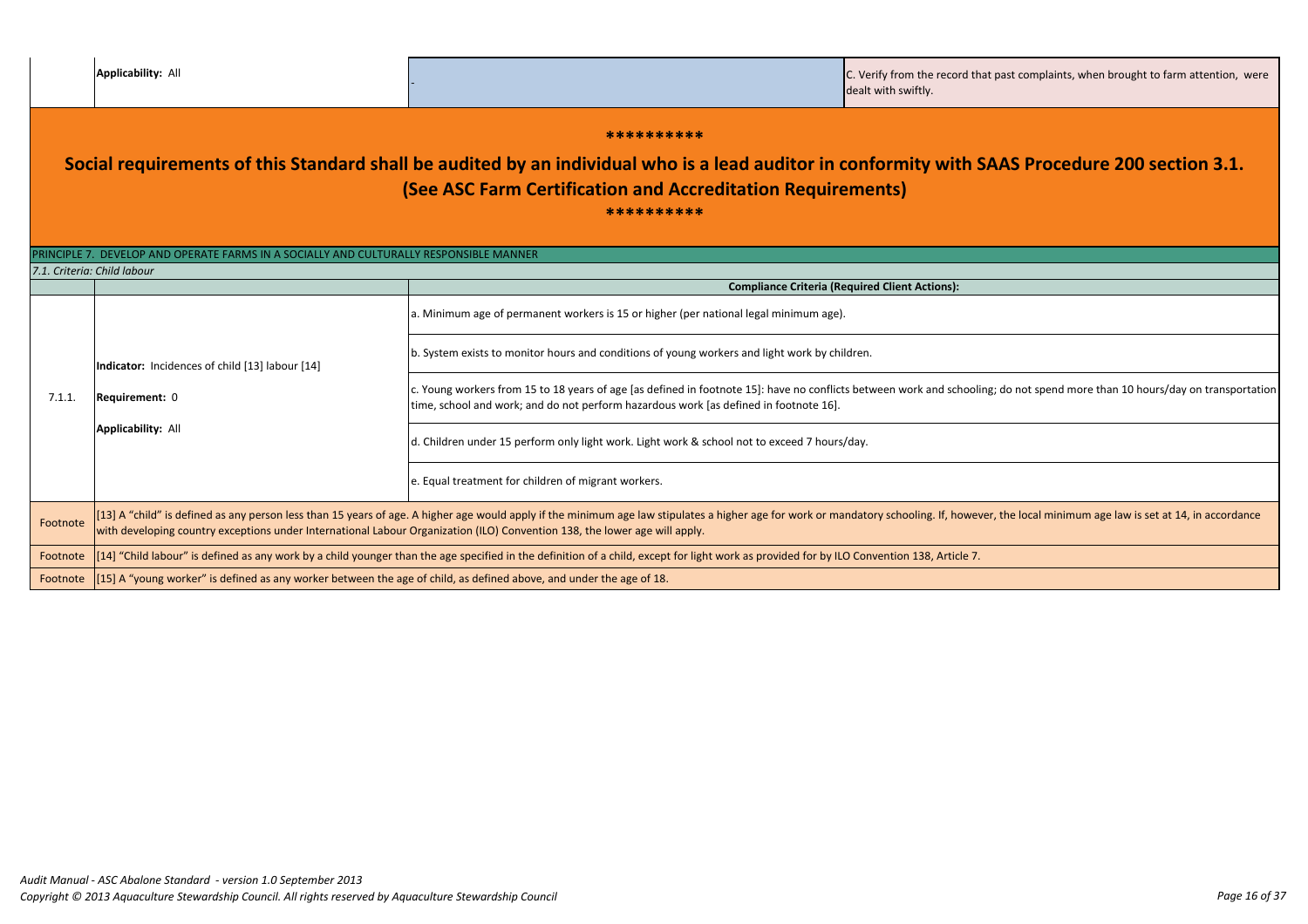| [16] "Hazardous work" is defined as work that, by its nature or circumstances in which it is carried out, is likely to harm the health or safety of workers.                                                                                                                                                                                                                               |                                                                                                                                                                                                                                                                                                                                                              |  |  |  |
|--------------------------------------------------------------------------------------------------------------------------------------------------------------------------------------------------------------------------------------------------------------------------------------------------------------------------------------------------------------------------------------------|--------------------------------------------------------------------------------------------------------------------------------------------------------------------------------------------------------------------------------------------------------------------------------------------------------------------------------------------------------------|--|--|--|
| 7.2. Criteria: Forced, bonded, compulsory labour                                                                                                                                                                                                                                                                                                                                           |                                                                                                                                                                                                                                                                                                                                                              |  |  |  |
|                                                                                                                                                                                                                                                                                                                                                                                            | <b>Compliance Criteria (Required Client Actions):</b>                                                                                                                                                                                                                                                                                                        |  |  |  |
|                                                                                                                                                                                                                                                                                                                                                                                            | a. Contracts clearly stated and understood by employees, no 'pay to work' schemes through labour contractors or trair                                                                                                                                                                                                                                        |  |  |  |
| Indicator: Incidences of forced [17], bonded [18], or<br>compulsory labour<br>Requirement: 0                                                                                                                                                                                                                                                                                               | b. Employees free to leave workplace and manage their own time.                                                                                                                                                                                                                                                                                              |  |  |  |
|                                                                                                                                                                                                                                                                                                                                                                                            | c. Employer does not withhold employee's original identity papers.                                                                                                                                                                                                                                                                                           |  |  |  |
| <b>Applicability: All</b>                                                                                                                                                                                                                                                                                                                                                                  | d. Employer shall not withhold any part of workers' salaries, benefits, property or documents in order to oblige them to                                                                                                                                                                                                                                     |  |  |  |
|                                                                                                                                                                                                                                                                                                                                                                                            | e. Employees not obligated to stay in job to repay debt.                                                                                                                                                                                                                                                                                                     |  |  |  |
| [17] "Forced labour" is all work or service that is extracted from any person under the menace of any penalty for which said person has not offered himself or herself voluntarily or for<br>Footnote<br>of debt. "Penalty" can imply monetary sanctions and physical punishment, such as loss of rights and privileges or restriction of movement (or withholding of identity documents). |                                                                                                                                                                                                                                                                                                                                                              |  |  |  |
| [18] "Bonded labour" is when a person is forced by the employer or creditor to work to repay a financial debt to the crediting agency.<br>Footnote                                                                                                                                                                                                                                         |                                                                                                                                                                                                                                                                                                                                                              |  |  |  |
| 7.3. Criteria: Discrimination                                                                                                                                                                                                                                                                                                                                                              |                                                                                                                                                                                                                                                                                                                                                              |  |  |  |
|                                                                                                                                                                                                                                                                                                                                                                                            | <b>Compliance Criteria (Required Client Actions):</b>                                                                                                                                                                                                                                                                                                        |  |  |  |
| Indicator: Incidences of discrimination [19]                                                                                                                                                                                                                                                                                                                                               | a. Written anti-discrimination policies in place, stating that the company does not engage/support in discrimination in<br>termination or retirement based on race, caste, national origin, religion, disability, gender, sexual orientation, union me<br>that may give rise to discrimination                                                               |  |  |  |
| <b>Applicability: All</b>                                                                                                                                                                                                                                                                                                                                                                  | b. Worker testimony supports that the company does not interfere with the rights of personnel to observe tenets or pr<br>origin, religion, disability, gender, sexual orientation, union membership, political affiliation or any other condition that<br>objective mechanisms for employee reviews and the offering of promotion and training opportunities |  |  |  |
|                                                                                                                                                                                                                                                                                                                                                                                            | Requirement: 0                                                                                                                                                                                                                                                                                                                                               |  |  |  |

ning credit programs.

to continue working for employer.

r which such work or service is demanded as a repayment

hiring, remuneration, access to training, promotion, embership, political affiliation, age or any other condition

ractices, or to meet needs related to race, caste, national t may give rise to discrimination. Records indicate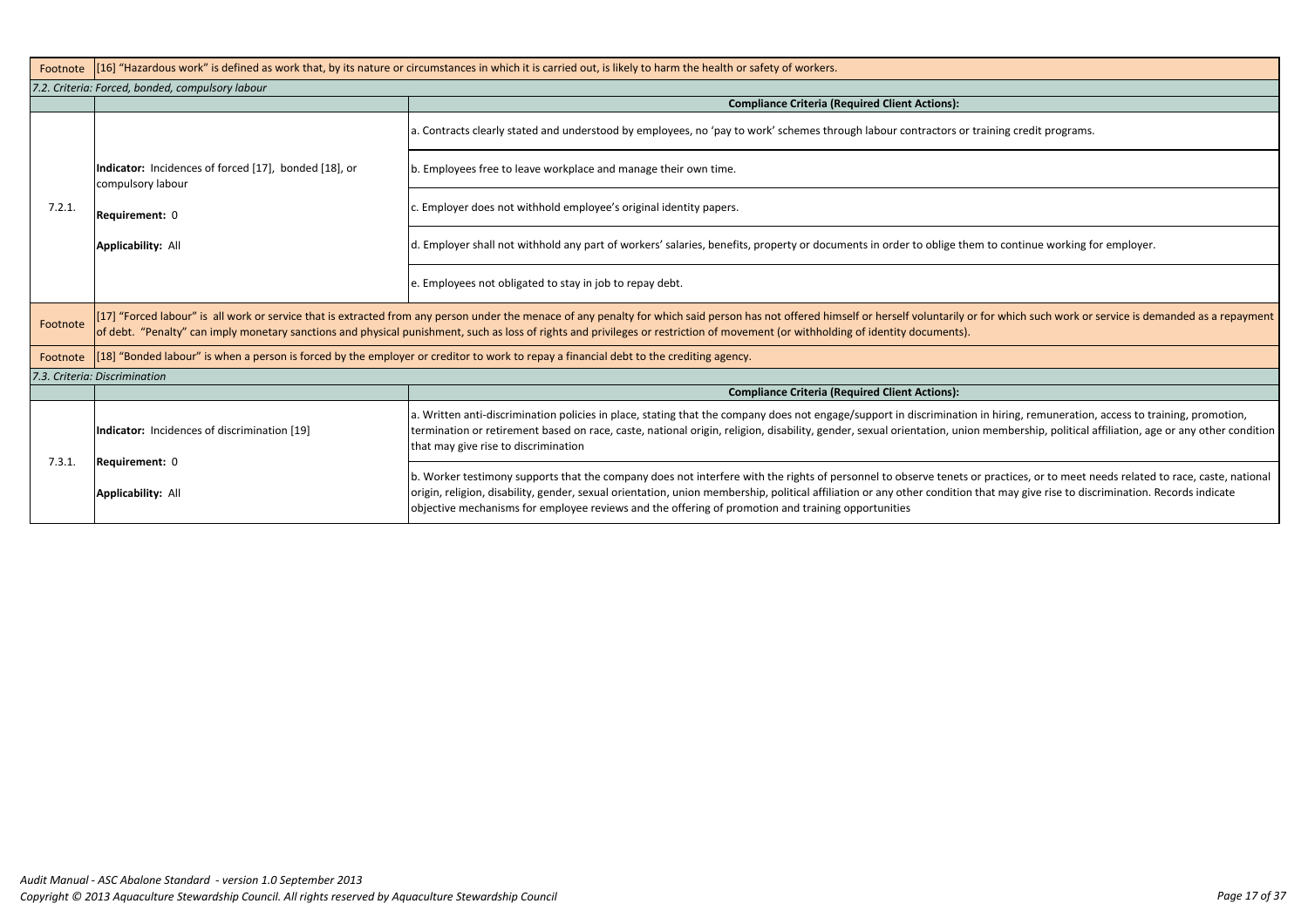| Footnote | [19] "Discrimination" is any distinction, exclusion or preference, which has the effect of nullifying or impairing equality of opportunity or treatment. Not all distinction, exclusion or preference constitutes discriminati<br>or performance-based pay increase or bonus is not by itself discriminatory. Positive discrimination in favour of people from certain underrepresented groups may be legal in some countries. |                                                                                                                                                                                                                                      |  |
|----------|--------------------------------------------------------------------------------------------------------------------------------------------------------------------------------------------------------------------------------------------------------------------------------------------------------------------------------------------------------------------------------------------------------------------------------|--------------------------------------------------------------------------------------------------------------------------------------------------------------------------------------------------------------------------------------|--|
|          | 7.4. Criteria: Health and safety                                                                                                                                                                                                                                                                                                                                                                                               |                                                                                                                                                                                                                                      |  |
|          |                                                                                                                                                                                                                                                                                                                                                                                                                                | <b>Compliance Criteria (Required Client Actions):</b>                                                                                                                                                                                |  |
| 7.4.1.   | Indicator: All health and safety related accidents and<br>violations are recorded and corrective action is taken when<br>necessary                                                                                                                                                                                                                                                                                             | a. Documentation is generated with regards to occupational health and safety violations.                                                                                                                                             |  |
|          | <b>Requirement: Yes</b><br><b>Applicability: All</b>                                                                                                                                                                                                                                                                                                                                                                           | b. Corrective action plans are implemented in response to accidents that have occurred. This should include: analysis of the root causes, address the root causes, remediate and<br>prevent future accidents of similar nature.      |  |
| 7.4.2.   | Indicator: Occupational health and safety training is available<br>for all employees                                                                                                                                                                                                                                                                                                                                           | a. Minimization of hazards/risks in the working environment, including documented systemic procedures and policies to prevent workplace hazards and their risks, shall exist<br>and the information shall be available to employees. |  |
|          |                                                                                                                                                                                                                                                                                                                                                                                                                                | b. Emergency response procedures shall exist and be known by employees.                                                                                                                                                              |  |
|          | <b>Requirement: Yes</b><br><b>Applicability: All</b>                                                                                                                                                                                                                                                                                                                                                                           | c. Health and safety training for all employees is available, including training on potential hazards and risk minimization.                                                                                                         |  |
|          |                                                                                                                                                                                                                                                                                                                                                                                                                                | d. Potentially dangerous chemicals are stored properly and as prescribed.                                                                                                                                                            |  |

| ference constitutes discrimination. For instance, a merit |  |
|-----------------------------------------------------------|--|
| ntries.                                                   |  |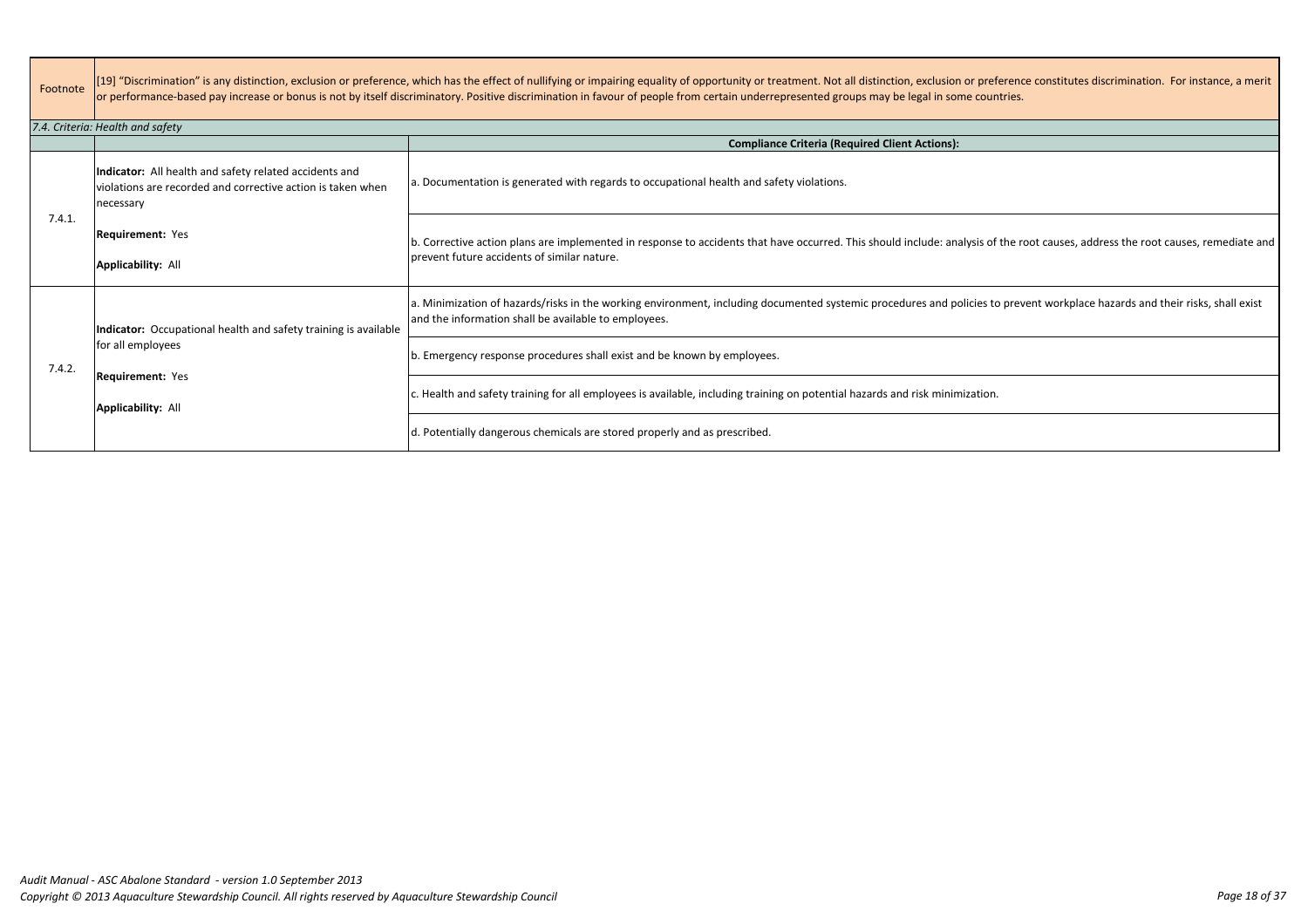| 7.4.3. | Indicator: Employer responsibility and proof of insurance<br>(accident or injury) for employee medical costs in a job-related<br>accident or injury, unless otherwise covered<br><b>Requirement: Yes</b><br><b>Applicability: All</b> | a. Documentation maintained by management confirms that all personnel are provided sufficient insurance to cover costs rela<br>insurance coverage must include temporary, migrant or foreign workers.                                                                                        |
|--------|---------------------------------------------------------------------------------------------------------------------------------------------------------------------------------------------------------------------------------------|----------------------------------------------------------------------------------------------------------------------------------------------------------------------------------------------------------------------------------------------------------------------------------------------|
|        | 7.5 Criteria: Fair and decent wages                                                                                                                                                                                                   |                                                                                                                                                                                                                                                                                              |
|        |                                                                                                                                                                                                                                       | <b>Compliance Criteria (Required Client Actions):</b>                                                                                                                                                                                                                                        |
|        |                                                                                                                                                                                                                                       | a. Employers/Managers understand and have policies to ensure the principle of equal pay for equal work.                                                                                                                                                                                      |
| 7.5.1. | Indicator: Payment of fair and decent wages<br>Requirement: Yes                                                                                                                                                                       | b. Employers ensure wages paid for a standard working week (no more than 48 hours) always meet, at least, legal/industry mi                                                                                                                                                                  |
|        | <b>Applicability: All</b>                                                                                                                                                                                                             | c. Labour conflict resolution policy in place to track conflicts and complaints raised, and responses to conflicts and complaints.                                                                                                                                                           |
|        |                                                                                                                                                                                                                                       | d. Ratio of lowest wage rate to basic needs wage always exceeds 100%.                                                                                                                                                                                                                        |
|        | 7.6. Criteria: Freedom of association and collective bargaining                                                                                                                                                                       |                                                                                                                                                                                                                                                                                              |
|        |                                                                                                                                                                                                                                       | <b>Compliance Criteria (Required Client Actions):</b>                                                                                                                                                                                                                                        |
| 7.6.1. | Indicator: Employees have access to freedom of association<br>and collective bargaining<br>Requirement: Yes<br><b>Applicability: All</b>                                                                                              | a. Workers have the freedom to form and join any trade union, free of any form of interference from employers or competing<br>The ILO specifically prohibits "acts which are designed to promote the establishment of worker organizations or to support wo<br>or employers' organizations". |
|        |                                                                                                                                                                                                                                       | b. Local trade union, or where none exists a reputable civil-society organization, confirms no outstanding cases against the em<br>association and collective bargaining rights.                                                                                                             |
|        |                                                                                                                                                                                                                                       | c. Trade union representatives have access to their members in the workplace at reasonable times on the premises.                                                                                                                                                                            |
|        |                                                                                                                                                                                                                                       | d. Explicit communications from the employer about their commitment to freedom of association and collective bargaining rig                                                                                                                                                                  |
|        |                                                                                                                                                                                                                                       | e. If trade unions exist, they are able to access/inform all workers directly (posters, pamphlets, visits).                                                                                                                                                                                  |
|        | 7.7. Criteria: Non-abusive disciplinary practices                                                                                                                                                                                     |                                                                                                                                                                                                                                                                                              |
|        |                                                                                                                                                                                                                                       | <b>Compliance Criteria (Required Client Actions):</b>                                                                                                                                                                                                                                        |
| 7.7.1. | Indicator: Incidences of abusive disciplinary practices<br>occurring on the farm<br>Requirement: 0                                                                                                                                    | a. There is never any use of or support for (e.g. subcontractors using) corporal punishment, mental or physical coercion, or ver                                                                                                                                                             |
|        |                                                                                                                                                                                                                                       | b. Fines or wage deductions shall not be acceptable as a method for disciplining workers (indicated by policy statements, as we                                                                                                                                                              |
|        |                                                                                                                                                                                                                                       |                                                                                                                                                                                                                                                                                              |

osts related to occupational accidents or injuries. Equal

ustry minimum standards.

mpeting organizations set up or backed by the employer. pport worker organizations under the control of employers

the employer for violations of employees' freedom of

ining rights of all.

n, or verbal abuse.

ts, as well as evidence from worker testimony).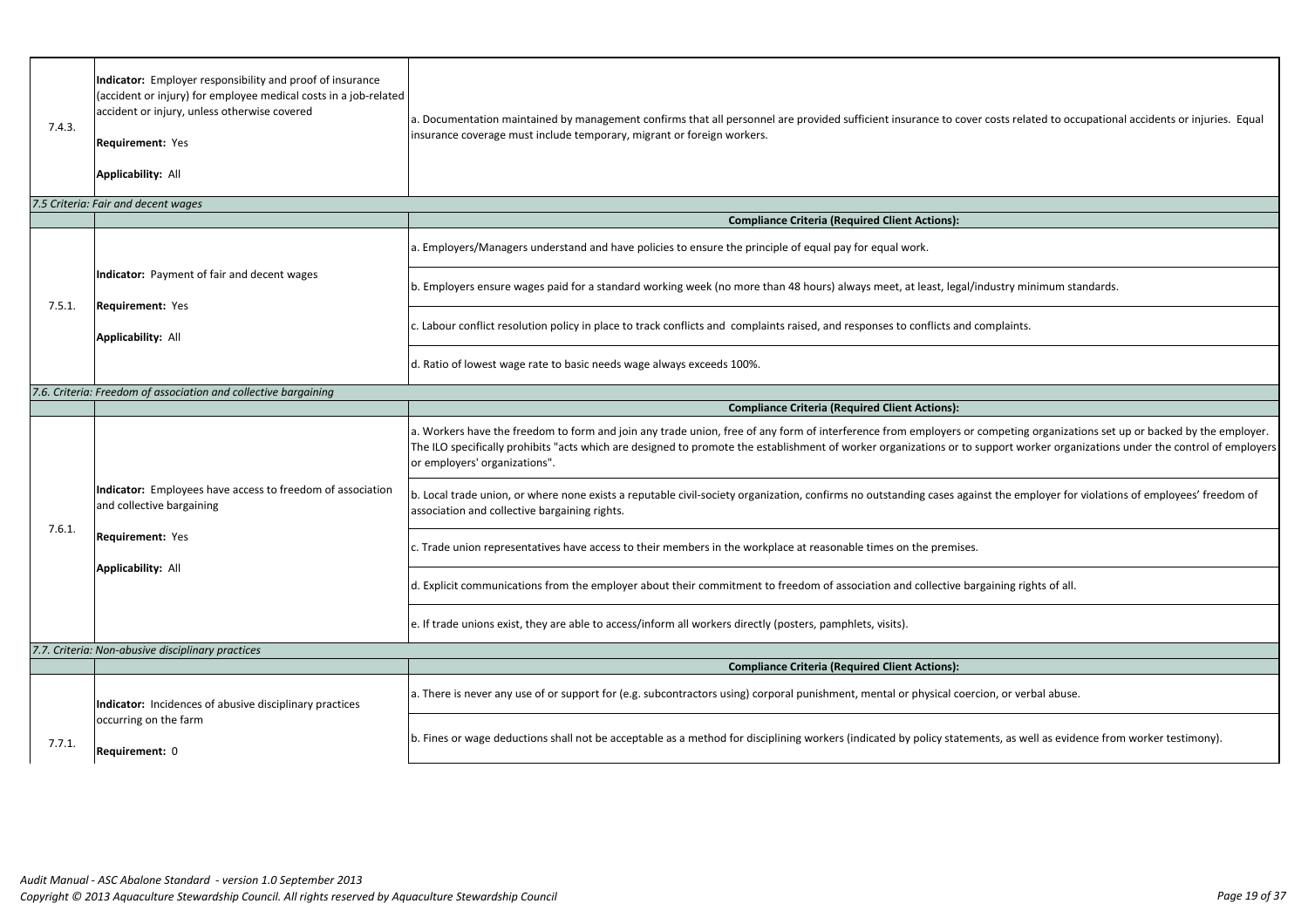| <b>Applicability: All</b>                                                                                                                                 | c. Procedures exist for situations in which disciplinary action is required, and they establish the use of progressive verbal and<br>improve the worker before letting him/her go. (Indicated by policy statements as well as evidence from worker testimony). |
|-----------------------------------------------------------------------------------------------------------------------------------------------------------|----------------------------------------------------------------------------------------------------------------------------------------------------------------------------------------------------------------------------------------------------------------|
|                                                                                                                                                           |                                                                                                                                                                                                                                                                |
|                                                                                                                                                           | <b>Compliance Criteria (Required Client Actions):</b>                                                                                                                                                                                                          |
|                                                                                                                                                           | a. No deductions in pay for disciplinary actions.                                                                                                                                                                                                              |
| Indicator: Incidences, violations or abuse of working hours<br>and overtime laws or expectations<br><b>Requirement: None</b><br><b>Applicability: All</b> | b. Wage and benefits are clearly articulated to employees and rendered to employees in a convenient manner; e.g. no need<br>coupons or merchandise; payment in cash or check.                                                                                  |
|                                                                                                                                                           | c. Labour-only contracting or false apprenticeship schemes are not accepted, including: revolving/consecutive labour contra                                                                                                                                    |
|                                                                                                                                                           | d. Clear, transparent mechanism for wage setting known to employees.                                                                                                                                                                                           |
|                                                                                                                                                           | e. Employer shall comply with applicable laws and industry standards related to working hours. "Normal workweek" can be<br>(constantly or majority of the time) exceed 48 hours. Only if allowed by law, variations (to the 48-hour regular work week) but     |
|                                                                                                                                                           | f. All overtime shall be paid at a premium and should not exceed 12 hours per week.                                                                                                                                                                            |
|                                                                                                                                                           | 7.8. Criteria: Working hours                                                                                                                                                                                                                                   |

al and written warnings. Aim should always be to

need to travel to collect benefits, no promissory notes,

contracts used to deny benefit accrual.

an be defined by law but shall not on a regular basis eek) based on seasonality may apply.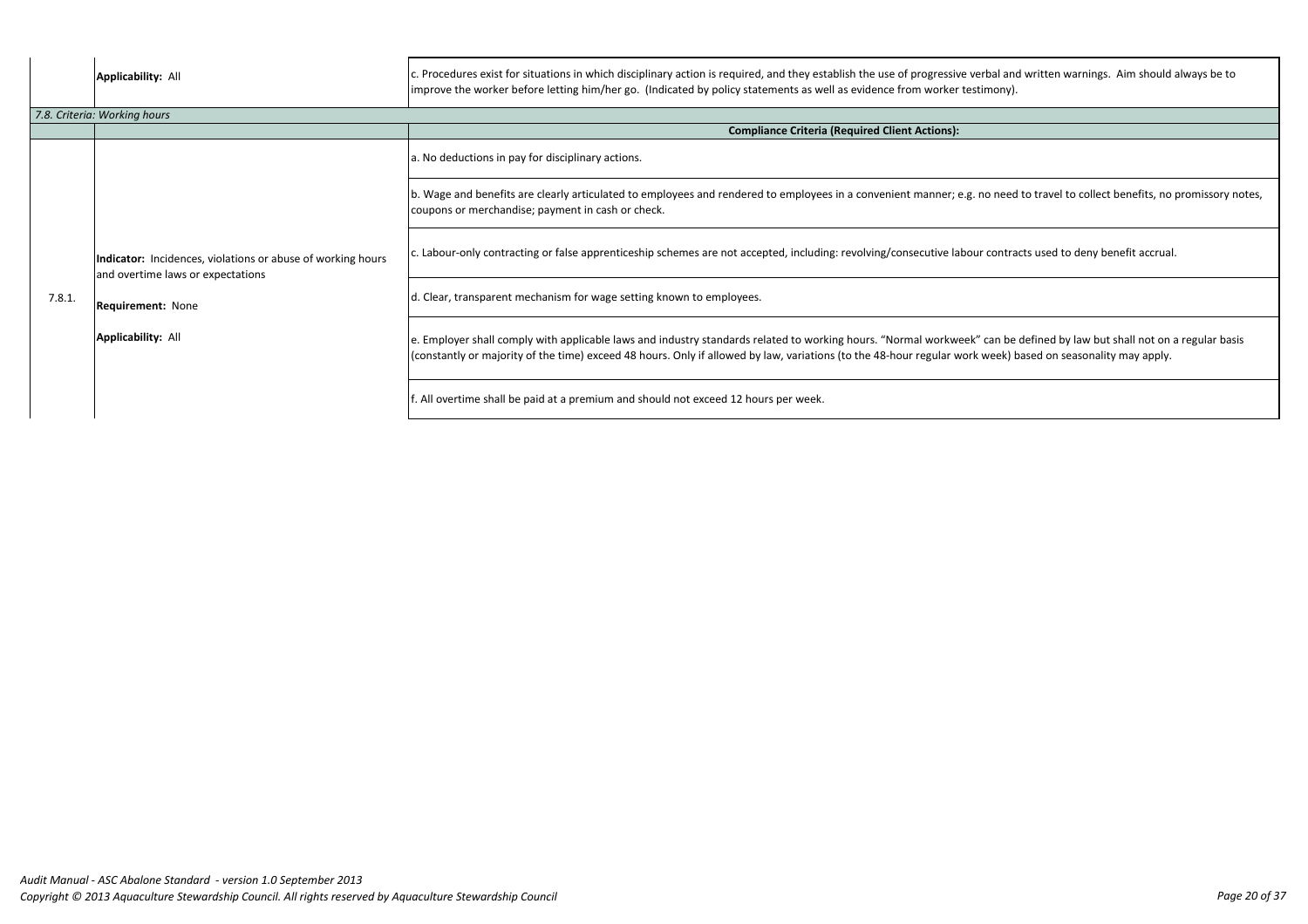g. Overtime work shall always be voluntary.

**1.0 Rationale**

#### **References**

Airoldi, L. 2004. Forecasting the effects of enhanced sediment loads to coastal areas: a plea for long-term monitoring and experiments. Aquatic Conservation: 14(S1): S115-S117.

- Airoldi, L., 2003. The effects of sedimentation on rocky coast assemblages. Oceanogr. Mar. Biol. Annu. Rev. 41: 161-236.
- Britz, P.J. and Godfrey, B. (2008). Specialist report on the impact of the expansion of the wild coast abalone farm on the marine environment. EnvirofishAfrica. 208p.
- CCME (Canadian Council of Ministers of the Environment). (2002). Canadian Water Quality Guidelines for the Protection of Aquatic Life: Total Particulate Matter 1999. Updated 2002.
- Department of Primary Industries. (2007). Victorian Abalone Aquaculture Translocation Protocol. Fisheries Victoria Management Report Series No. 45. Department of Primary Industries. Melbourne.
- Department of Primary Industries. (2008). Abalone Aquaculture Biosecurity Protocol Audit Guidelines. Fisheries Victoria Management Report Series No. 52. Department of Primary Industries. Melbourne.
- Diaz, R.J. and Rosenberg, R. 1995. Marine benthic hypoxia: A review of its ecological effects and the behavioral responses of benthic macrofauna. Oceanogr. Mar. Biol. Annu. Rev. 33: 245-303.
- DWAF (Department of Water Affairs and Forestry). (1995). South African Water Quality Guidelines for Coastal Marine Waters. Volume 1: Natural Environment. DWAF, Pretoria.
- Hargrave, B.T., Doucette, L.I., Cranford, P.J., Law, B.A. and Milligan, T.G.. 2008a. Influence of mussel aquaculture on sediment organic enrichment in a nutrient-rich coastal embayment. Mar Ecol. Prog. Ser. 363: 137-149.
- Hargrave, B.T., Holmer, M. and Newcombe, C.P. 2008b. Towards a classification of organic enrichment in marine sediments based on biogeochemical indicators. Mar. Poll. Bull. 56: 810-824.
- Hawkins, C.D. and Jones, J.B.. 2002. Larval escape through abalone culture effluent systems: an analysis of the risk. Journal of Shellfish Research. 21: 805-809.
- Hodgson, G. 1990. Sediment and the settlement of larvae of the reef coral Pocillopora damicornis. Coral Reefs. 9: 41-43.
- Holmer, M., Lassus, P., Stewart, J. E. and Wildish, D. J. 2001. ICES symposium on environmental effects of mariculture. Introduction. ICES Journal of Marine Science. 58: 363–368.
- ICES. (2005). ICES Code of Practice on the Introductions and Transfers of Marine Organisms, International Council for the Exploration of the Seas, Copenhagen, Denmark. 30p.
- OIE. (2009). Aquatic Animal Health Code 2009. http://www.oie.int/Eng/normes/fcode/en\_sommaire.htm
- Onitsuka, T., Kawamura, T., Ohashi, S., Iwanaga, S., Horii, T. and Watanabe, Y. 2008. Effects of sediments on larval settlement of abalone Haliotis diversicolor. JEMBE. 365: 53-58.
- Pearson, T.H. and Rosenberg, R., 1978. Macrobenthic succession in relation to organic enrichment and pollution of the marine environment. Oceanogr. Mar. Biol. Ann. Rev. 16: 229-311.
- Schroeter, S. C., Dixon, J.D., Kastendiek, J.K., Smith, R.O. and Bence, J.R. 1993. Detecting ecological effects of environmental impacts: a case study of kelp forest invertebrates. Ecological Applications. 3: 331-350.
- SWRCB (State Water Resources Control Board). (2009). California Ocean Plan. Water Quality Control Plan, Ocean Waters of California. SWRCB, California Environmental Protection Agency, Sacramento.
- Stewart-Oaten, A., Murdoch, W.M. and Parker, K.R. 1986. Environmental impact assessment: ''pseudoreplication'' in time? Ecology. 67: 929-940.
- Walker, J.W. 2007. Effects of fine sediments on settlement and survival of the sea urchin Evechinus chloroticus in north-eastern New Zealand. Mar. Ecol. Prog. Ser. 331: 109-118.

# **APPENDIX I: Experimental design for assessment of benthic impacts of abalone culture**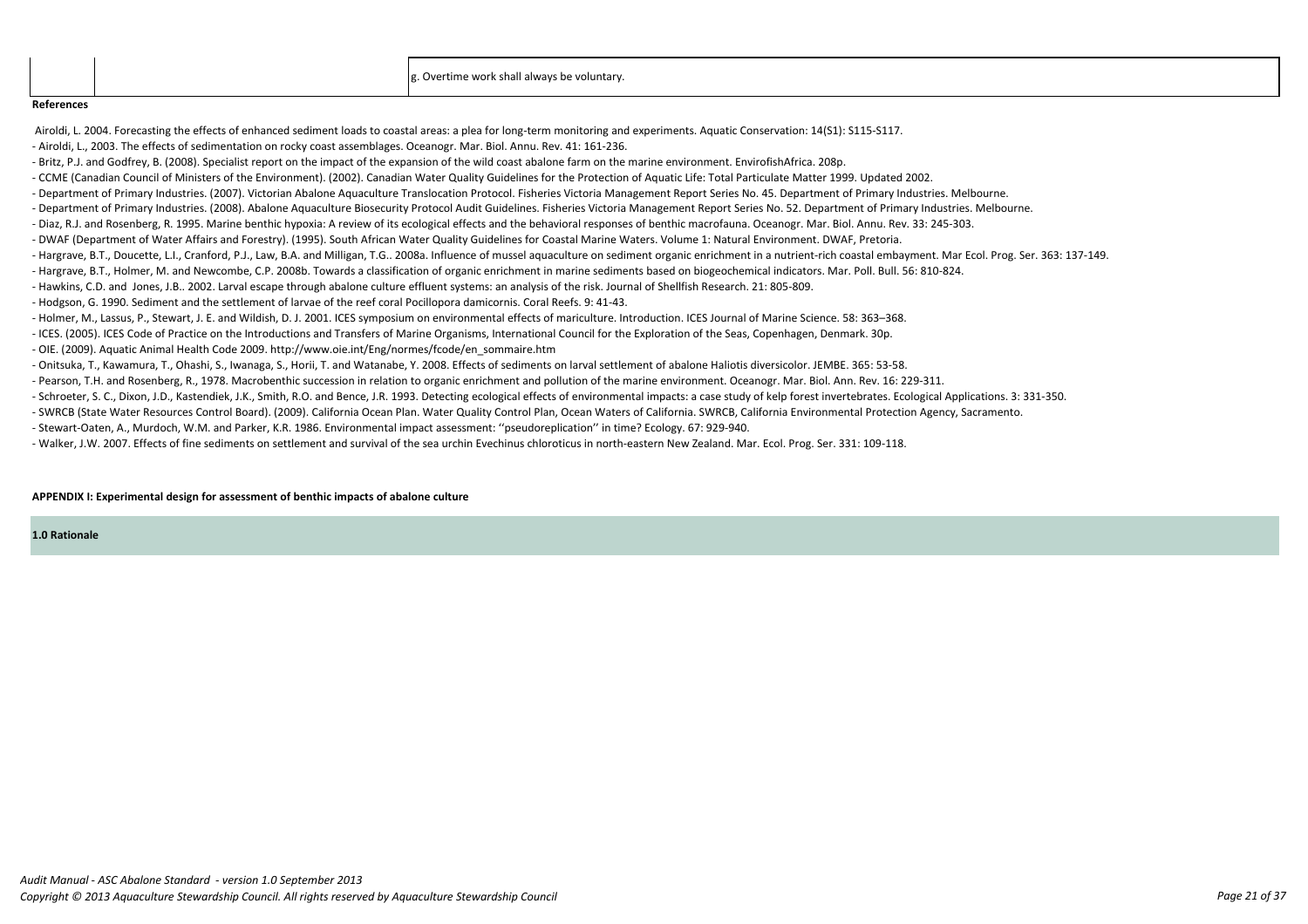*Fig. 1 Tiered assessment approach for assessing effects of abalone culture on benthic habitat conditions*

#### **2.0 Tiered Assessment**

Before-After-Control-Impact (BACI) and Gradient Analysis (GA) models may be used for detecting environmental change or disturbance in benthic variables affected by abalone culture. The recommended experimental designs are tiered assessment approach described in Section 2.1.1 for non-depositional areas of hard substrates using bottom video/imaging methods or measurements of total 'free' sulphide (S) or other indicators of organic enrichment bottom samples can be collected. Changes in benthic habitat characteristics are assessed by comparing observations at a series of stations outside of a farmed area either along transects or randomly placed as groups of sam and spatial differences in measured variables. The design selected determines station locations, numbers and sampling frequency. The before-after (BA) test compares observations within a farmed area before and after the fa Alternatively, non-farm (control) and farm (impact) areas can be compared (CI design) to determine if abalone culture has changed temporal variations in selected variables. If both BA and CI data from multiple sites are av environmental change associated with disturbance. Regression analysis is used to test for spatial trends in a GA model where changes in variables occur with increasing distance from a farm.

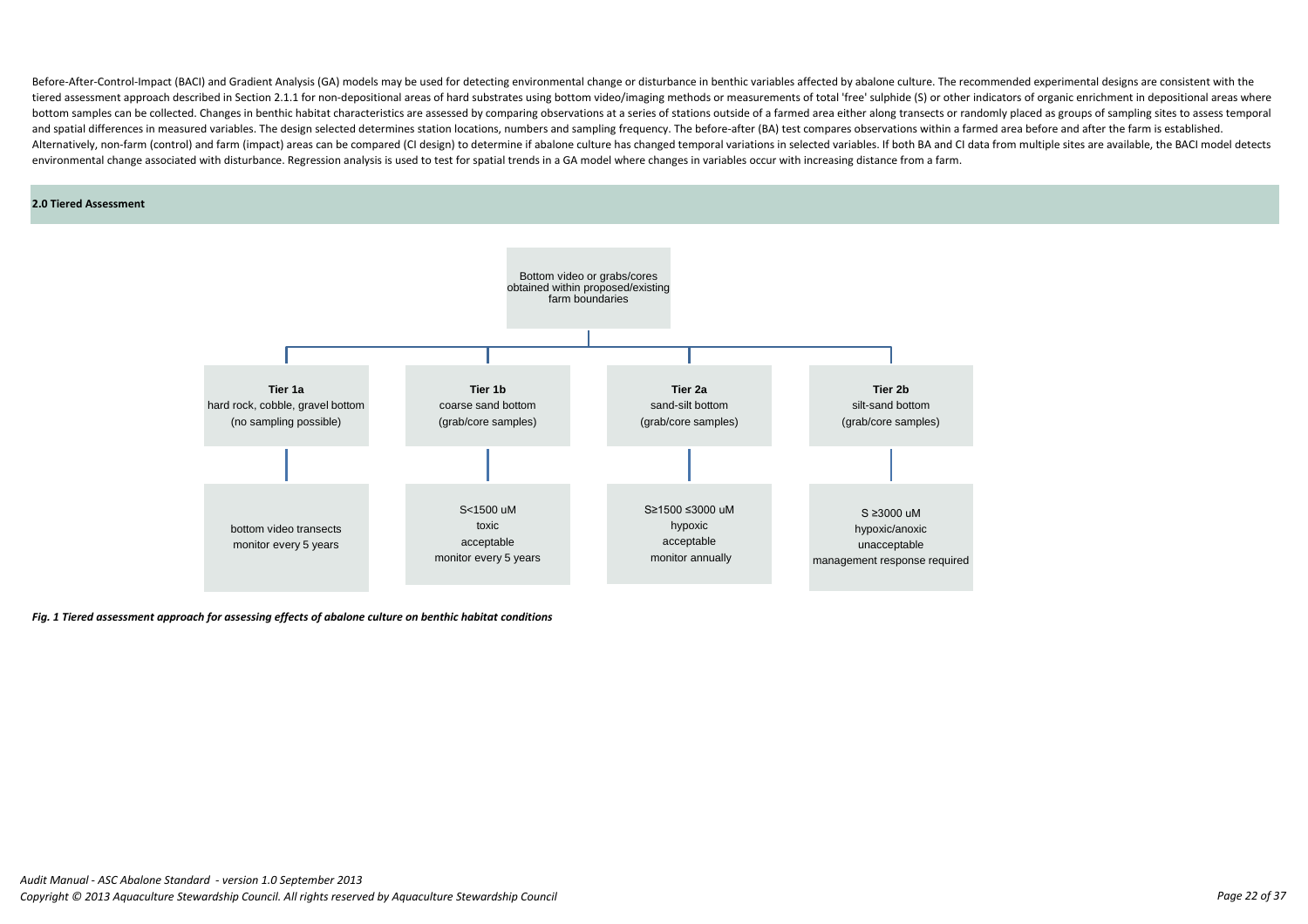Often data from the before period is not available. If this is the case a control-impact (CI) model can be used to compare sites within and outside of farm boundaries in locations assumed to be unaffected by disturbance. A select sampling locations within impacted and control areas on a random or stratified basis. If a randomized design is used control sites must be a sufficient distance from the impacted area to represent natural 'backgroun by the events within the farm). The appropriate distance may be determined by sampling along transects with distance and directions determined by the velocity and direction of major currents (discussed below). The appropri downstream locations for control sites relative to an abalone culture area will vary with specific hydrographic conditions. In some studies benthic effects were only measureable directly under culture arrays (Grant et al. However, modelling studies of the distribution of biodeposits from mussel aquaculture have shown that depending on current speed and water depth enhanced settling of particulate matter from cultures could occur up to dista farm (Weise et al. 2009). The CI approach was used in an embayment-wide study in a shallow inlet with intensive mussel culture to show effects of organic enrichment in farm vs. non-farm areas (Hargrave et al. 2008).

A tiered assessment approach is recommended for assessing effects of abalone culture on benthic habitat conditions (Fig. 1). Collection of bottom video or other images along transects once every 5 years (Tier 1a assessment monitoring high energy, low risk areas where hard bottom prevents sample collection. Sampling in lower energy areas with depositional conditions represented by sand or mud bottom types may be carried out once every 5 years frequently depending on the level of risk determined by mean or median S concentrations (Tier 1b and 2a and 2b assessments).

Green (1979) described a simple approach for detecting environmental changes associated with human activity by making observations at one location before and after the activity has occurred. Underwood (1991, 1992), Smith e Underwood (1994) presented a more complete experimental sampling design with observations at multiple sites in impacted and control areas (BACI) to determine if changes in measured variables are due to environmental distur for natural variations.

#### **3.3. Gradient Observations**

#### **3.2. Control-Impact Observations**

#### **3.0 Sampling Designs**

A full application of the BACI method requires collection of replicate samples in time and space over different temporal scales at multiple sampling sites to determine if an 'event' has changed one or more measured variabl before and after the start of the activity potentially causing the disturbance. Multiple sites selected at random within impacted and control areas can be sampled with observations at the same locations before and after th sampling should occur at random times but seasonal effects can be minimized if sampling occurs at a fixed time during the year.

The approach has been used following the establishment of mussel culture to assess temporal variations in benthic macrofauna communities (Lasiak et al. 2006) and geochemical indicators for sediment organic enrichment (Cran

#### **3.1 Before-After Observations with and without a Control**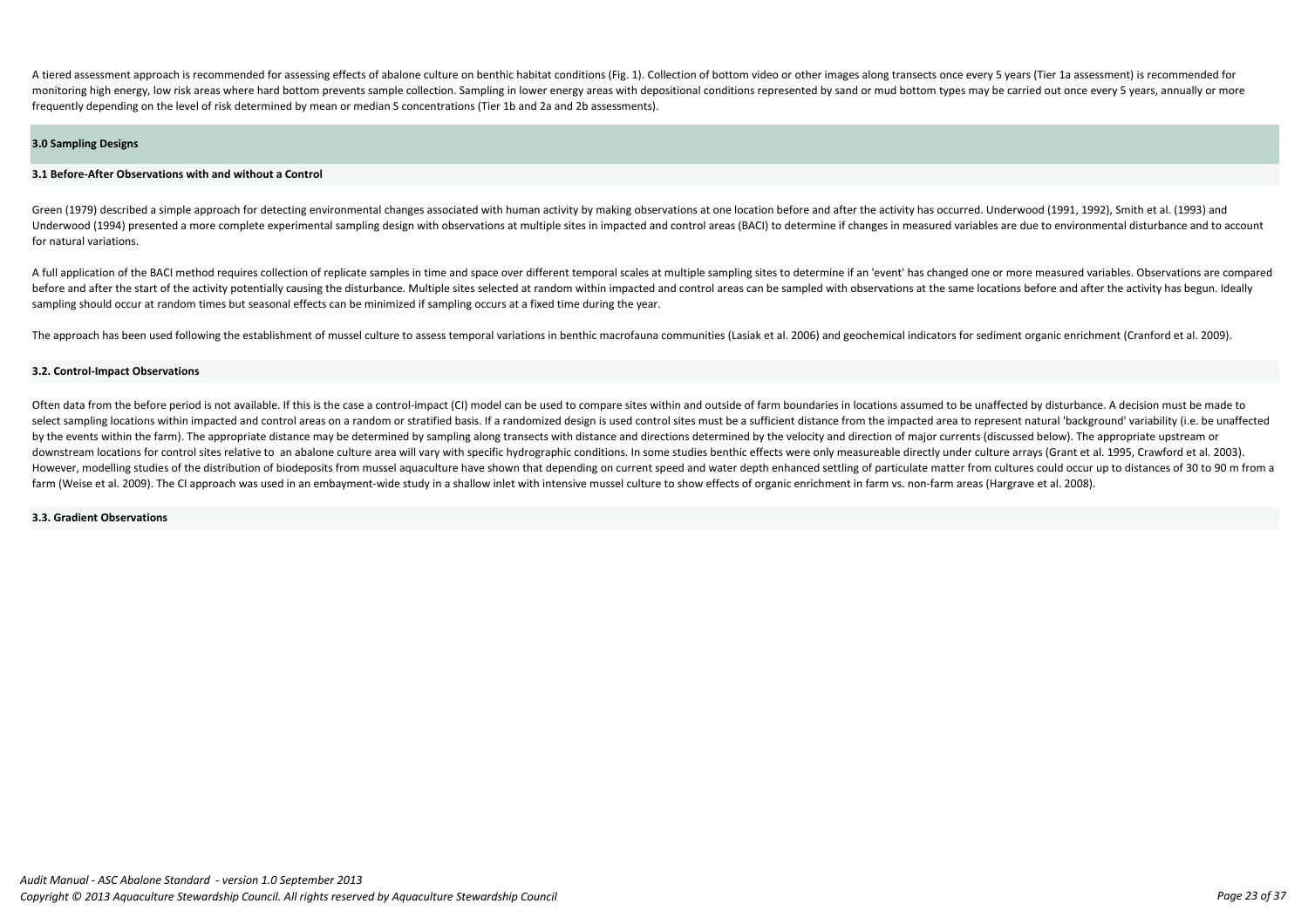Fig. 2 Example of gradient sampling approach for Tier 1a assessment of benthic effects of abalone aquaculture (Fig. 1). The video transect (solid line) or photographic transect (solid dots) is aligned along the axis of the *runs through the farm boundaries (dotted lines).* 

Tier 1a assessments of non-depositional or hard bottoms using bottom imaging should be conducted using the GA approach with transects extending from inside to outside of a proposed or existing farm area. The orientation of possible follow depth contours to minimize depth and sediment type variations. Bottom imaging with GPS navigation would be obtained continuously (video) or at random or regular intervals (still images) along the entire len through and outside farm boundaries in both directions. Image analysis can then be applied to examine gradients in benthic conditions along the transect.

Since the power of statistical tests increases with sample size (Sokal and Rohlf 1995) numbers of observations should be as large as practically possible with equal numbers of observations at all locations being compared. monitoring costs and statistical power to detect differences between sites, triplicate samples at ten sites along transects or within farm and non-farm locations are recommended. Replication (3 samples x 5 sites, n=15) for compared is required to account for variations in benthic conditions common in shallow coastal areas where abalone aquaculture occurs.



Bottom samples for the preliminary site assessment and subsequent Tier 1b, 2a and 2b monitoring programs may be collected using the GA approach sampling in either upstream or downstream directions by collecting samples at the farm boundary (Fig 3). Station spacing can be uniform or increase with distance from the edge of a farm with triplicate surface (0-2 cm) sediment samples collected at each of the five sites along a transect.

The BACI designs allow area-by-area (e.g. farm ys. non-farm) comparisons to detect environmental changes against a background of natural variability when there are defined boundaries for the impacted area. GA using samplin an alternative design for assessing effects of bivalve aquaculture where boundaries between impacted and control areas may be poorly defined or variable between sites. Sampling along transects may be more sensitive for det than a CI design if the disturbance is directional (Ellis and Schneider 1997). Sampling stations along transects should be located along the axis of the major current with either uniform spacing or at variable distances to with increasing distance from culture arrays. Crawford et al. (2003) provided an example of observations along transects to evaluate benthic effects of shellfish farms.

#### **4.0 Station Locations and Numbers**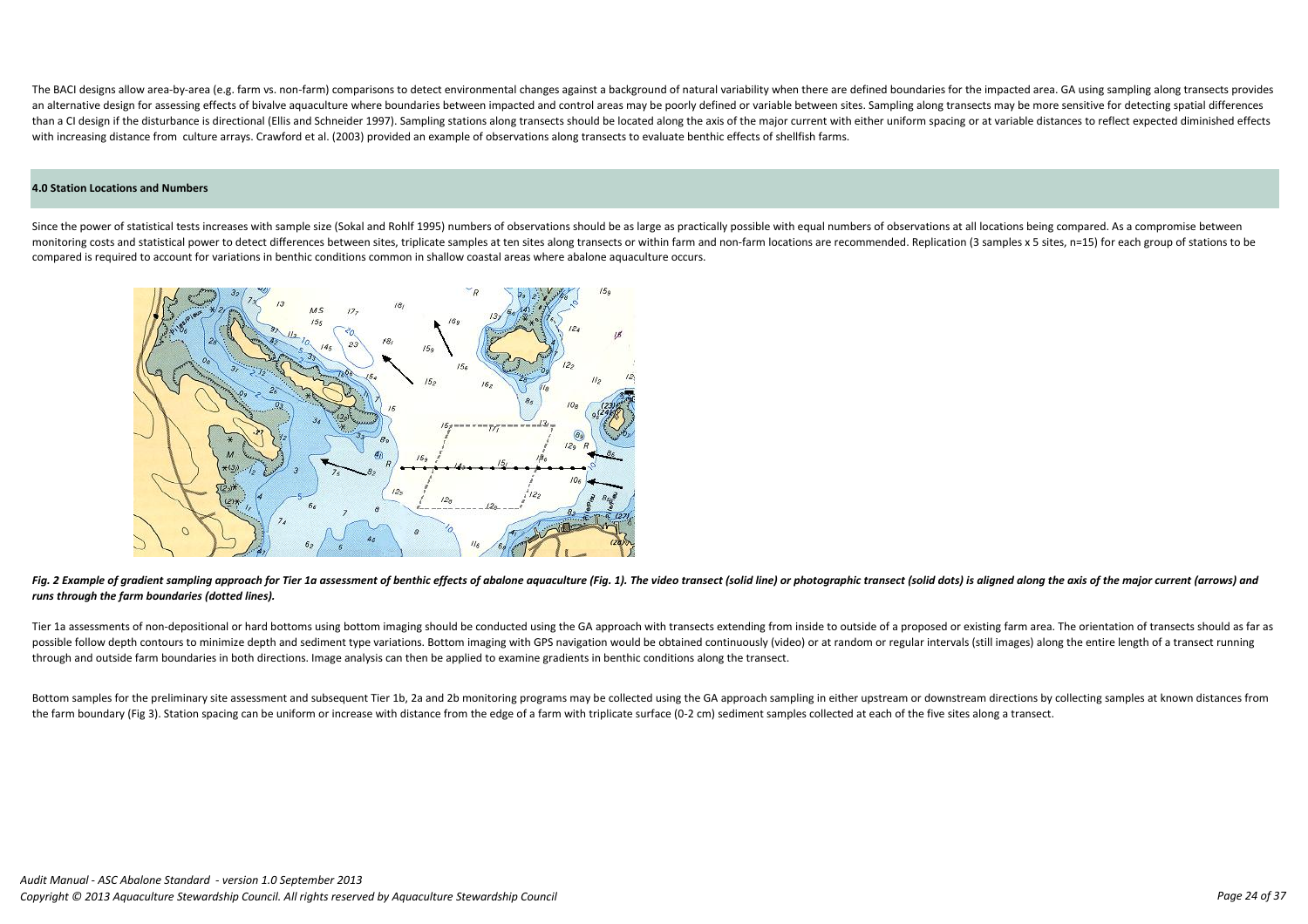

Fig. 3 Four examples of gradient sampling approach for Tier 1b, 2a and 2b assessment of benthic effects of bivalve aquaculture (Fig. 1). The bottom sampling sites (solid dots) are aligned along the axis of the major curren the farm boundaries (dotted lines). Samples for total 'free' sulphide measurements would be collected in triplicate from five stations along a single transect either upstream or downstream from the farm. Station spacing co *increase with distance from the farm edge. Transects inside and outside the boundaries of the culture area should have generally similar depths and sediment types.*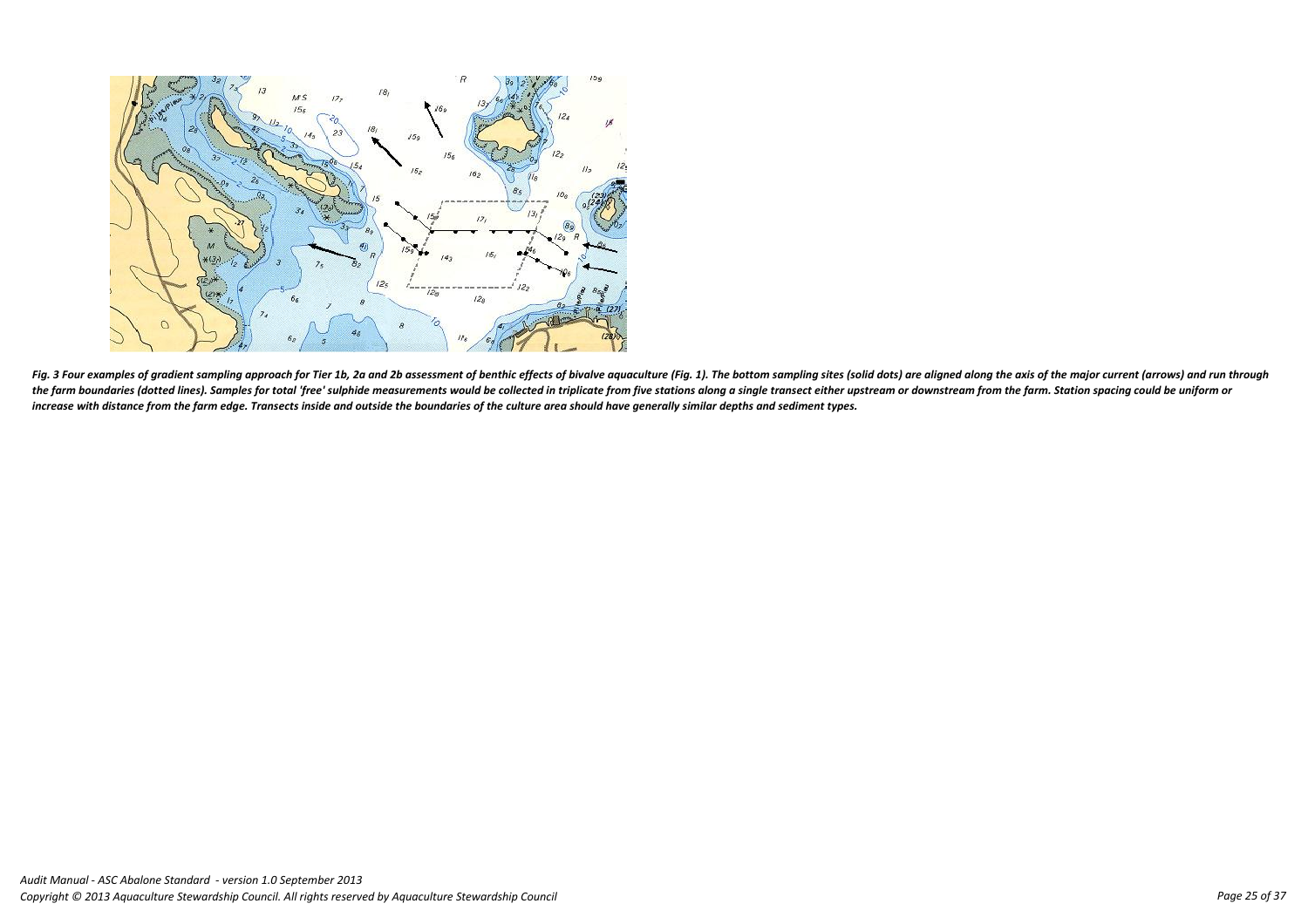#### **5.0 Statistical Analyses**

Bottom samples for the preliminary site assessment and subsequent Tier 1b, 2a and 2b monitoring programs may also be collected using a random control-impact sampling approach (CI and BACI) by collecting samples in either u directions at known distances from the farm boundary. Triplicate surface (0-2 cm) sediment samples can be collected from five randomly located stations within farm and non-farm areas (Fig. 4). Control sites are located in influenced by the cultured stock (e.g. a sufficient distance from farm boundaries to be unaffected by increased sedimentation of bio-deposits). Depths and bottom substrates in the farm and non-farm areas should be similar of depth and sediment type on S concentrations.



Fig. 4 Example of random sample station locations for Tier 1b, 2a and 2B assessments of benthic effects of abalone aquaculture. Total 'free' sulphide measurements would be made on triplicate samples of surface (0-2 cm) sed *stations with generally similar depths and sediment types located randomly within (solid dots) and outside (open circles) of the farm boundary.*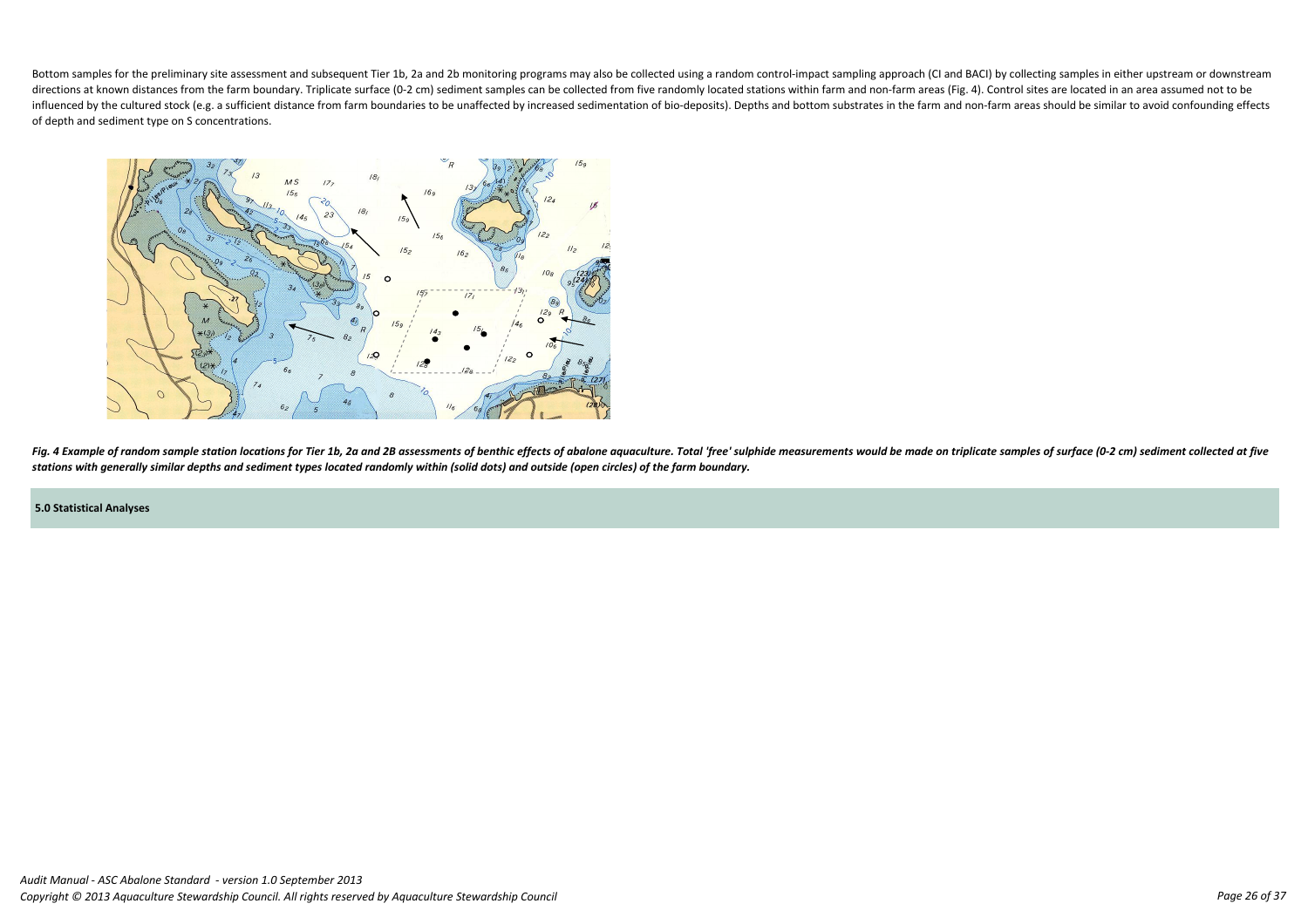1. At sites <20 m depth divers can be used to push open ended acrylic core tubes into the sediment to maintain the sediment-water interface as undisturbed as possible. A gentle twisting motion prevents sediment compaction surface inside level with that outside the core during insertion.

2. Upper and lower ends of a core are closed with rubber stoppers or plastic caps to prevent water leakage.

3. At deeper depths grabs (e.g. Van Veen, 0.25 m2) can be taken. If sediment does not completely fill the grab a reasonably undisturbed sample of the upper sediment layers can be obtained.

4. Holes of sufficient diameter to allow insertion of a cut-off syringe are drilled at 2 cm distances in a spiral fashion down the length of a core tube and covered with duct tape to allow sediment subsamples to be withdra

8. A mixed sample from surface sediment in a grab can be obtained in the same way by inserting the syringe obliquely to 2 cm depth. The plunger is partially withdrawn as the open-end of the syringe barrel is slowly pushed procedure is repeated until the barrel is fully withdrawn and the syringe filled with mixed sediment from the 0-2 cm layer with no air bubbles.

9. Syringes must be closed with tight fitting (air-tight) plastic caps and stored on ice or refrigerated (5 °C).

10. Analyses for redox potentials (EhNHE) and dissolved ('free') sulphides (HS-, H2S, S=) (S) should be carried out within 4 to 6 hr but samples may be stored for up to 72 hr if refrigerated or held on ice without being fr

5. After retrieval of a core, kept upright and handled gently to minimize disturbance of the sediment surface, a sharp blade is used to cut into the duct tape (X) over each hole starting at the top.

6. Sampling in a sequential down-core fashion prevents disturbance of deeper layers when more shallow depths are sampled first.

7. A 5-ml cut-off plastic syringe is used as a subcorer filled by slowly withdrawing the fully inserted plunger as the body of the syringe is pushed horizontally into the core.

2. An oxidation reduction potential (ORP) Pt electrode combined with an internal reference electrode (e.g. Orion 96-78BNWP) with a cable and appropriate connector for attachment to the ISE meter. The electrode should have a pin), be refillable (not gel-filled) with an epoxy body (to avoid breakage).

4. Redox reference solutions may be purchased from some ISE electrode manufacturers or standards such as Zobells solutions can be prepared from reagents (see below). Calibration should be conducted at intervals recommended 5. Cleaning strips can be used for polishing Pt electrodes (available for Orion ISE electrodes) or a fine powdered detergent can be used as an abrasive.

Gradient Sampling Approach: Data from samples at five or more locations along each transect can be compared using linear and non-linear regression methods to test for significant gradients with distance and goodness-of-fit packages allow p values to be calculated with assumptions that independent residuals have equal variance. Bartlett's test can be used to test for equal variance across groups of samples.

#### **2.0 Redox (EhNHE) potentials**

#### **2.1 Materials**

Random Sampling Approach: A one-sample one-tailed t-test can be used to determine if the mean S concentration within a group of stations where bottom samples can be collected exceeds threshold S concentrations (1500 and 30 if a Tier 1b, 2a or 2b assessment is required. The precision of the test depends on the number of observations, assumes random sampling with independent observations and a normal distribution. This may not be the case when (n=15). The null hypothesis (mean S concentration at the culture site is equal to mean values at control sites) is rejected when p<0.05.

1. An ion specific electrode (ISE) meter (e.g. Orion 4-Star pH/ISE, model #1215001) or any mV meter with a connector suitable for attachment of the redox electrode.

A Wilcoxon signed-rank test can be used to compare median values between samples in the same location are compared before and after culture activities have begun. The non-parametric test is recommended due to the small num being compared. The null hypothesis is that the distribution functions of median values of two related sample groups are the same (before-after observations have a median difference of zero).

3. A 4 M KCl filling solution (e.g. Orion solution #900011, KCl saturated with Ag/AgCl) is recommended for redox electrodes used in marine sediments.

When sample size is small (n<20) a Mann-Whitney U test can be used to determine if median values between two groups of samples are significantly different. The test determines if samples from two independent groups have id functions and median values. There is no requirement for a normal distribution. Time can be used as the grouping variable in a BA comparison to test the null hypothesis that the temporal change in median S concentrations i the same. The test can also be applied in a CI design to compare median values of S within farm and non-farm areas using site as the grouping variable. The null hypothesis is that observations do not differ significantly b comparisons are available with multiple sampling times and locations in control and farm sites before and after culture operations begin, a BACI can be performed using an ANOVA model with site, time and site x time interac requires confirmation that the data are normally distributed and the statistical power is reduced when sample size is small.

#### **APPENDIX 2: Methods for Redox (EhNHE) and 'free' Sulphide Measurements in Marine Sediments**

#### **1.0 Collection of sediment samples**

#### *Audit Manual - ASC Abalone Standard - version 1.0 September 2013*

*Copyright © 2013 Aquaculture Stewardship Council. All rights reserved by Aquaculture Stewardship Council Page 27 of 37*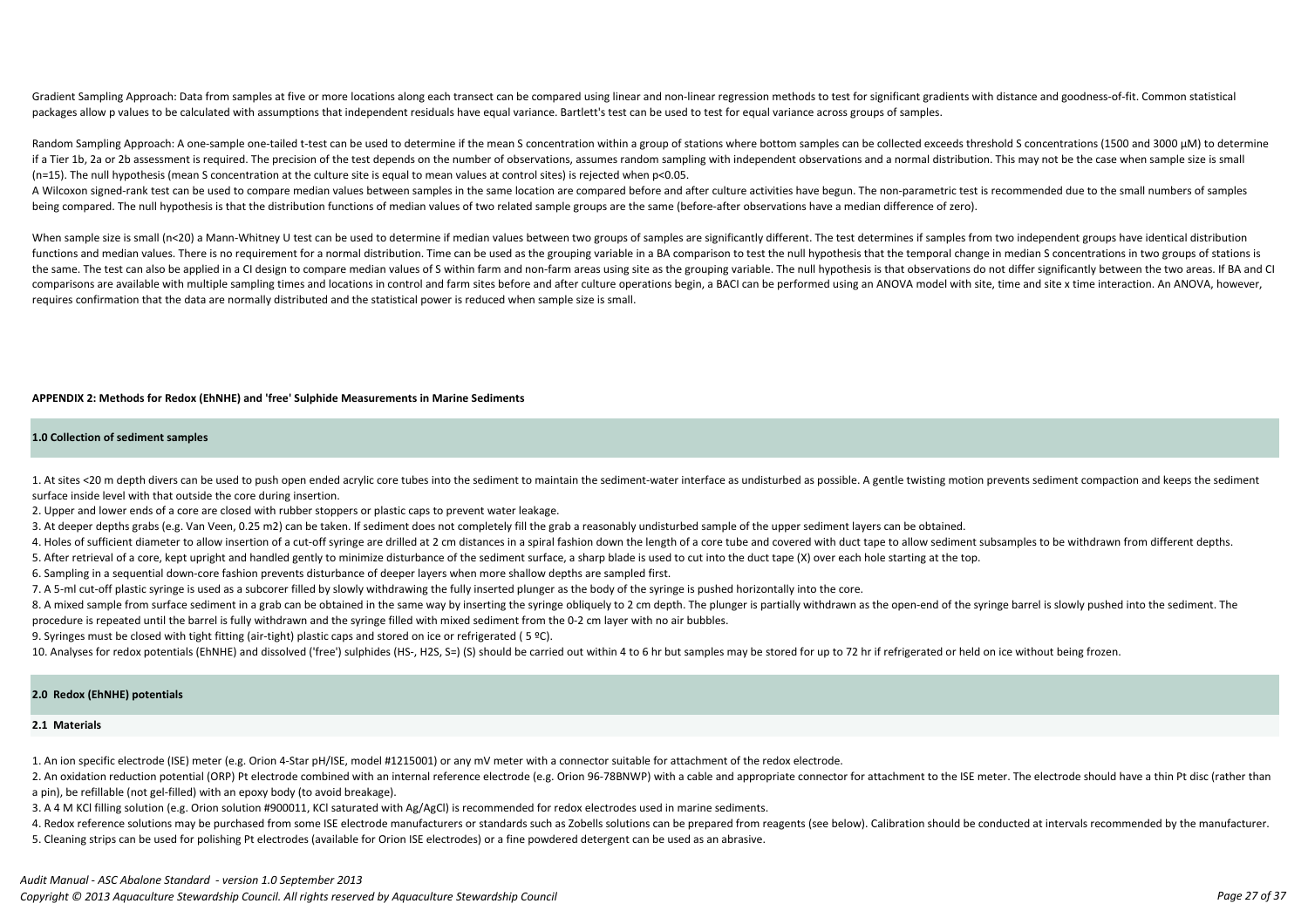1. Zobell Standard A: weigh 2.11 g of K4Fe(CN)6 •3H2O (potassium hexacyanoferrate (II) trihydrate) and 0.825 g of K3Fe(CN)6 (potassium hexacyanoferrate (III)) into a 50 ml volumetric flask, add ~25 ml of distilled water t to 50 ml.

2. Zobell Standard B: weigh 0.21 g K4Fe(CN)6 •3H2O, 0.825 g K3Fe(CN)6 and 1.695 g of KF•2H2O (potassium fluoride dehydrate) into a 50 ml volumetric flask, add ~25 ml of distilled water to dissolve the solids and dilute to

3. Freshly made ZoBell's solutions must be aged for at least 24 h before use. Solutions are stable at room temperature for several months when stored in air-tight glass-stopper flasks.

#### **2.2 Zobell Eh standard solutions**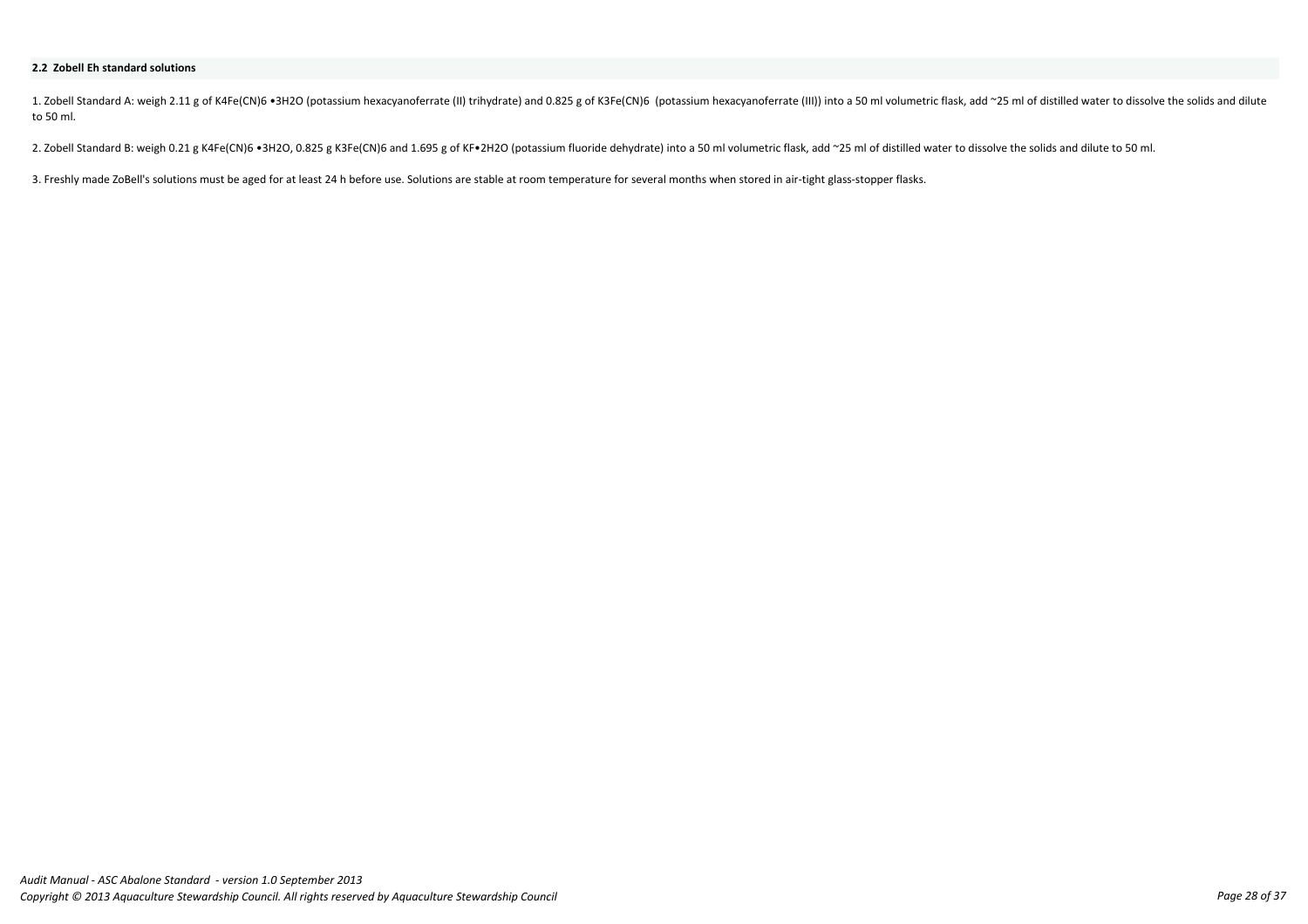1. Pt electrodes stored dry must be activated by adding the filling solution at least 24 hr before determining performance in redox standards.

2. A prepared electrode should stabilize rapidly (<30 sec) due to the strong oxidation-reduction coupled reaction in a standard solution.

3. With a 4 M KCL filling solution Zobell solution A should have a potential of +234 ± 9 mV and solution B +300 ± 9 mV at 20 ºC.

4. After a day's use the Pt tip of the electrode should be cleaned with a detergent or abrasive strip followed by rinsing with distilled water. For long term storage (more than a week) the filling solution can be removed a

#### **2.4 EhNHE measurements**

4. mV readings should stabilize within 1-2 min. If redox conditions are not controlled by single oxidation-reduction reactions, as in oxic sediments, there is often a slow, continuous drift of electrode potentials (Whitfie can be chosen to record mV readings if they do not stabilize in less than this time. Potentials in reduced sediments usually stabilize more rapidly due to redox conditions being controlled primarily by the reversible half H+aq. + 2e-] (Berner 1963).

1. Samples in 5 ml syringes allow two 2 ml sub-samples of sediment to be analysed, either as duplicates or with the second sample used for other analyses (e.g. water content, grain size, organic matter). 2. Prior to analysis 2 ml of sediment is pushed from a syringe into a small (50 ml) beaker. Syringe markings can be used to determine the extruded volume.

3. Temperature measurements of the subsample should be made immediately and the Pt electrode placed in the sample to ensure full contact between the Pt tip and wet sediment.

5. Measured mV potentials are corrected to be relative to the normal hydrogen electrode (EhNHE) by addition of a potential characteristic for the filling solution used and the sample temperature. (Table 1)

Table 1 Reference electrode potentials (mV) relative to the normal hydrogen electrode at different temperatures and filling solution concentrations to be added to Pt electrode potential to determine EhNHE. From Wildish et

| Temperature (°C) 1.5 M KCL | 4 M (saturated) KCL |               |
|----------------------------|---------------------|---------------|
|                            | Orion #900001       | Orion #900011 |
|                            |                     |               |
| 5                          | 254                 | 219           |
| 10                         | 251                 | 214           |
| 15                         | 249                 | 209           |
| 20                         | 244                 | 204           |
| 25                         | 241                 | 199           |
| 30                         | 238                 | 194           |
|                            |                     |               |

#### **2.3 Assessing Pt electrode performance**

#### **3.0 'Free' sulphides**

#### **3.1 Materials**

1. A portable ISE meter (e.g.Orion 4-Star pH/ISE, model #1215001) or any mV meter with a connector suitable for the AgS electrode.

2. An Orion Ag+/S= combination electrode (Orion #96-16BNWP) or similar electrode with a thin disc of Ag (rather than a pin) at the electrode tip. The electrode should be refillable with an epoxy body and have a suitable co the ISE meter. 3. If the Orion 96-16 Sure-flow combination electrode is used, Optimum ResultsTM A solution (Orion #900061) is recommended as the filling solution for precise S= measurements with optimum temperature and response time (The

2003).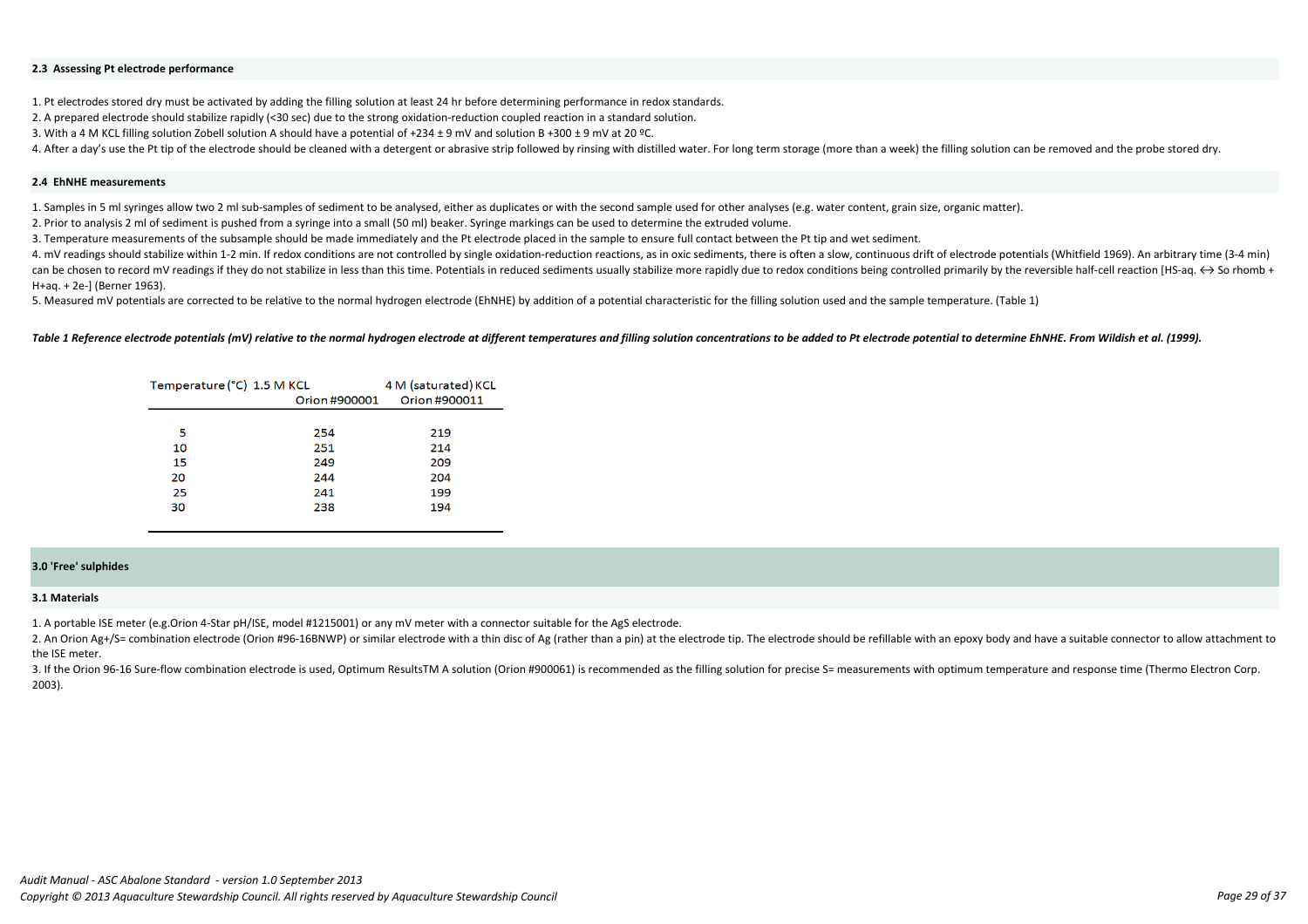1. SAOB solution can be purchased (e.g. from Orion as Sulphide Anti-oxidant Buffer (SAOB II) Reagent Pack #941609) or prepared from separate reagents.

2. 20.0 g of NaOH and 17.9 g EDTA buffer (ethylenediaminetetraacetic acid disodium salt dehydrate) are placed in a 250 ml volumetric flask and diluted to volume with distilled water.

3. Allow the solution to cool to room temperature before use. The solution is stable for up to 7 days if stored in a refrigerator.

1. A stock solution of 0.1 M Na2S is prepared by weighing 2.402 g Na2S•9H2O into a 100 ml volumetric flask and diluting to 100 ml with de-oxygenated (N2-bubbled) distilled water. Large crystals should be ground to a fine c and pestle. Use rubber gloves and weigh the reagent on a balance in a fume-hood.

2. Although solutions of Na2S•9H2O are unstable and easily oxidized on exposure to air (Barica 1973), the concentrated 0.1 M stock solution can be stored refrigerated in a dark, air-tight bottle for up to 48 hours.

4. Just before standards or samples are to be analysed 8.75 g of L-ascorbic acid is added to the 250 ml of the SAOB solution. The mixture is unstable and must be used within 3 hr.

5. The SAOB with ascorbic acid is added to standards and wet sediment samples in a 1:1 volume ratio.

- 2. A set of standards (e.g. 100, 1000, 10000, 100000  $\mu$ M S=) is prepared to span the range expected in samples.
- 3. Standards should be at the same temperature as samples.

3. A decreasing concentration series is prepared by transferring 10 ml of the concentrated stock solution into a volumetric flask and diluting to 100 ml with 90 ml of de-oxygenated distilled water.

4. The procedure is repeated sequentially using 10 ml aliquots of each standard and 90 ml of de-oxygenated water (e.g. 10 ml of 10,000 M S= standard solution is transferred to a volumetric flask and diluted to 100 ml to pr

9. The slope of the calibration curve is slightly temperature sensitive with theoretical values between -28.1 and -29.1 at 10 and 20 °C, respectively. In practice slope coefficients vary (-26 to -34) depending on electrode 10. Electrodes should be calibrated at least once a day or during a day before and after analysis of a set of samples.

5. Diluted standards are unstable and must be used for calibration of an electrode as soon as possible.

1. A dry Ag+/S= combination electrode must be activated by adding the filling solution at least 24 hr before use.

4. The Ag+/S= combination electrode tip should be gently cleaned using an abrasive strip or detergent solution before each calibration.

5. Calibration of the Ag+/S= combination electrode should be carried out working from the lowest to highest concentration in a standard series.

6. Standards are diluted 1:1 with equal volumes of SAOB (with ascorbic acid added) (e.g. 2 ml standard + 2 ml SAOB).

7. The ISE meter should be used in the direct measurement mode to record mV potentials after they stabilize (usually <2 min).

8. The theoretical slope constant for the inverse linear relation between log10 S= and mV potential is approximately -28 mV (Thermo Electron Corp. 2003).

#### **3.3 Sulfide standards**

### **3.4 Ag+/S= electrode calibration**

#### **3.2 Sulphide anti-oxidant buffer (SAOB) solution**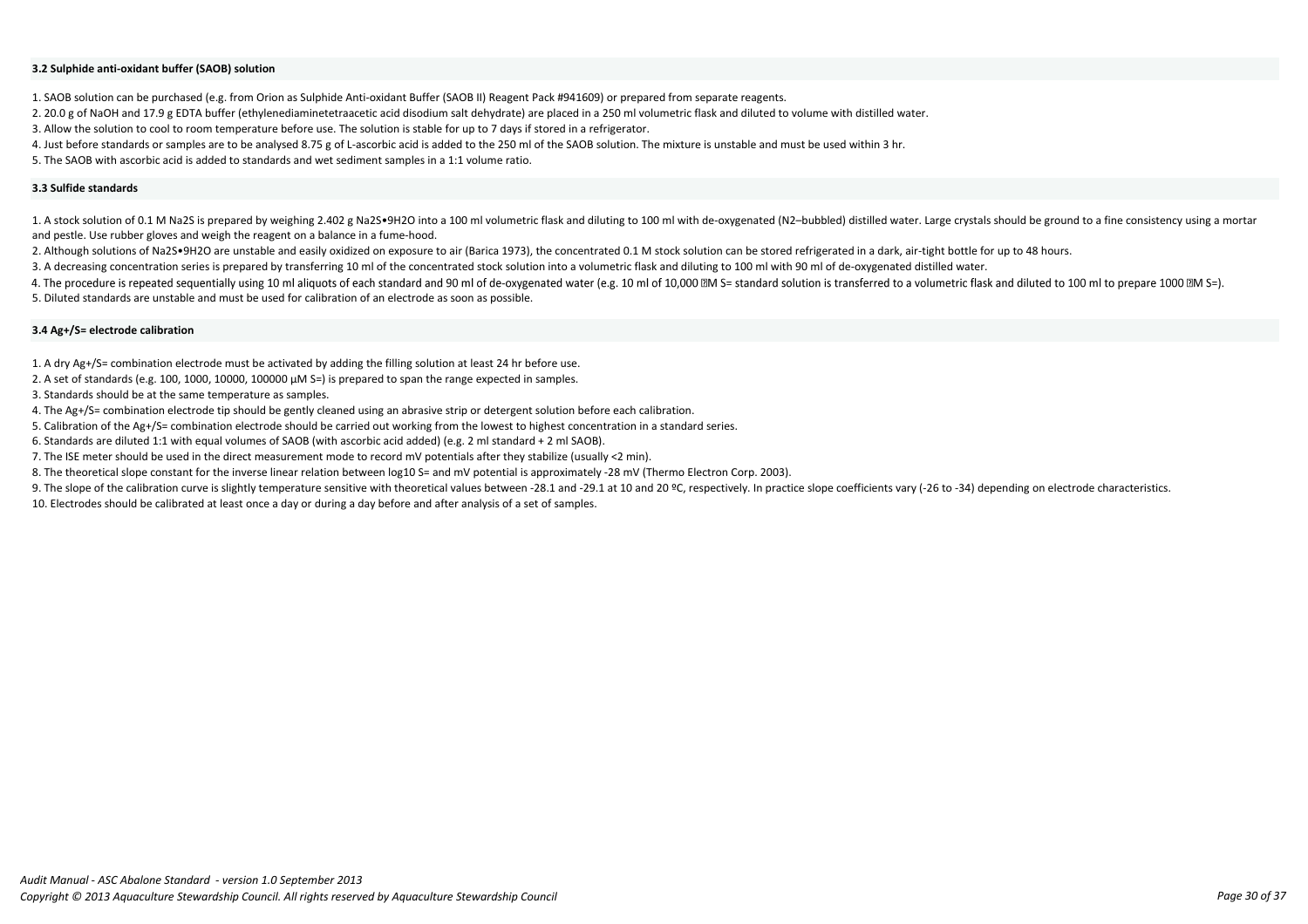#### **APPENDIX 3: Measurements of Ammonia in Effluents**

Turbidity is a measure of the lack of clarity or transparency of water caused by biotic and abiotic suspended or dissolved substances. The higher the concentration of these substances in water, the more turbid the water be passing light through a water sample, turbidity is an expression of the optical properties of substances that causes light to be scattered and absorbed rather than transmitted in straight lines through the sample (Wetzel 1 for determining turbidity is nephelometry (light scattering by suspended particles), which is measured by means of a turbidity meter giving nephelometric turbidity units (NTUs). Environmental samples vary within the normal (Chapman 1992).

The type and concentration of suspended matter controls the turbidity and transparency of the water. Suspended matter consists of silt, clay, fine particles of organic and inorganic matter, soluble organic compounds, plank organisms. Suspended matter is measured in the laboratory by both filterable and nonfilterable residues of a water sample. Undissolved particles make up the nonfilterable residues, these varying in size from approximately although it is usually accepted that the suspended solids are the fraction that will not pass through a 0.45-µm pore diameter glass fibre filter (Caux et al. 1997). For the purpose of deriving water quality guidelines, the both biotic and abiotic components, will be referred to as total suspended sediments.

4. Alkaline conditions (pH>12) created by SAOB will dissolve solid phase metal-sulphide complexes causing S= concentrations to increase over time as particulate phase sulphides (FeS and pyrite) are solubilized. The effect potentials as soon as possible when drift has stabilized (1-2 min).

5. The stable mV reading is used in the calibration curve regression to calculate  $\mu$ M S=.

Procedures, calibration techniques, and instrument/reagent specifications used to determine compliance with Table B of the California Ocean Plan (www.waterboards.ca.gov/water issues/programs/ocean) shall conform to the req federal regulations (40 CFR PART 136) or equivalent national regulations. All methods shall be specified in a farm procedures manual

Laboratories analysing monitoring data shall be certified by National or State governments, and must include quality assurance / quality control data with their reports.

2. SAOB is added to the sediment (1:1 volume) immediately following redox measurements.

3. The Ag+/S= electrode is positioned such that the tip is fully immersed in the SAOB-sediment mixture.

6. Ag+/S= electrodes can be wiped clean and rinsed with distilled water between the analysis of successive samples.

7. The reference electrode filling solution should be drained and the chamber rinsed with distilled water if the electrode is to be stored for more than one week.

National, State or Regional Bodies may specify test methods which are more sensitive than those specified in 40 CFR PART 136.

#### **APPENDIX 4: Measurement of Total Suspended Solids**

#### **3.5 Sulfide measurements**

1. Electrochemical potentials are temperature sensitive and standards and samples should be the same temperature  $(\pm 1 \degree C)$ .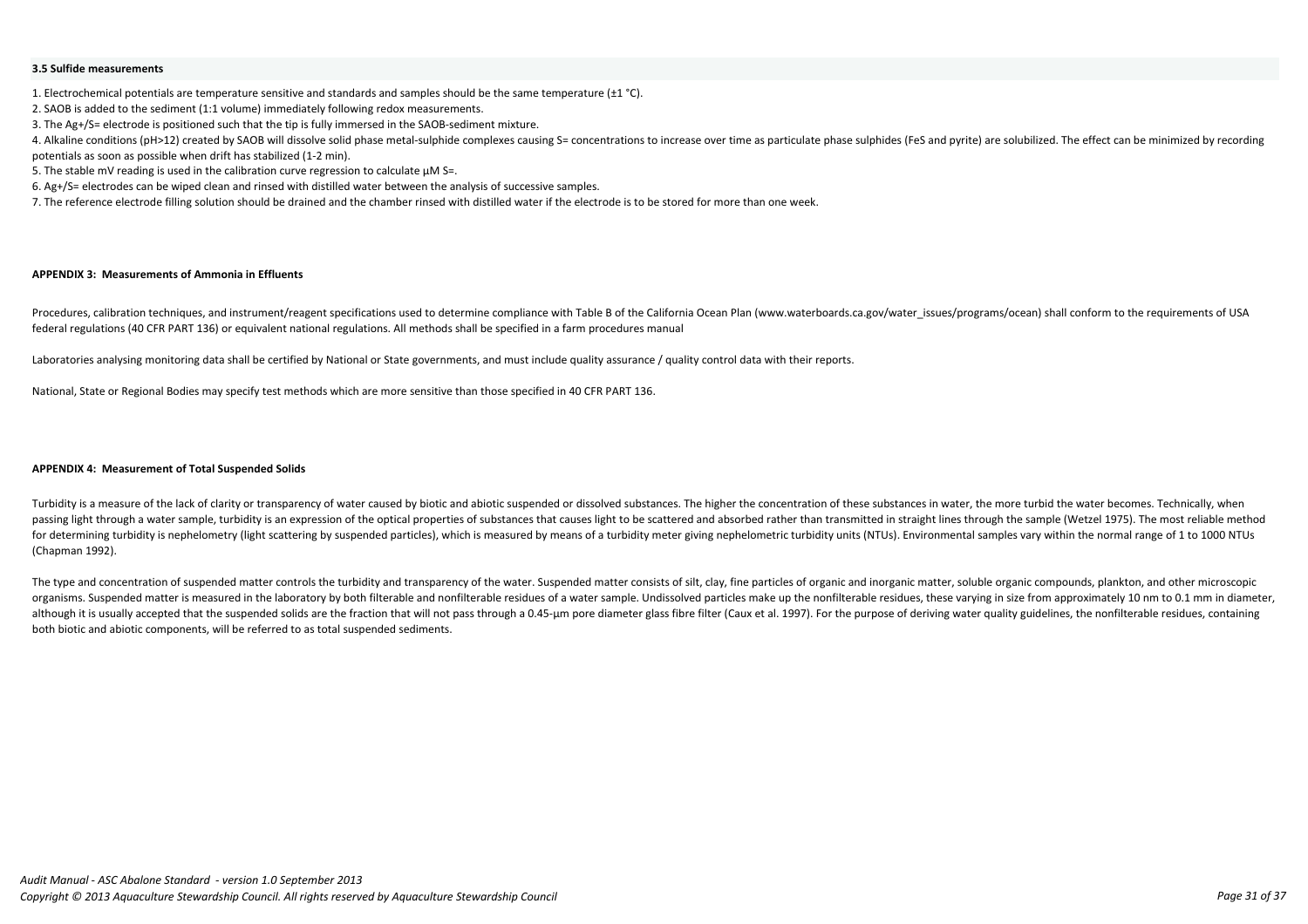This protocol sets out minimum requirements for health surveillance and disease response in abalone farming. It is intended to be applicable to both land- and sea-based farms.

#### **2. Identification of key diseases of concern**

All farms must identify the key infectious diseases of concern for the abalone in their area and ensure that the following protocol incorporates measures for their detection. Thus the laboratories used for pathology work m that would detect these diseases (if present) or confirm absence of these diseases (if absent). Where listed diseases have externally visible symptoms, farm staff should be trained to recognize these and report them to man that from time to time new diseases emerge—this protocol is designed to ensure early detection of a new disease through regular observation of stock and mortalities (Section 3) and health surveillance (Section 4).

# **APPENDIX 5: Farmed Abalone Health Surveillance and Disease Response Protocol**

#### **3. Observation of stock and recording of mortalities**

### **1. Objectives of the Protocol**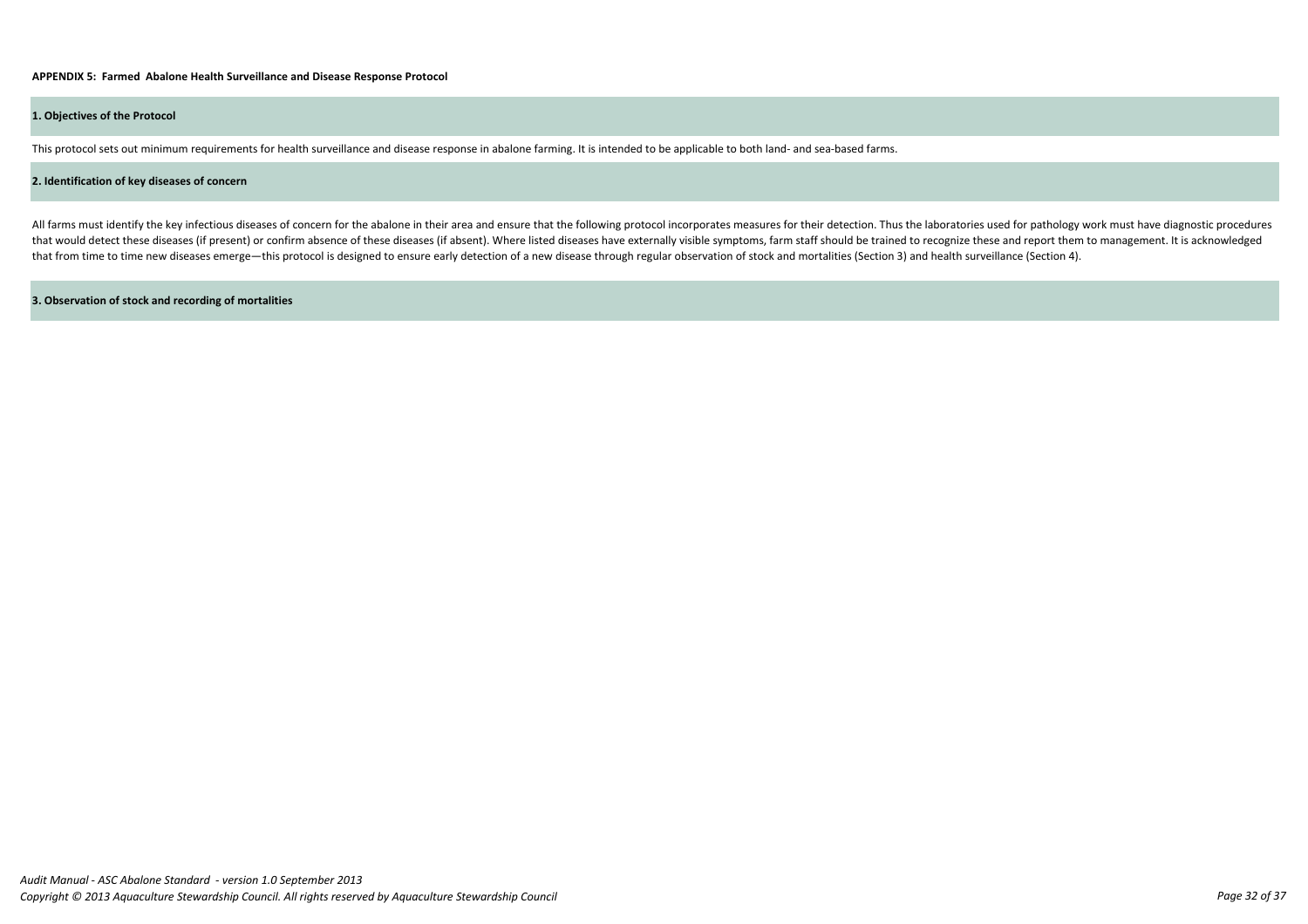All farms should observe stock on a regular basis to help ensure that any mortality event or abnormal behaviour of the abalone is quickly investigated. The frequency of stock inspection on an abalone farm varies with feed weather and management strategies. Every grow out unit on the farm must be inspected at least once every 10 days in sufficient detail to detect abnormal behaviour or abnormal mortality of abalone. If the number of mortalit exceeds the trigger level for a mortality event (as defined in Section 5) or if abnormal behaviour is observed, then the details must be recorded and the procedures outlined in Section 5 must be followed. Each farm will co out abalone mortality rates by year class and season. These will be used as a reference point in Section 7 and will help the farm identify trends that could relate to diseases.

As a minimum, all farms will routinely submit at least twice per year 66 abalone to an auditor-approved service provider experienced in aquatic animal pathology. One of these samples will be taken during a period of high s temperature at sites with stressfully warm summers, or immediately after spawning at cool water sites) as identified by past experience, and the second sample approximately six months later. Sampling and fixation procedure the pathology laboratory. The pathology laboratory or veterinarian will provide a written report to the farm as a permanent record of the surveillance results. The report should explain the significance of the results.

#### **5. Nonroutine sampling and mortality event investigation**

#### **6. Lower-level unexplained mortality**

#### **4. Routine health surveillance**

If an inspection finds that mortality in a grow out unit exceeds 1 percent but is less than 50 abalone and there is no obvious non-infectious cause, then the number of dead abalone in that grow out unit will be counted dai removed. Counts will continue for at least 10 days, and longer if required to demonstrate that mortality has declined to levels typical for that farm in that season (as documented in Section 3 above). If cumulative mortali within 10 days, then the event will be treated as a mortality event and the procedures in Section 5C followed.

• The total number of abalone dead in the grow out unit or brood stock tank is greater than 50 abalone. (This is to exclude triggering by a small number of deaths in a grow out unit holding a very low number of abalone. Mo than 50 abalone is covered in Section 6.)

If a mortality event occurs, or abnormal abalone behaviour is observed, the event must be investigated and a satisfactory explanation for the mortality event provided and logged. Relevant details to be recorded in the log grow out unit number, cause of event, action taken and conclusion.

B. If there is an obvious non-infectious cause of abalone dying (e.g., equipment failure), then farms are required to correct the problem and continue to monitor the affected population daily for at least 10 days. If morta days of the problem being fixed, then farms must follow the procedure outlined in C below. The event should be recorded, detailing the problem that led to increased mortalities, the remedial action taken and the subsequent population.

A. Farms may experience a mortality event. A mortality event is defined here as follows:

. If the level of mortalities continues to increase or if similar mortalities occur in other grow out units/cages on the farm, the farm must immediately consult with their aquatic health expert to decide a course of action (as defined by OIE, 2009).

• More than 1 percent of the abalone in a grow out unit or brood stock tank have died since the grow out unit was last inspected.

• It is the first time the population has experienced this level of mortality over the previous 10 days (to avoid repeated triggering from the same grow out unit during the same mortality event).

C. If there is no obvious non-infectious cause of abalone dying, or if mortality continues to increase, then farms must take the following actions:

- Isolate the affected grow out unit(s).
- Submit moribund abalone (at least five if available) from the affected grow out unit(s) for pathological analysis to an auditor-approved laboratory experienced in aquatic animal pathology.
- Submit apparently unaffected abalone (at least five) from the same production unit and from a completely unaffected unit matched as closely as possible with respect to size, age, parentage, etc.
- Seek advice from an aquatic health expert.
- Continue to monitor and record the behaviour and mortality of the abalone population daily.

• In cases where the aquatic health expert's determination is that the disease cannot be effectively mitigated or treated, the animals in the affected production unit(s) must be culled and the unit(s) disinfected.

. A report on the mortality event shall be filed detailing the course of events. The report shall include the results of the pathology testing, a record of any instructions from the farm's veterinarian or relevant authorit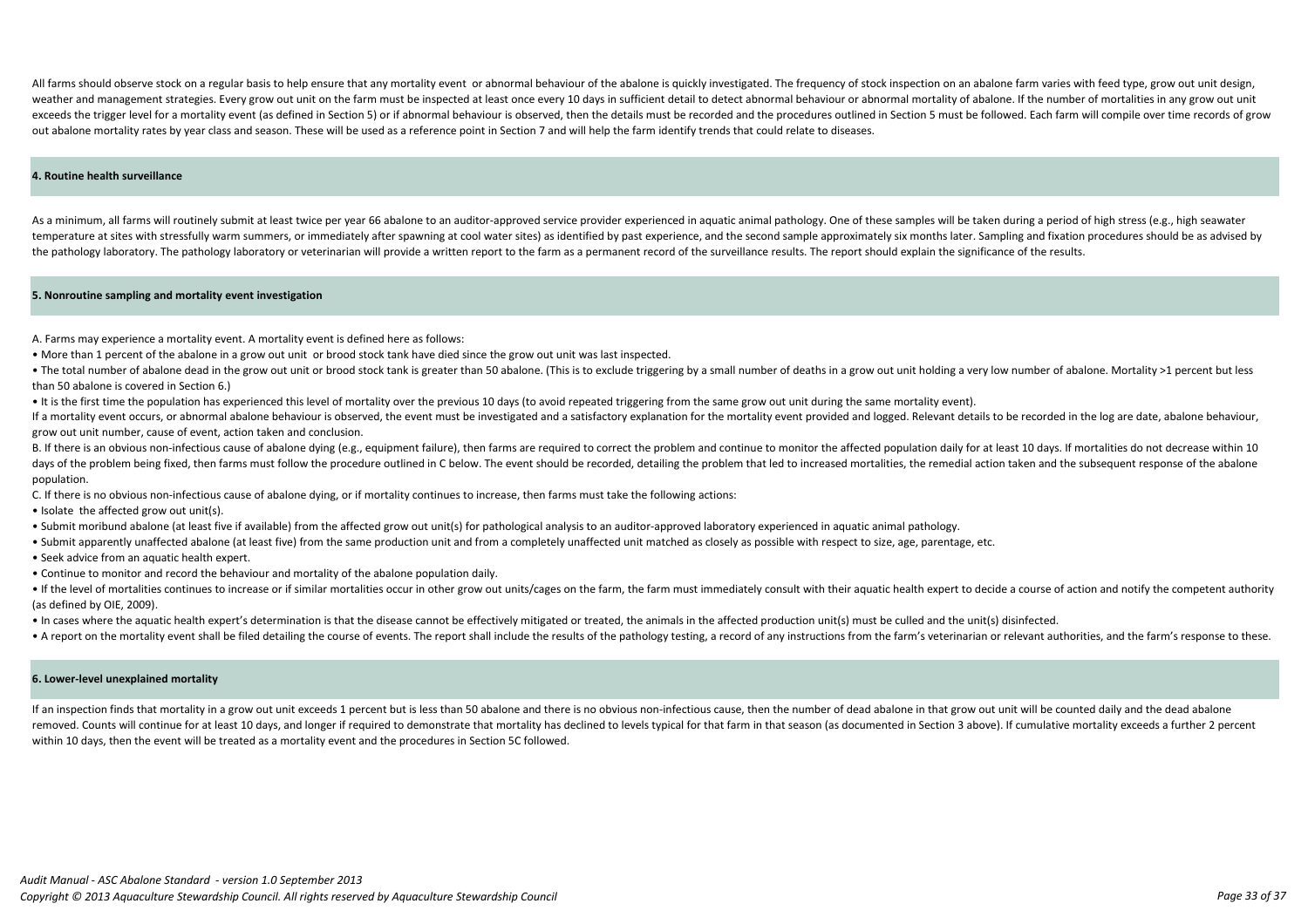#### **7. Testing of wild abalone translocated onto a farm**

Net aquacultural production, kg or mt (wet weight)

#### **APPENDIX 7: Guidance for the Social Component of the ASC Abalone Standard**

The requirements related to labour issues and work conditions on the farm were created with input from Social Accountability International (SAI), a recognized leader on labour issues. SAI also recommended the following gui social component of the ASC Abalone Standard.

#### **1. Child labour**

#### **APPENDIX 6: Feed Resource Calculations and Methodologies**

Abalone translocated from the wild to a farm represent a high risk of disease introduction for abalone farms and so are required to be held in a biosecure quarantine facility with effluent treatment for at least eight week on the farm. It is often not an option to sacrifice wild abalone to screen for diseases. To help detect any diseases present in the wild abalone, farmed "sentinel" abalone must be placed in the grow out units containing th the quarantine period (minimum eight weeks) and monitored as follows.

• A batch of at least 50 farmed abalone >30 millimetre shell length will be placed in the grow out units with each batch of translocated wild abalone. Both the wild and farmed abalone will be inspected for abnormal behavio every 10 days.

. If more than two of the farmed sentinel abalone in a grow out unit have died or become moribund since that grow out unit was last inspected, then this shall be regarded as a mortality event and the procedures in sections . Before the wild stock is released from quarantine, at least 10 abalone should be submitted for pathological analysis and found free of significant infectious diseases. These abalone should include in order of priority (1 any moribund farmed sentinel abalone, and (3) a selection of farmed abalone including any that show signs of ill health. During the quarantine period farm staff must attempt to identify moribund abalone and preserve them f

Forage Fish Equivalency Ratio (FFER): the quantity of wild fish used per quantity of cultured fish produced. This measure can be weighted for fish meal or fish oil, whichever component creates a larger burden of wild fish current status, the fish meal will be the determining factor for the FFER in most cases. The dependency on wild forage fish resources should be calculated for both fish meal and fish oil using the formulas noted below. In number (dependency) that is relevant and that must be used. These formulas calculate the dependency of a single site on wild forage fish resources, independent of any other farm. FFERm = (% fish meal in feed from forage fisheries) x (eFCR)

• The percentages of fish meal and fish oil exclude meal and oil derived from fishery by-products. Only fish meal and fish oil that is derived directly from a pelagic fishery (e.g., anchoveta) is to be included in the calc derived from fishery by-products (trimmings, offal) should not be included, because the FFER is intended to be a calculation of direct dependency on wild fisheries.

- The amount of fish meal in the diet is calculated back to live fish weight by using a yield of 22.2 percent. This is an assumed average yield. If a different yield is used, documentation must be provided.
- The amount of fish oil in the diet is calculated back to live fish weight by using a yield of 5 percent. This is an assumed average yield. If a different yield is used, documentation must be provided.
- Economic Feed Conversion Ratio (eFCR): the quantity of feed used to produce the quantity of fish harvested.

eFCR = Feed, kg or mt

 $5.0$ 

#### **1. Forage Fish Equivalency Ratio (FFER) calculation**

 22.2 FFERo = (%fish oil in feed from forage fisheries) x (eFCR)

#### Where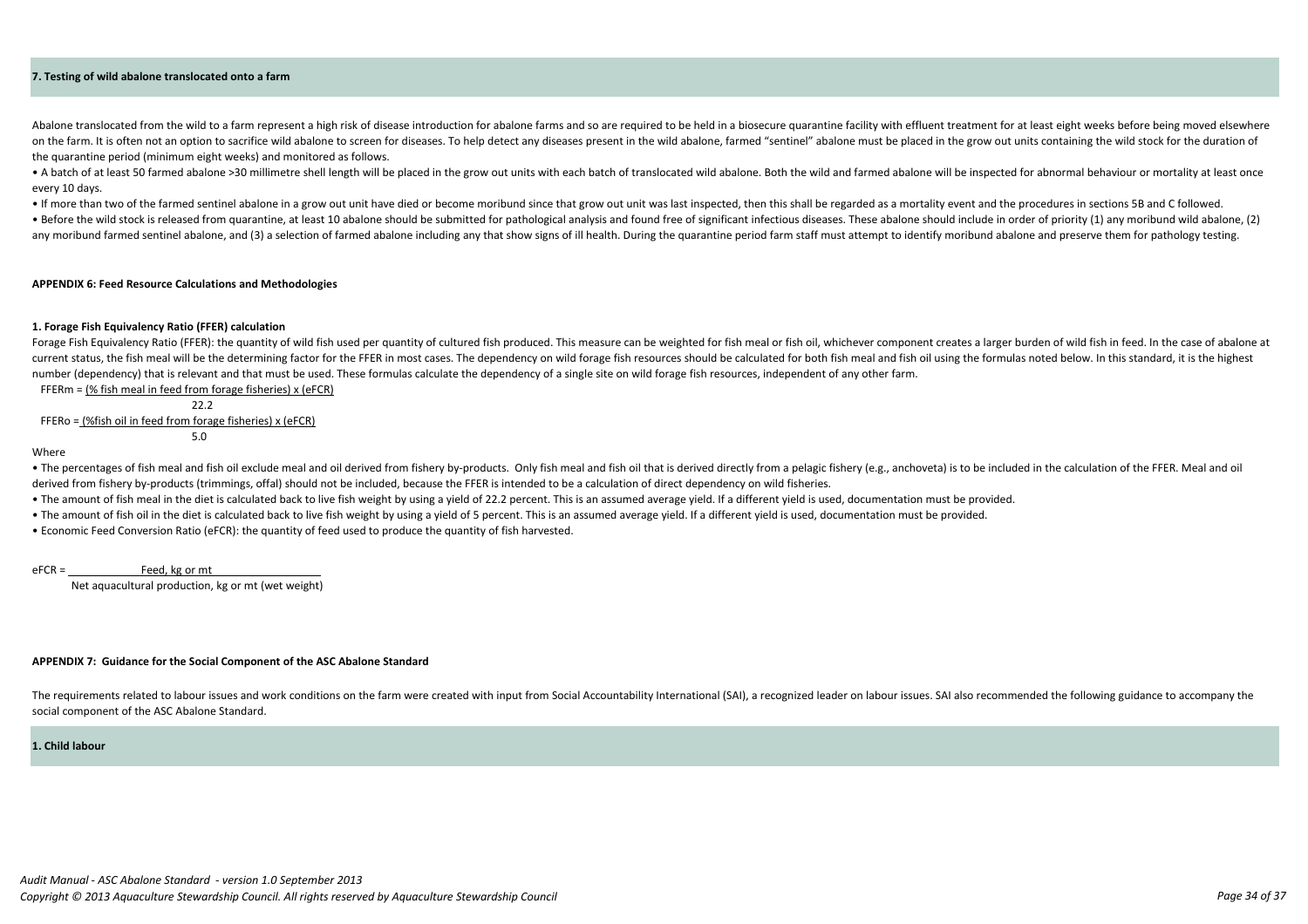# *Guidance*

• Child workers under the age of 15 perform only light work (see definition below) as long as it does not exceed two hours per day on a school day or holiday and the total number of hours spent on light work and on school hours/day. • For employees aged 15-18 (young workers), work should not conflict with schooling (combination of daily transportation, school time and work time should not exceed 10 hours). Hazardous work is not performed by those belo

Light work: (ILO Convention 138, Article 7.1) Light work is work that is 1) not likely to be harmful to a child's health or development and 2) not likely to prejudice a child's attendance at school, limit a child's partici training programs, or diminish a child's capacity to benefit from instruction received.

heavy lifting disproportionate to their size, operating heavy machinery, working night shift, exposure to any toxic chemicals). *Definitions*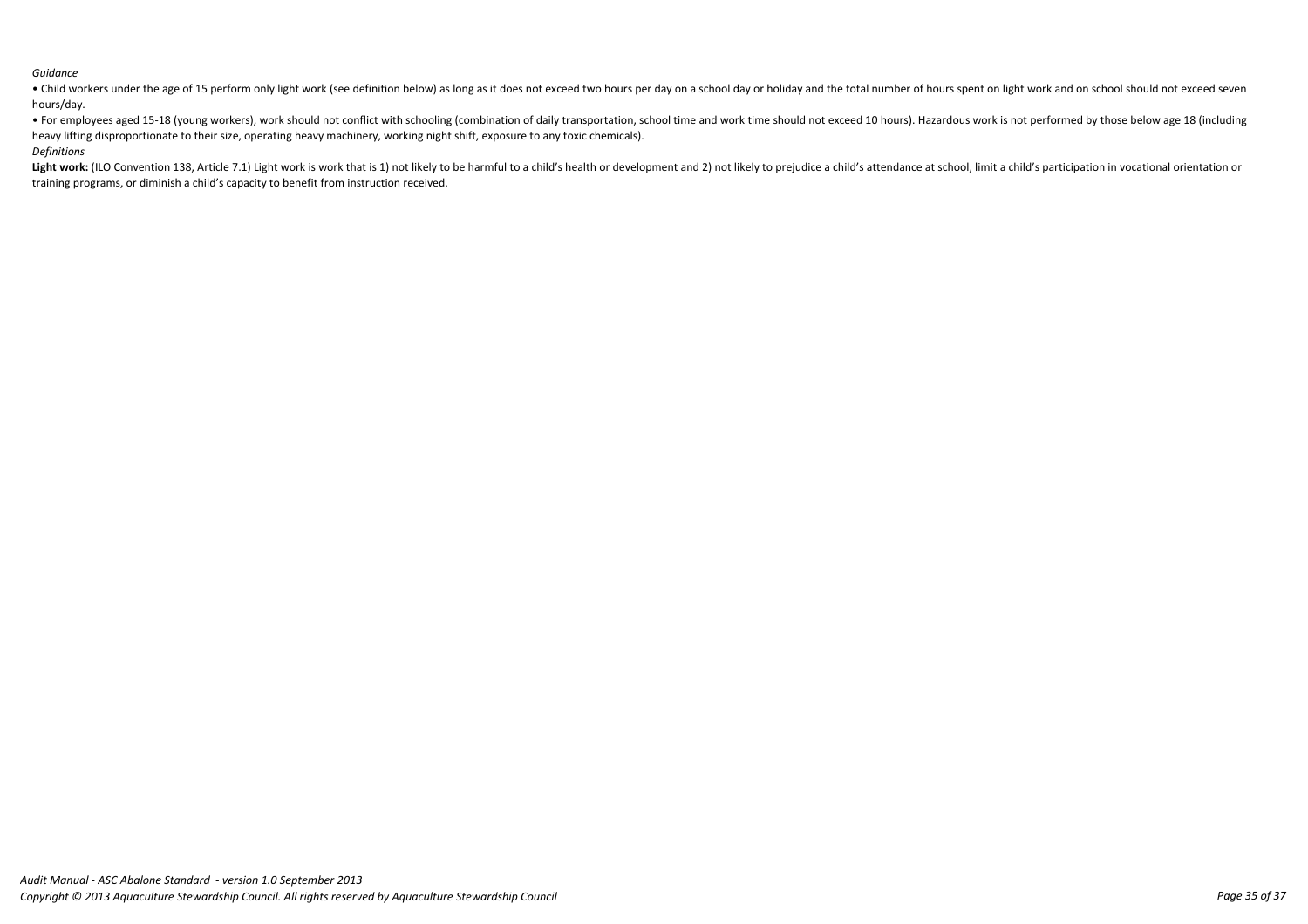#### **2. Forced, bonded or compulsory labour**

#### **7. Nonabusive disciplinary practices**

#### **6. Freedom of association and collective bargaining**

#### **5. Fair and decent wages**

#### **4. Health and safety**

#### *Guidance*

- Employers should never be permitted to withhold original identity documents.
- Contracts should be clearly stated and understood by employees and never lead to an employee being indebted (such as employees paying for training programs).
- Employees should be free to leave the workplace when not working and to manage their own nonwork time.

• Company shall not engage in or support discrimination in hiring, remuneration, access to training, promotion, termination or retirement based on caste, national origin, religion, disability, gender, sexual orientation, u affiliation or age.

• Company shall not interfere with employee rights to exercise or observe tenets or practices or to meet needs related to race, caste, national origin, religion, disability, gender, sexual orientation, union membership or

(Note: Extra care should be given to migrants and contractor/subcontractor situations.)

*Guidance*

. No deductions for disciplinary actions; wages and benefits must be clearly articulated to employees; wages and benefits must be rendered in a manner convenient to employees (no travel, no promissory notes, coupons or pro replace cash/check or electronic methods).

*Guidance*

Labour-only contracting arrangement: practice of hiring workers without establishing a formal employment relationship, for the purpose of avoiding payment of regular wages or the provision of legally required benefits, suc protection.

False apprenticeship scheme: practice of hiring workers under apprenticeship terms without stipulating terms of the apprenticeship/wages under contract. It is a "false" apprenticeship if purpose is to underpay people, avoi children.

- Minimization of hazards/risks in the working environment, including documented procedures and policies to prevent workplace accidents/injuries. Emergency response procedures should exist and be known by employees.
- Documentation of occupational health and safety violations.
- Access to clean lavatories, potable water and sanitary facilities. Dormitories must be clean and safe and meet the basic needs of employees.
- . Insurance, if not otherwise provided, to cover employees who suffer accident or injury in the work environment. Special consideration must be given to migrant or foreign workers who may fall outside of local or national
- Corrective action plan for accidents that have occurred.

. When such situations are restricted under law, employers should facilitate parallel means of independent and free association and bargaining and ensure that they are not the subject of discrimination. (When rights are re to make clear to workers that they are willing to engage workers in collective dialogue through a representative structure and that they are willing to provide workers with the opportunity to engage in such dialogue.)

*Guidance*

• No labour-only contracting relationships or false apprenticeship schemes (See below.).

*Definitions*

#### *Guidance*

• Employers should respect the right of all personnel to form and join trade unions of their choice and to bargain collectively.

#### **3. Discrimination**

*Audit Manual - ASC Abalone Standard - version 1.0 September 2013 Copyright © 2013 Aquaculture Stewardship Council. All rights reserved by Aquaculture Stewardship Council Page 36 of 37*